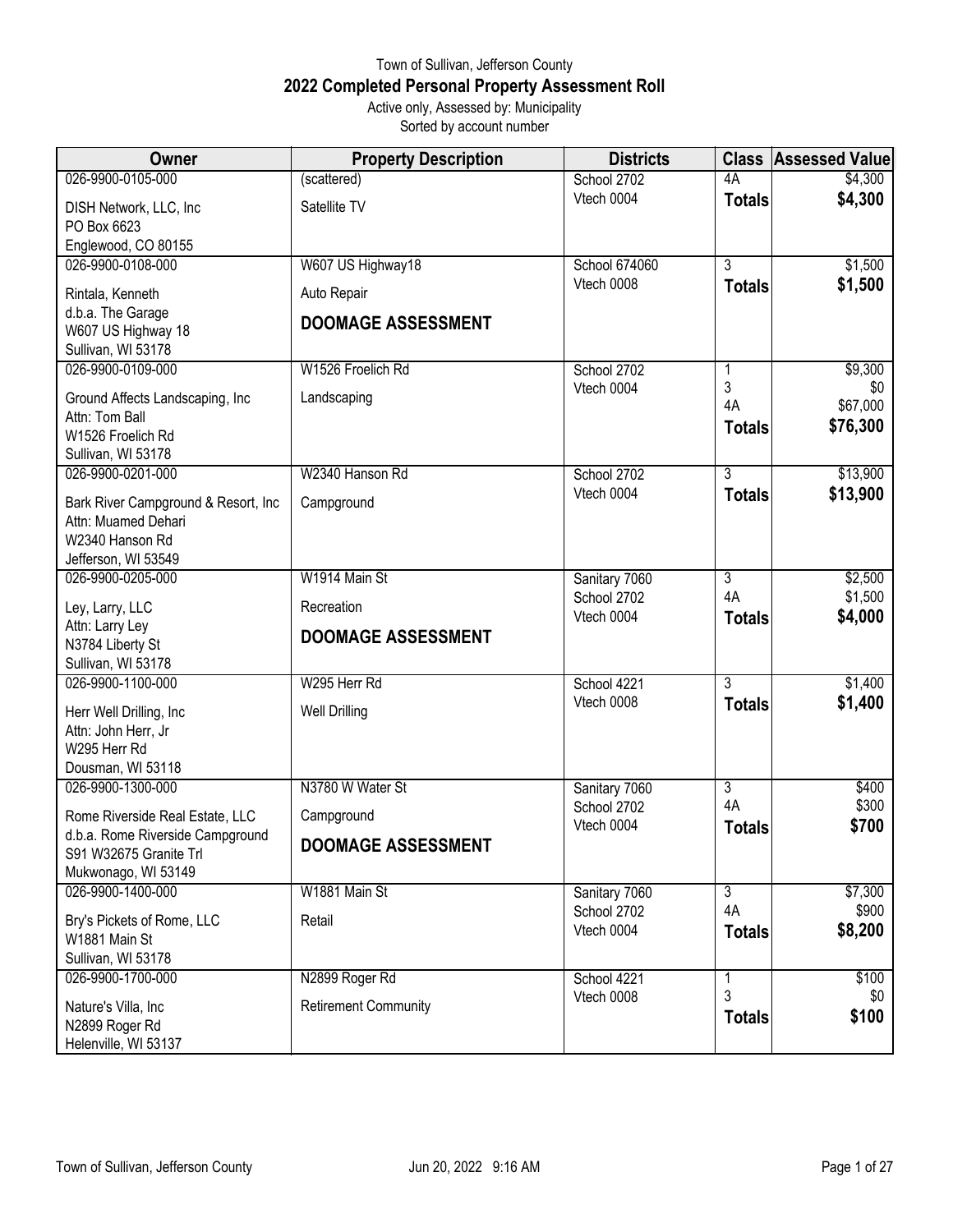| Owner                                          | <b>Property Description</b> | <b>Districts</b>             |                      | <b>Class Assessed Value</b> |
|------------------------------------------------|-----------------------------|------------------------------|----------------------|-----------------------------|
| 026-9900-2100-000                              | N3157 Lundt Rd              | School 4221                  | $\overline{3}$       | \$400                       |
| The Scarlet Letter                             | Retail                      | Vtech 0008                   | 4A                   | \$100<br>\$500              |
| Attn: Marsha Parker                            |                             |                              | <b>Totals</b>        |                             |
| PO Box 397                                     |                             |                              |                      |                             |
| Sullivan, WI 53178                             |                             |                              |                      |                             |
| 026-9900-2205-000                              | W1605 County Rd F           | School 2702                  | $\overline{3}$       | \$4,200                     |
| Riverboat Bar/Restaurant                       | Bar & Grill                 | Vtech 0004                   | <b>Totals</b>        | \$4,200                     |
| Attn: Cecil Whitman                            | <b>DOOMAGE ASSESSMENT</b>   |                              |                      |                             |
| W1605 Cty Rd F                                 |                             |                              |                      |                             |
| Sullivan, WI 53178                             |                             |                              |                      |                             |
| 026-9900-2300-000                              | W1909 Main St               | Sanitary 7060<br>School 2702 | $\overline{3}$<br>4A | \$2,700<br>\$100            |
| In Good Spirits, LLC                           | Bar/Tavern                  | Vtech 0004                   | <b>Totals</b>        | \$2,800                     |
| Attn: Dean Scott Yost                          |                             |                              |                      |                             |
| W1955 Main St                                  |                             |                              |                      |                             |
| Sullivan, WI 53178                             |                             |                              |                      |                             |
| 026-9900-3220-000                              | (scattered)                 | Sanitary 7060<br>School 2702 | 4A                   | \$2,500<br>\$2,500          |
| Waste Management, Inc                          | <b>Waste Collections</b>    | Vtech 0004                   | <b>Totals</b>        |                             |
| Attn: Marvin F Poer & Company                  |                             |                              |                      |                             |
| PO Box 802206                                  |                             |                              |                      |                             |
| Dallas, TX 75380-2206<br>026-9900-3227-000     | N2965 Rome Oak Hill Rd      | School 4221                  | $\overline{3}$       | \$4,200                     |
|                                                |                             | Vtech 0008                   | <b>Totals</b>        | \$4,200                     |
| Biggy's Grading & Landscaping, LLC             | Landscaping                 |                              |                      |                             |
| N2965 Rome Oak Hill Rd                         |                             |                              |                      |                             |
| Helenville, WI 53137<br>026-9900-3241-000      | W2340 Hanson Rd Unit 056    | School 2702                  | 4B                   | \$2,200                     |
|                                                |                             | Vtech 0004                   | <b>Totals</b>        | \$2,200                     |
| Krahn, Jill                                    | <b>Bark River Campsite</b>  |                              |                      |                             |
| PO Box 270074                                  |                             |                              |                      |                             |
| Hartford, WI 53027<br>026-9900-3242-000        | W2340 Hanson Rd Unit 057    | School 2702                  | 4B                   | \$2,200                     |
|                                                |                             | Vtech 0004                   |                      | \$2,200                     |
| Horner, Kenneth                                | <b>Bark River Campsite</b>  |                              | <b>Totals</b>        |                             |
| Attn: Kenneth Horner                           |                             |                              |                      |                             |
| 12056 247th Ave                                |                             |                              |                      |                             |
| Trevor, WI 53179<br>026-9900-3243-000          | W2340 Hanson Rd Unit 058    | School 2702                  | 4B                   | \$2,900                     |
|                                                |                             | Vtech 0004                   | <b>Totals</b>        | \$2,900                     |
| Campbell-Ide, Chris                            | <b>Bark River Campsite</b>  |                              |                      |                             |
| Attn: Chris Campbell-Ide                       |                             |                              |                      |                             |
| PO Box 399<br>Lions, WI 53148                  |                             |                              |                      |                             |
| 026-9900-3244-000                              | W2340 Hanson Rd Unit 059    | School 2702                  |                      |                             |
|                                                |                             | Vtech 0004                   | <b>Totals</b>        |                             |
| Horner, Barry                                  | <b>Bark River Campsite</b>  |                              |                      |                             |
| Attn: Barry Horner<br>12032 247th Ave          |                             |                              |                      |                             |
| Trevor, WI 53179-9219                          |                             |                              |                      |                             |
| 026-9900-3245-000                              | W2340 Hanson Rd Unit 060    | School 2702                  | 4B                   | \$3,400                     |
|                                                |                             | Vtech 0004                   | <b>Totals</b>        | \$3,400                     |
| Rohleder, Thomas & Vicki<br>243 S Green Bay Rd | <b>Bark River Campsite</b>  |                              |                      |                             |
| Racine, WI 53406                               |                             |                              |                      |                             |
|                                                |                             |                              |                      |                             |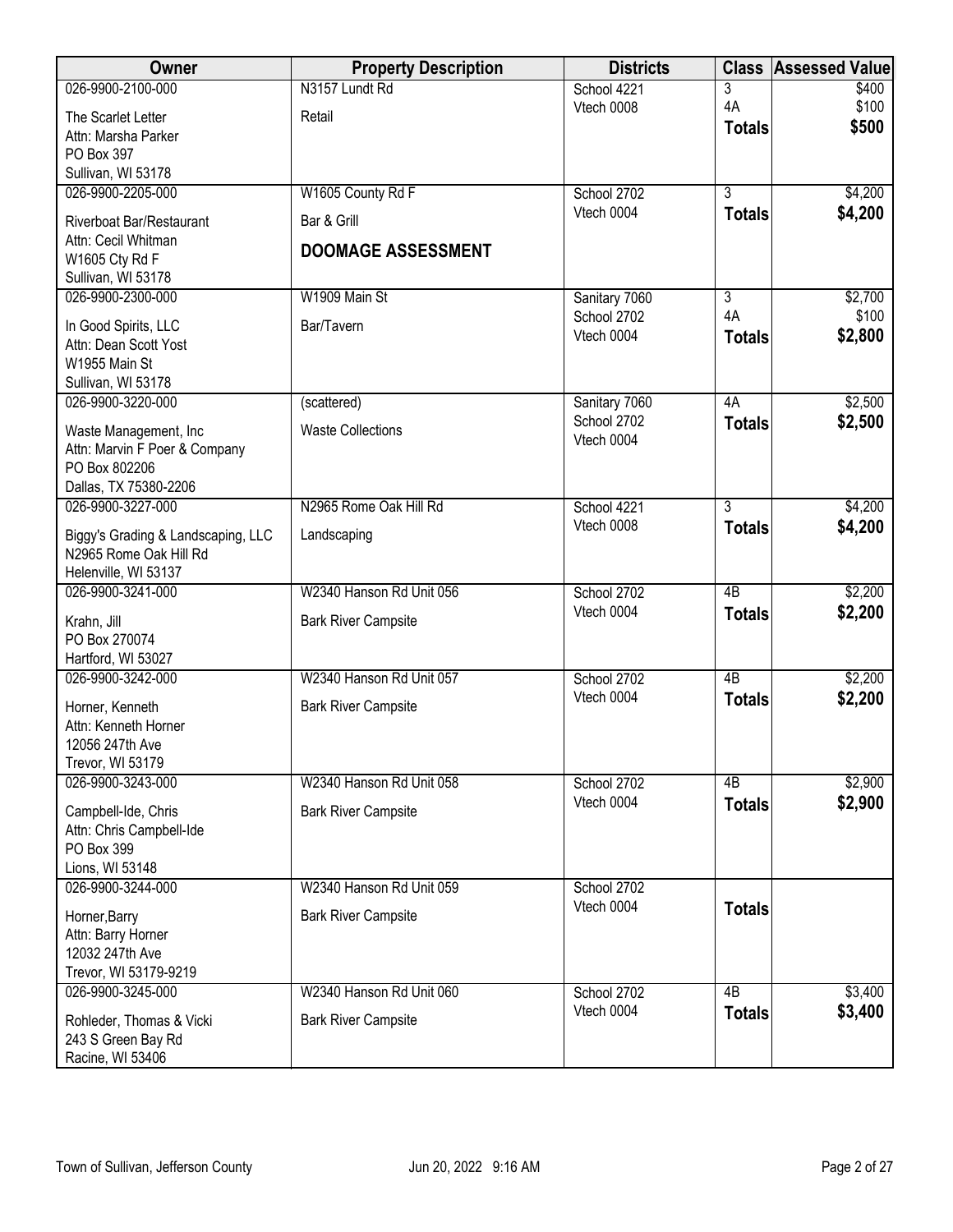| Owner                                        | <b>Property Description</b> | <b>Districts</b>          | <b>Class</b>    | <b>Assessed Value</b> |
|----------------------------------------------|-----------------------------|---------------------------|-----------------|-----------------------|
| 026-9900-3246-000                            | W2340 Hanson Rd Unit 061    | School 2702               | $\overline{AB}$ | \$1,900               |
| Horner, Barry                                | <b>Bark River Campsite</b>  | Vtech 0004                | <b>Totals</b>   | \$1,900               |
| Attn: Barry Horner                           |                             |                           |                 |                       |
| 12032 247 Th Ave                             |                             |                           |                 |                       |
| Trevor, WI 53179                             |                             |                           |                 |                       |
| 026-9900-3247-000                            | W2340 Hanson Rd Unit 062    | School 2702<br>Vtech 0004 |                 |                       |
| 2018 - Vacant                                | <b>Bark River Campsite</b>  |                           | <b>Totals</b>   |                       |
|                                              |                             |                           |                 |                       |
| 026-9900-3248-000                            | W2340 Hanson Rd Unit 063    | School 2702               | $\overline{AB}$ | \$900                 |
| William, Joan                                | <b>Bark River Campsite</b>  | Vtech 0004                | <b>Totals</b>   | \$900                 |
| Attn: Joan William                           |                             |                           |                 |                       |
| 4016 N Lunar Dr                              |                             |                           |                 |                       |
| Janesville, WI 53546                         |                             |                           |                 |                       |
| 026-9900-3249-000                            | W2340 Hanson Rd Unit 064    | School 2702               | 4B              | \$1,500               |
| Pashelk, Patty                               | <b>Bark River Campsite</b>  | Vtech 0004                | <b>Totals</b>   | \$1,500               |
| 317 95th St #158                             |                             |                           |                 |                       |
| Wauwatosa, WI 53226                          |                             |                           |                 |                       |
| 026-9900-3250-000                            | W2340 Hanson Rd Unit 065    | School 2702               | $\overline{AB}$ | \$2,000               |
| Freeman, Lee & Jacqueline                    | <b>Bark River Campsite</b>  | Vtech 0004                | <b>Totals</b>   | \$2,000               |
| 138 Candise St                               |                             |                           |                 |                       |
| Jefferson, WI 53549-1123                     |                             |                           |                 |                       |
| 026-9900-3252-000                            | W2340 Hanson Rd Unit 066    | School 2702<br>Vtech 0004 | $\overline{AB}$ | \$4,100               |
| Orszula, Mark E                              | <b>Bark River Campsite</b>  |                           | <b>Totals</b>   | \$4,100               |
| Attn: Mark Orszula                           |                             |                           |                 |                       |
| 22341 116th St<br>Bristol, WI 53104          |                             |                           |                 |                       |
| 026-9900-3253-000                            | W2340 Hanson Rd Unit 067    | School 2702               | 4B              | \$2,600               |
|                                              |                             | Vtech 0004                | <b>Totals</b>   | \$2,600               |
| Chapman, Mark & Barbara<br>3307 N Knoll Blvd | <b>Bark River Campsite</b>  |                           |                 |                       |
| Wauwatosa, WI 53222                          |                             |                           |                 |                       |
| 026-9900-3254-000                            | W2340 Hanson Rd Unit 068    | School 2702               | 4B              | \$2,700               |
| Santana, Charlote                            | <b>Bark River Campsite</b>  | Vtech 0004                | Totals          | \$2,700               |
| 4304 Tanglewood Dr                           |                             |                           |                 |                       |
| Janesville, WI 53546-9375                    |                             |                           |                 |                       |
| 026-9900-3255-000                            | W2340 Hanson Rd Unit 069    | School 2702               | 4B              | \$1,200               |
| Orszula, Cynthia                             | <b>Bark River Campsite</b>  | Vtech 0004                | <b>Totals</b>   | \$1,200               |
| 22341 116th St                               |                             |                           |                 |                       |
| Bristol, WI 53104                            |                             |                           |                 |                       |
| 026-9900-3256-000                            | W2340 Hanson Rd Unit 070    | School 2702               | $\overline{AB}$ | \$700                 |
| Green, Wendy                                 | <b>Bark River Campsite</b>  | Vtech 0004                | <b>Totals</b>   | \$700                 |
| Attn: Wendy Green                            |                             |                           |                 |                       |
| 1616 Pratt Ave                               |                             |                           |                 |                       |
| Mount Pleasant, WI 53403                     |                             |                           |                 |                       |
| 026-9900-3257-000                            | W2340 Hanson Rd Unit 072    | School 2702<br>Vtech 0004 | $\overline{AB}$ | \$1,700<br>\$1,700    |
| Hulkhof, Bob & Joan                          | <b>Bark River Campsite</b>  |                           | <b>Totals</b>   |                       |
| Attn: Bob & Joan Hulkhof<br>1701 Villa St    |                             |                           |                 |                       |
| Racine, WI 53403                             |                             |                           |                 |                       |
|                                              |                             |                           |                 |                       |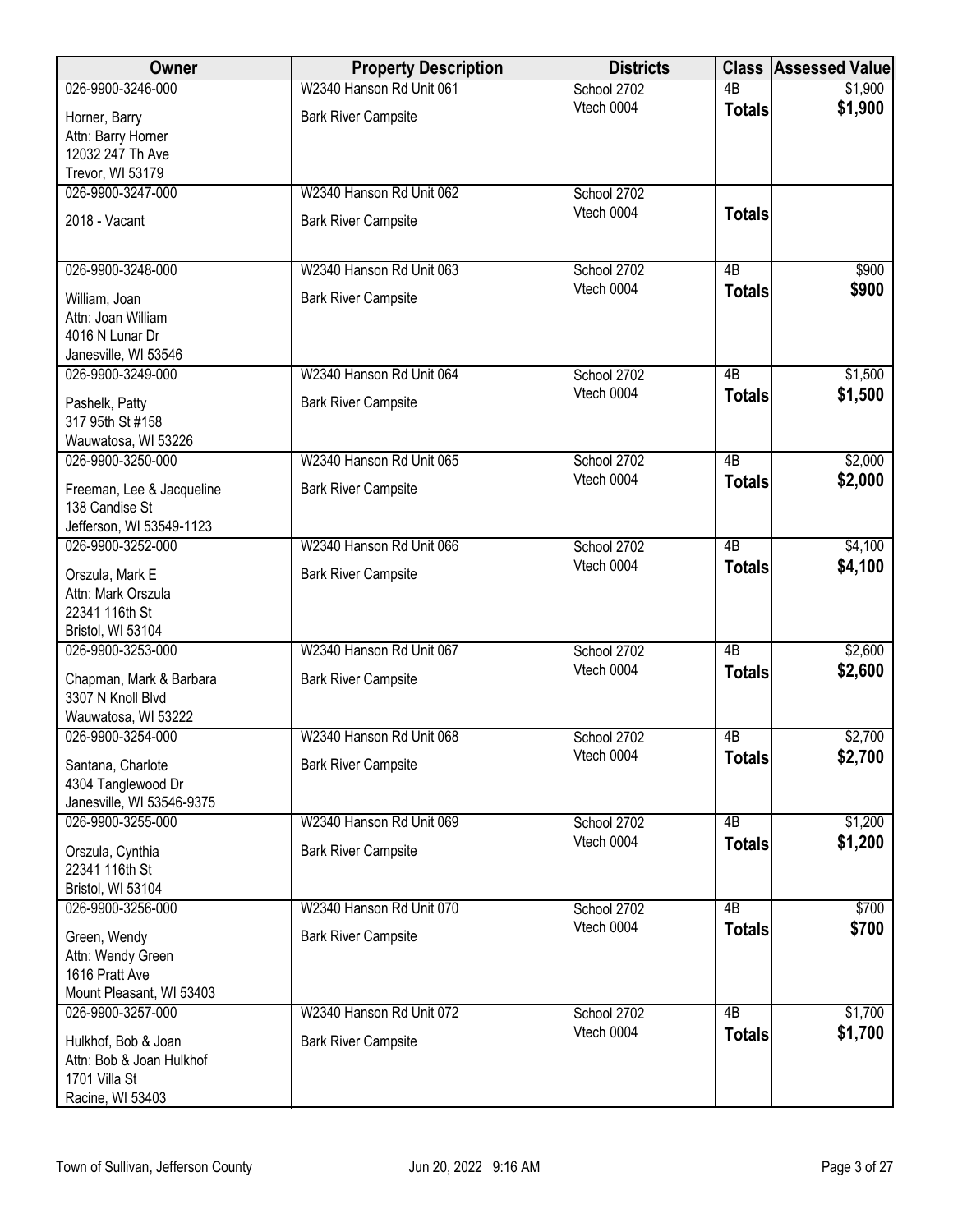| Owner                                                       | <b>Property Description</b> | <b>Districts</b>          | <b>Class</b>    | <b>Assessed Value</b> |
|-------------------------------------------------------------|-----------------------------|---------------------------|-----------------|-----------------------|
| 026-9900-3258-000                                           | W2340 Hanson Rd Unit 074    | School 2702               | $\overline{AB}$ | \$500                 |
| Wajda, Brian & Megan                                        | <b>Bark River Campsite</b>  | Vtech 0004                | <b>Totals</b>   | \$500                 |
| W302 Harrison St<br>Chicago, IL 60185                       |                             |                           |                 |                       |
| 026-9900-3260-000                                           | W2340 Hanson Rd Unit 077    | School 2702               | $\overline{AB}$ | \$1,500               |
| Remsza, Kevin & Ellen                                       | <b>Bark River Campsite</b>  | Vtech 0004                | <b>Totals</b>   | \$1,500               |
| Attn: Kevin & Ellen Remsza                                  |                             |                           |                 |                       |
| 5636 S Barland Ave                                          |                             |                           |                 |                       |
| Cudahy, WI 53110                                            | W2340 Hanson Rd Unit 076    |                           | 4B              |                       |
| 026-9900-3261-000                                           |                             | School 2702<br>Vtech 0004 | <b>Totals</b>   | \$1,300<br>\$1,300    |
| Fleischmann, Pat                                            | <b>Bark River Campsite</b>  |                           |                 |                       |
| Attn: Pat Fleischmann                                       |                             |                           |                 |                       |
| 914 Eales Ave<br>Waukesha, WI 53186                         |                             |                           |                 |                       |
| 026-9900-3262-000                                           | W2340 Hanson Rd Unit 082    | School 2702               | $\overline{AB}$ | \$2,000               |
|                                                             | <b>Bark River Campsite</b>  | Vtech 0004                | <b>Totals</b>   | \$2,000               |
| Giemza, Dale T<br>1931 S 89th St                            |                             |                           |                 |                       |
| West Allis, WI 532271611                                    |                             |                           |                 |                       |
| 026-9900-3264-000                                           | W2340 Hanson Rd Unit 084    | School 2702               | $\overline{AB}$ | \$3,700               |
| Kimbro, Patrick                                             | <b>Bark River Campsite</b>  | Vtech 0004                | <b>Totals</b>   | \$3,700               |
| N3640 County Rd K                                           |                             |                           |                 |                       |
| Jefferson, WI 53549-9418                                    |                             |                           |                 |                       |
| 026-9900-3265-000                                           | W2340 Hanson Rd Unit 086    | School 2702               |                 |                       |
| Willis, Michael and Tricia                                  | <b>Bark River Campsite</b>  | Vtech 0004                | <b>Totals</b>   |                       |
| Attn: Michael & Tricia Willis                               |                             |                           |                 |                       |
| 35796 N Watson Ave                                          |                             |                           |                 |                       |
| Ingleside, IL 60041<br>026-9900-3266-000                    | W2340 Hanson Rd Unit 088    | School 2702               | $\overline{AB}$ | \$1,800               |
|                                                             |                             | Vtech 0004                | <b>Totals</b>   | \$1,800               |
| Ide, Bill & Joan<br>Attn: Bill & Joan Ide                   | <b>Bark River Campsite</b>  |                           |                 |                       |
| 1210 North Rd                                               |                             |                           |                 |                       |
| Burlington, WI 53105-9056                                   |                             |                           |                 |                       |
| 026-9900-3267-000                                           | W2340 Hanson Rd Unit 088-E  | School 2702               | 4B              | \$2,500               |
| O'Malley, Judy & Patrick                                    | <b>Bark River Campsite</b>  | Vtech 0004                | <b>Totals</b>   | \$2,500               |
| 420 Walmart Dr                                              |                             |                           |                 |                       |
| Sun Prairie, WI 53590                                       |                             |                           |                 |                       |
| 026-9900-3268-000                                           | W2340 Hanson Rd Unit 089    | School 2702               | $\overline{AB}$ | \$1,900               |
| Engel, Chris & Joyce                                        | <b>Bark River Campsite</b>  | Vtech 0004                | <b>Totals</b>   | \$1,900               |
| Attn: Chris & Joyce Engel                                   |                             |                           |                 |                       |
| 920 N 115th St<br>Wauwatosa, WI 53226                       |                             |                           |                 |                       |
| 026-9900-3269-000                                           | W2340 Hanson Rd Unit 110    | School 2702               | 4B              | \$2,200               |
|                                                             |                             | Vtech 0004                | <b>Totals</b>   | \$2,200               |
| Douglas, Patrick & Doreen<br>Attn: Patrick & Doreen Douglas | <b>Bark River Campsite</b>  |                           |                 |                       |
| 1612 N Grandview Blvd                                       |                             |                           |                 |                       |
| Waukesha, WI 53188                                          |                             |                           |                 |                       |
| 026-9900-3271-000                                           | W2340 Hanson Rd Unit 091    | School 2702               | $\overline{AB}$ | \$1,700               |
| Fleischman, Gary Jr                                         | <b>Bark River Campsite</b>  | Vtech 0004                | <b>Totals</b>   | \$1,700               |
| PO Box 65                                                   |                             |                           |                 |                       |
| Sullivan, WI 53178                                          |                             |                           |                 |                       |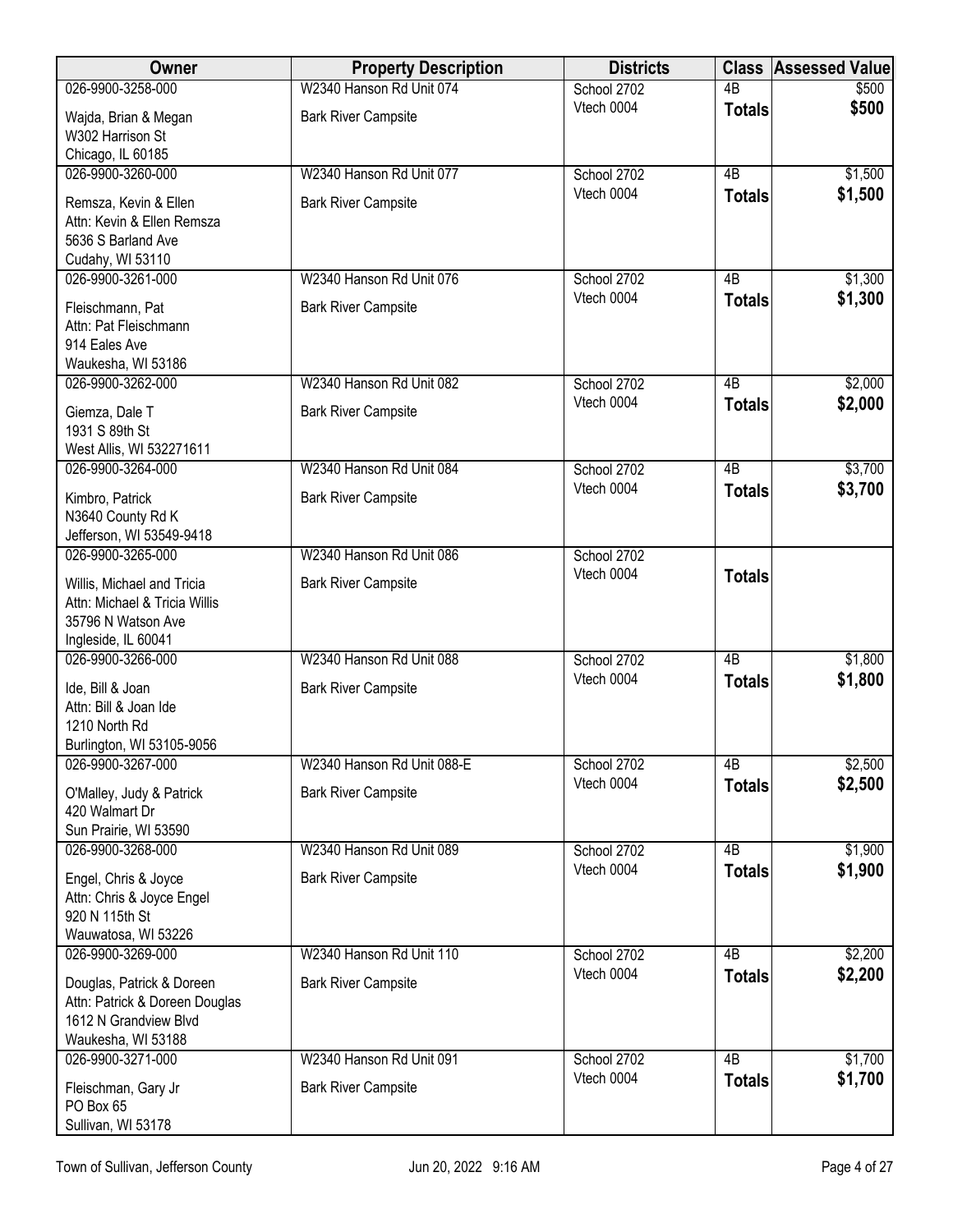| Owner                                            | <b>Property Description</b> | <b>Districts</b>          |               | <b>Class Assessed Value</b> |
|--------------------------------------------------|-----------------------------|---------------------------|---------------|-----------------------------|
| 026-9900-3272-000                                | W2340 Hanson Rd Unit 094    | School 2702               |               |                             |
| Meresch, Amy                                     | <b>Bark River Campsite</b>  | Vtech 0004                | <b>Totals</b> |                             |
| 34 S Sumac Dr                                    |                             |                           |               |                             |
| Janesville, WI 53545-2135                        |                             |                           |               |                             |
| 026-9900-3273-000                                | W2340 Hanson Rd Unit 078    | School 2702<br>Vtech 0004 | 4B            | \$1,400                     |
| Carney, Dennis & Jane                            | <b>Bark River Campsite</b>  |                           | <b>Totals</b> | \$1,400                     |
| 6000 S Robert Ave                                |                             |                           |               |                             |
| Cudahy, WI 53110-2935                            | W2340 Hanson Rd Unit 099    |                           | 4B            |                             |
| 026-9900-3274-000                                |                             | School 2702<br>Vtech 0004 | <b>Totals</b> | \$1,700<br>\$1,700          |
| Rodefer, DuWayne & Joan                          | <b>Bark River Campsite</b>  |                           |               |                             |
| Attn: DuWayne & Joan Rodefer                     |                             |                           |               |                             |
| 143 Grandview Blvd<br>Waukesha, WI 53188         |                             |                           |               |                             |
| 026-9900-3275-000                                | W2340 Hanson Rd Unit 101    | School 2702               | 4B            | \$2,200                     |
|                                                  |                             | Vtech 0004                | <b>Totals</b> | \$2,200                     |
| Rodgers, Tim & Barbian, Sara<br>6733 Lone Elm Dr | <b>Bark River Campsite</b>  |                           |               |                             |
| Racine, WI 53402                                 |                             |                           |               |                             |
| 026-9900-3276-000                                | W2340 Hanson Rd Unit 102    | School 2702               | 4B            | \$2,000                     |
| Becker, Scott                                    | <b>Bark River Campsite</b>  | Vtech 0004                | <b>Totals</b> | \$2,000                     |
| Attn: Scott Becker                               |                             |                           |               |                             |
| 1462 S 94th St                                   |                             |                           |               |                             |
| West Allis, WI 53214                             |                             |                           |               |                             |
| 026-9900-3277-000                                | W2340 Hanson Rd Unit 103    | School 2702               | 4B            | \$2,200                     |
| Barbian, Ronald & Rose                           | <b>Bark River Campsite</b>  | Vtech 0004                | <b>Totals</b> | \$2,200                     |
| Attn: Ronald & Rose Barbian                      |                             |                           |               |                             |
| 614 S 67th St Apt A                              |                             |                           |               |                             |
| Milwaukee, WI 53214                              |                             |                           |               |                             |
| 026-9900-3278-000                                | W2340 Hanson Rd Unit 105    | School 2702<br>Vtech 0004 |               |                             |
| Scheets, Brian & Kimberly                        | <b>Bark River Campsite</b>  |                           | <b>Totals</b> |                             |
| Attn: Brian & Kimberly Scheets                   |                             |                           |               |                             |
| 423 Harrison Ave<br>Waukesha, WI 53186-6131      |                             |                           |               |                             |
| 026-9900-3279-000                                | W2340 Hanson Rd Unit 106    | School 2702               | 4B            | \$500                       |
|                                                  |                             | Vtech 0004                | <b>Totals</b> | \$500                       |
| Gill, Sherill<br>Attn: Sherill Gill              | <b>Bark River Campsite</b>  |                           |               |                             |
| 4162 N 84th St                                   |                             |                           |               |                             |
| Milwaukee, WI 53222                              |                             |                           |               |                             |
| 026-9900-3280-000                                | W2340 Hanson Rd Unit 107    | School 2702               |               |                             |
| Lopez, Eddie and Brittni                         | <b>Bark River Campsite</b>  | Vtech 0004                | <b>Totals</b> |                             |
| Attn: Eddie and Brittni Lopez                    |                             |                           |               |                             |
| 6325 W Oaklahoma Ave                             |                             |                           |               |                             |
| Milwaukee, WI 53219                              |                             |                           |               |                             |
| 026-9900-3283-000                                | W2340 Hanson Rd Unit 111    | School 2702<br>Vtech 0004 | 4B            | \$2,100                     |
| Davis, Jamie                                     | <b>Bark River Campsite</b>  |                           | <b>Totals</b> | \$2,100                     |
| 3751 N 86th St                                   |                             |                           |               |                             |
| Milwaukee, WI 53222                              |                             |                           |               |                             |
| 026-9900-3284-000                                | W2340 Hanson Rd Unit 112    | School 2702<br>Vtech 0004 | <b>Totals</b> |                             |
| Rodriquez, Raymundo                              | <b>Bark River Campsite</b>  |                           |               |                             |
| 3332 N Kostner                                   |                             |                           |               |                             |
| Chicago, IL 60641-4513                           |                             |                           |               |                             |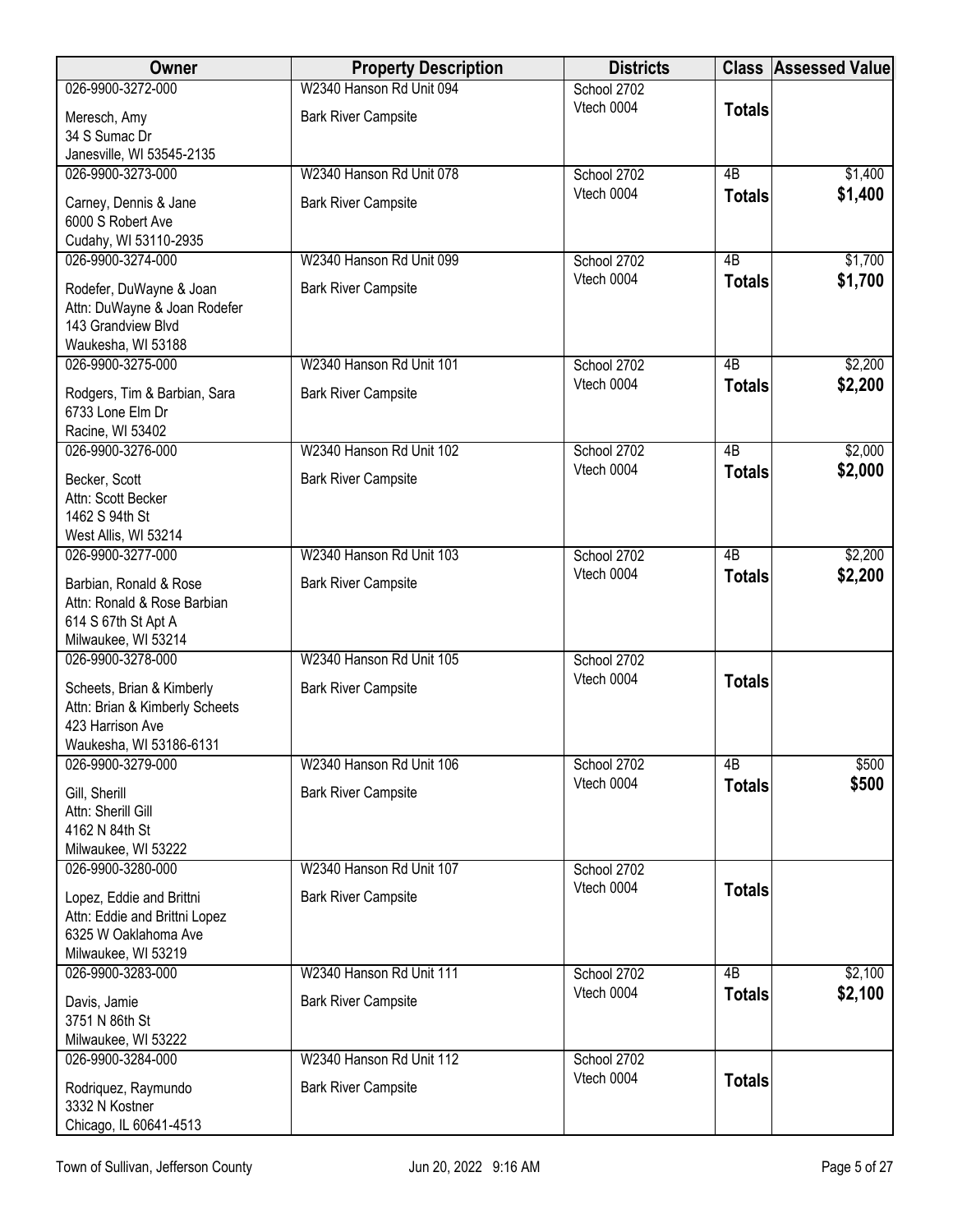| Owner                                                                                                 | <b>Property Description</b>                            | <b>Districts</b>          |                     | <b>Class Assessed Value</b> |
|-------------------------------------------------------------------------------------------------------|--------------------------------------------------------|---------------------------|---------------------|-----------------------------|
| 026-9900-3286-000                                                                                     | W2340 Hanson Rd Unit 114                               | School 2702               |                     |                             |
| Rolfson, Erick L<br>6650 W Stete St Ste D                                                             | <b>Bark River Campsite</b>                             | Vtech 0004                | <b>Totals</b>       |                             |
| Wauwatosa, WI 53213                                                                                   |                                                        |                           |                     |                             |
| 026-9900-3290-000                                                                                     | W2340 Hanson Rd Unit 119                               | School 2702               | 4B                  | \$2,400                     |
| Barbian, Keith & Kush, Nik<br>10120 W Montana Ave<br>West Allis, WI 53227                             | <b>Bark River Campsite</b>                             | Vtech 0004                | <b>Totals</b>       | \$2,400                     |
| 026-9900-3291-000                                                                                     | W2340 Hanson Rd Unit 100                               | School 2702               | 4B                  | \$1,800                     |
| Becker, Keith & Jennifer<br>Attn: Keith& Jennifer Becker<br>2000 Mac Arthur Rd Unit D                 | <b>Bark River Campsite</b>                             | Vtech 0004                | <b>Totals</b>       | \$1,800                     |
| Waukesha, WI 53188                                                                                    |                                                        |                           |                     |                             |
| 026-9900-3292-000<br>Vasques, Alendro & Spacek, Daniel<br>3646 E Cuhahy Ave<br>Cudahy, WI 53110       | W2340 Hanson Rd Unit 125<br><b>Bark River Campsite</b> | School 2702<br>Vtech 0004 | 4B<br><b>Totals</b> | \$1,100<br>\$1,100          |
| 026-9900-3293-000                                                                                     | W2340 Hanson Rd Unit 126                               | School 2702               | $\overline{AB}$     | \$700                       |
| Coon, Jason<br>4640 S 14th St<br>Milwuakee, WI 53221-2847                                             | <b>Bark River Campsite</b>                             | Vtech 0004                | <b>Totals</b>       | \$700                       |
| 026-9900-3294-000                                                                                     | W2340 Hanson Rd Unit 127                               | School 2702               |                     |                             |
| Douglas, Phillip<br>Attn: Phillip Douglas<br>10175 W Mawman Ave<br>Beach Park, IL 60087               | <b>Bark River Campsite</b>                             | Vtech 0004                | <b>Totals</b>       |                             |
| 026-9900-3295-000                                                                                     | W2340 Hanson Rd Unit 128                               | School 2702               | 4B                  | \$1,700                     |
| Johnson, Greg & Jill<br>Attn: Greg & Jill Johnson<br>132 North St<br>Juneau, WI 53039                 | <b>Bark River Campsite</b>                             | Vtech 0004                | <b>Totals</b>       | \$1,700                     |
| 026-9900-3296-000                                                                                     | W2340 Hanson Rd Unit 154                               | School 2702               | 4B                  | \$2,700                     |
| Pittsley, Tom & Cynthia<br>Attn: Tom & Cynthia Pittsley<br>10175 W Mawman Ave<br>Beach Park, IL 60087 | <b>Bark River Campsite</b>                             | Vtech 0004                | <b>Totals</b>       | \$2,700                     |
| 026-9900-3297-000                                                                                     | W2340 Hanson Rd Unit 155                               | School 2702               | 4 <sub>B</sub>      | \$1,200                     |
| Ormosen, Bonnie<br>Attn: Bonnie Ormosen<br>4493 W Chipper Ln<br>Lecanto, FL 34461                     | <b>Bark River Campsite</b>                             | Vtech 0004                | <b>Totals</b>       | \$1,200                     |
| 026-9900-3299-000                                                                                     | W2340 Hanson Rd Unit 156                               | School 2702               | $\overline{AB}$     | \$1,600                     |
| Faulds, Scott<br>Attn: Scott Faulds<br>3364 S New York Ave<br>Milwaukee, WI 53207                     | <b>Bark River Campsite</b>                             | Vtech 0004                | <b>Totals</b>       | \$1,600                     |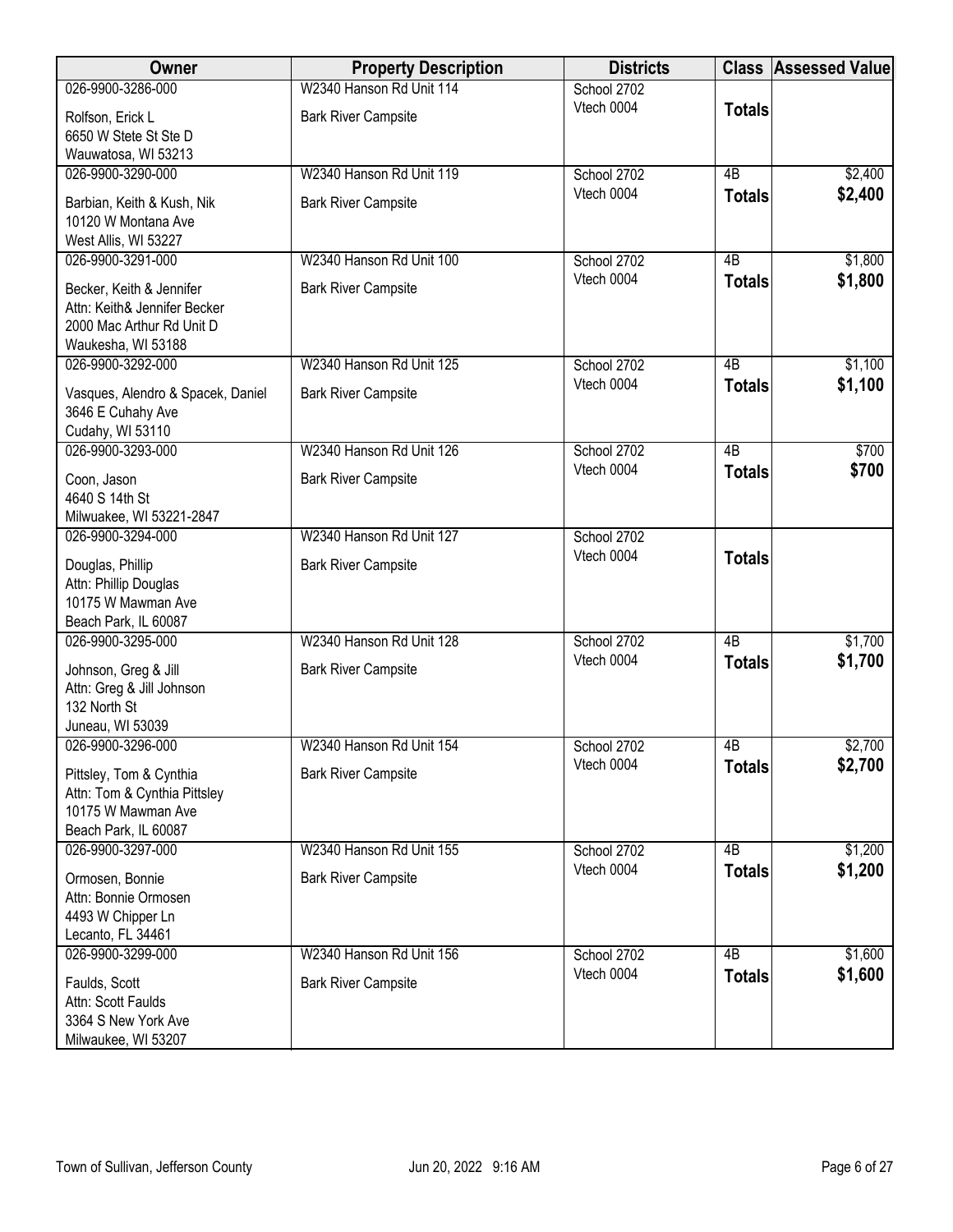| Owner                                   | <b>Property Description</b> | <b>Districts</b>          |                 | <b>Class Assessed Value</b> |
|-----------------------------------------|-----------------------------|---------------------------|-----------------|-----------------------------|
| 026-9900-3300-000                       | W2340 Hanson Rd Unit 157    | School 2702               | $\overline{AB}$ | \$1,200                     |
| Bezotte, James & Jennifer               | <b>Bark River Campsite</b>  | Vtech 0004                | <b>Totals</b>   | \$1,200                     |
| Attn: James & Jennifer Bezotte          |                             |                           |                 |                             |
| 2209 28th Ave                           |                             |                           |                 |                             |
| Kenosha, WI 53140-1781                  |                             |                           |                 |                             |
| 026-9900-3301-000                       | W2340 Hanson Rd Unit 158    | School 2702               | 4B              | \$3,600                     |
| Petersik, Richard & Sandra              | <b>Bark River Campsite</b>  | Vtech 0004                | <b>Totals</b>   | \$3,600                     |
| 3708 N 56th St                          |                             |                           |                 |                             |
| Milwaukee, WI 53216                     |                             |                           |                 |                             |
| 026-9900-3302-000                       | W2340 Hanson Rd Unit 159    | School 2702               | 4B              | \$2,400                     |
|                                         |                             | Vtech 0004                | <b>Totals</b>   | \$2,400                     |
| Preston, Lynn<br>Attn: Lynn Preston     | <b>Bark River Campsite</b>  |                           |                 |                             |
| 700 N Second St                         |                             |                           |                 |                             |
| Watertown, WI 53098                     |                             |                           |                 |                             |
| 026-9900-3303-000                       | W2340 Hanson Rd Unit 161    | School 2702               |                 |                             |
|                                         |                             | Vtech 0004                | <b>Totals</b>   |                             |
| Durkee, Sam & Bill                      | <b>Bark River Campsite</b>  |                           |                 |                             |
| Attn: Sam & Bill Durkee<br>625 Grove St |                             |                           |                 |                             |
| Fort Atkinson, WI 53538                 |                             |                           |                 |                             |
| 026-9900-3304-000                       | W2340 Hanson Rd Unit 163    | School 2702               |                 |                             |
|                                         |                             | Vtech 0004                | <b>Totals</b>   |                             |
| Wszelaki, Nick                          | <b>Bark River Campsite</b>  |                           |                 |                             |
| 1702 Walnut St                          |                             |                           |                 |                             |
| South Milwaukee, WI 53172               | W2340 Hanson Rd Unit 164    |                           | $\overline{AB}$ |                             |
| 026-9900-3305-000                       |                             | School 2702<br>Vtech 0004 |                 | \$1,500<br>\$1,500          |
| Alfonzo, Mickey                         | <b>Bark River Campsite</b>  |                           | <b>Totals</b>   |                             |
| Attn: Mickey Alfonzo                    |                             |                           |                 |                             |
| 1323 Milwaukee Ave                      |                             |                           |                 |                             |
| South Milwaukee, WI 53172               |                             |                           |                 |                             |
| 026-9900-3307-000                       | W2340 Hanson Rd Unit 166    | School 2702<br>Vtech 0004 | $\overline{AB}$ | \$700                       |
| Castro, Steve                           | <b>Bark River Campsite</b>  |                           | <b>Totals</b>   | \$700                       |
| Attn: Steve Castro                      |                             |                           |                 |                             |
| 8814 W Howard Ave                       |                             |                           |                 |                             |
| Milwaukee, WI 53228                     |                             |                           |                 |                             |
| 026-9900-3308-000                       | W2340 Hanson Rd Unit 167    | School 2702               | 4B              | \$1,000                     |
| Sadler, Nova & Hunter                   | <b>Bark River Campsite</b>  | Vtech 0004                | <b>Totals</b>   | \$1,000                     |
| 103 Rockwell Ave Apt 35                 |                             |                           |                 |                             |
| Fort Atkinson, WI 53538-2541            |                             |                           |                 |                             |
| 026-9900-3309-000                       | W2340 Hanson Rd Unit 170    | School 2702               | 4B              | \$700                       |
| Kluck, Andrew                           | <b>Bark River Campsite</b>  | Vtech 0004                | <b>Totals</b>   | \$700                       |
| Attn: Andrew Kluck                      |                             |                           |                 |                             |
| 1721 S 84th St                          |                             |                           |                 |                             |
| West Allis, WI 53214                    |                             |                           |                 |                             |
| 026-9900-3310-000                       | W2340 Hanson Rd Unit 171    | School 2702               |                 |                             |
| Steffens, Mike & Kirstin                | <b>Bark River Campsite</b>  | Vtech 0004                | <b>Totals</b>   |                             |
| Attn: Mike & Kirstin Steffens           |                             |                           |                 |                             |
| 10119 W Fiebrantz Ave                   |                             |                           |                 |                             |
| Milwaukee, WI 53222                     |                             |                           |                 |                             |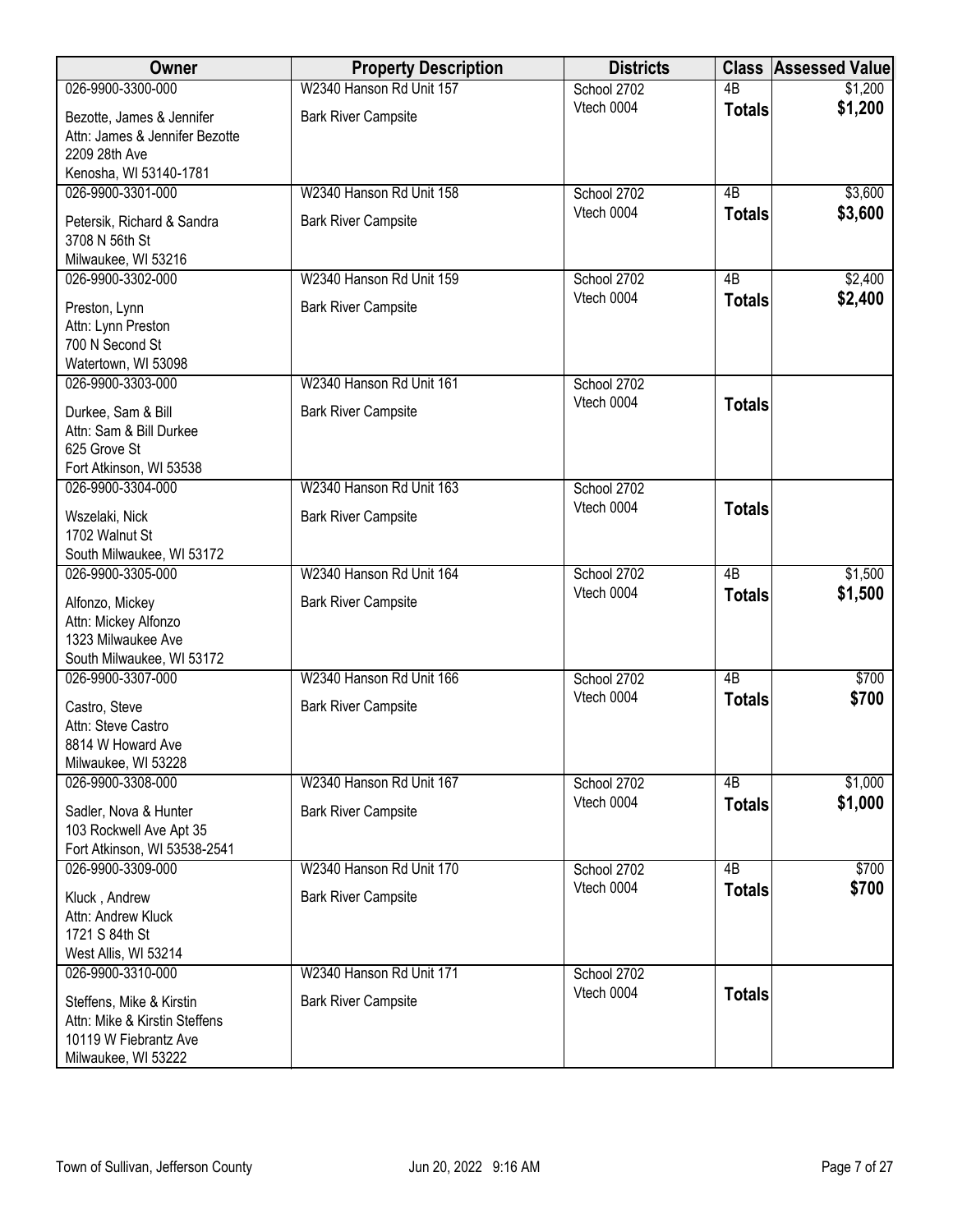| <b>Owner</b>                                                                                                           | <b>Property Description</b>                            | <b>Districts</b>          |                 | <b>Class Assessed Value</b> |
|------------------------------------------------------------------------------------------------------------------------|--------------------------------------------------------|---------------------------|-----------------|-----------------------------|
| 026-9900-3311-000                                                                                                      | W2340 Hanson Rd Unit 172                               | School 2702               | 4B              | \$1,800                     |
| Mattie, John & Rudolph, Susan<br>Attn: John & Susan<br>1623 NE Frontage Dr                                             | <b>Bark River Campsite</b>                             | Vtech 0004                | <b>Totals</b>   | \$1,800                     |
| Sturtevant, WI 53177                                                                                                   |                                                        |                           |                 |                             |
| 026-9900-3313-000                                                                                                      | W2340 Hanson Rd Unit 174                               | School 2702               |                 |                             |
| Hainz, Amber & Josh<br>Attn: Amber & Josh Hainz<br>2028 S 98th St<br>West Allis, WI 53227                              | <b>Bark River Campsite</b>                             | Vtech 0004                | <b>Totals</b>   |                             |
| 026-9900-3314-000                                                                                                      | W2340 Hanson Rd Unit 180                               | School 2702               | 4B              | \$1,100                     |
| Vogt, Greg & Bitter, Tina<br>Attn: Greg Vogt & Tina Bitter<br>911 Crystal Dr<br>Machesney Park, IL 61115               | <b>Bark River Campsite</b>                             | Vtech 0004                | <b>Totals</b>   | \$1,100                     |
| 026-9900-3315-000                                                                                                      | W2340 Hanson Rd Unit 181                               | School 2702               | $\overline{AB}$ | \$500                       |
| Lavien, Alexander & Taylor Bacon<br>1007 W Main St<br>Watertown, WI 53044                                              | <b>Bark River Campsite</b>                             | Vtech 0004                | <b>Totals</b>   | \$500                       |
| 026-9900-3317-000                                                                                                      | W2340 Hanson Rd Unit 183                               | School 2702               | $\overline{AB}$ | \$600                       |
| Douglas, Arthur<br>Attn: Arthur Douglas<br>W2340 Hanson Rd Lot 183<br>Jefferson, WI 53549-9547                         | <b>Bark River Campsite</b>                             | Vtech 0004                | <b>Totals</b>   | \$600                       |
| 026-9900-3318-000                                                                                                      | W2340 Hanson Rd Unit 184                               | School 2702               |                 |                             |
| Gail, Langner<br>N7788 Bowers Rd<br>Elkhorn, WI 53121-3340                                                             | <b>Bark River Campsite</b>                             | Vtech 0004                | <b>Totals</b>   |                             |
| 026-9900-3319-000                                                                                                      | W2340 Hanson Rd Unit 186                               | School 2702               |                 |                             |
| Irvine, Gordon<br>2005 S Grand Ave<br>Waukesha, WI 53189-7566                                                          | <b>Bark River Campsite</b>                             | Vtech 0004                | <b>Totals</b>   |                             |
| 026-9900-3321-000                                                                                                      | W2340 Hanson Rd Unit 190                               | School 2702               |                 |                             |
| Stark, Rodney<br>Attn: Rodney Stark<br>439 S 94th St<br>Milwaukee, WI 53214                                            | <b>Bark River Campsite</b>                             | Vtech 0004                | <b>Totals</b>   |                             |
| 026-9900-3322-000                                                                                                      | W2340 Hanson Rd Unit 191                               | School 2702               |                 |                             |
| Ryan, Tim & Knoblauch, Michelle<br>871 W Milwaukee St Apt 3<br>Jefferson, WI 53549-1464                                | <b>Bark River Campsite</b>                             | Vtech 0004                | <b>Totals</b>   |                             |
| 026-9900-3323-000                                                                                                      | W2340 Hanson Rd Unit 192                               | School 2702               | 4B              | \$700                       |
| Liddle, Kerri<br>2045 Ellen St                                                                                         | <b>Bark River Campsite</b>                             | Vtech 0004                | <b>Totals</b>   | \$700                       |
| Dubuque, IA 52002-3772                                                                                                 |                                                        |                           | $\overline{AB}$ |                             |
| 026-9900-3324-000<br>Scolf, Allen & Carole<br>Attn: Allen & Carole Scolf<br>6361 S 27th St Lot 1<br>Franklin, WI 53132 | W2340 Hanson Rd Unit 153<br><b>Bark River Campsite</b> | School 2702<br>Vtech 0004 | <b>Totals</b>   | \$4,000<br>\$4,000          |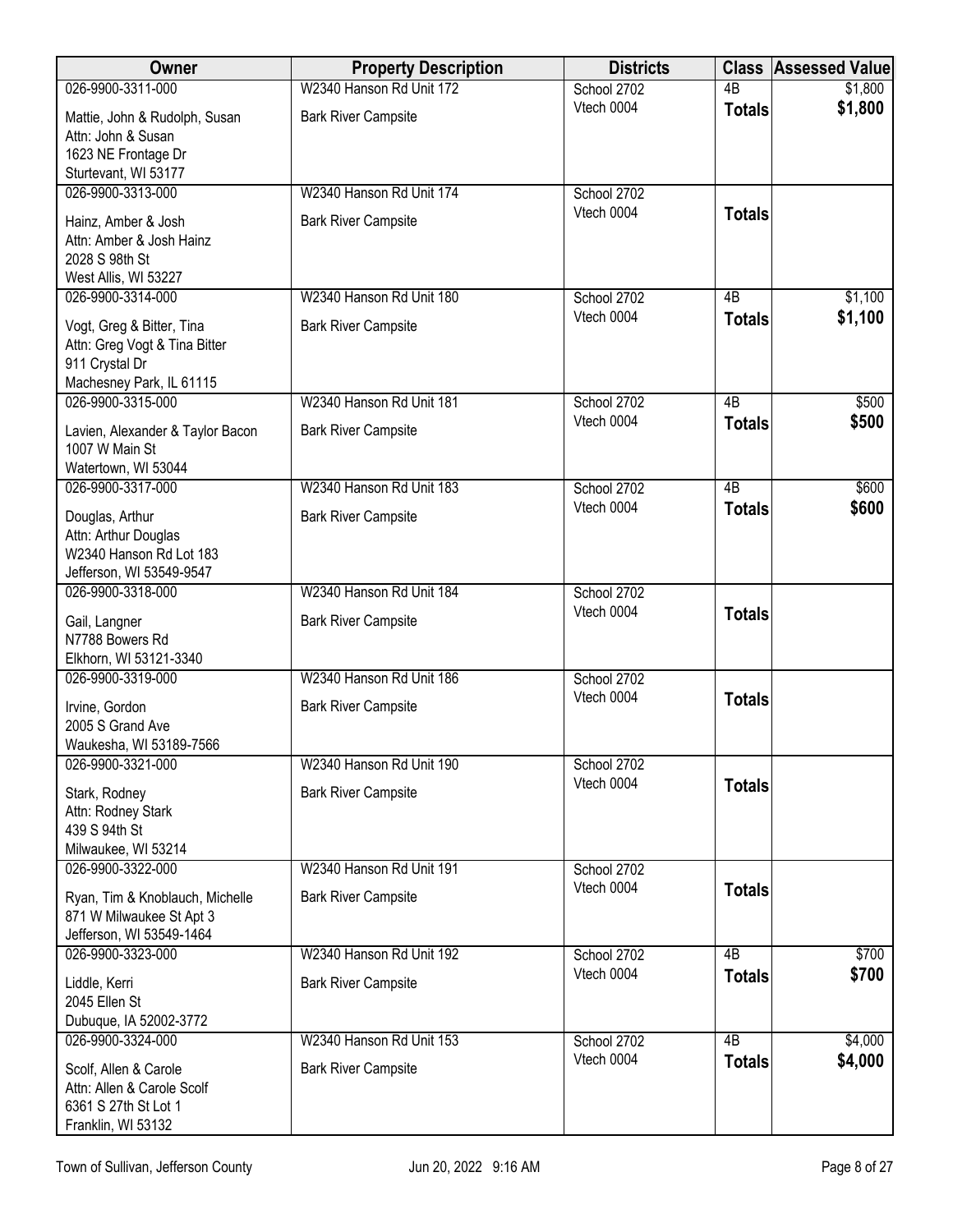| Owner                                             | <b>Property Description</b> | <b>Districts</b> | <b>Class</b>    | <b>Assessed Value</b> |
|---------------------------------------------------|-----------------------------|------------------|-----------------|-----------------------|
| 026-9900-3326-000                                 | W2340 Hanson Rd Unit 195    | School 2702      | $\overline{AB}$ | \$1,200               |
| Ladell, Becky & Neal                              | <b>Bark River Campsite</b>  | Vtech 0004       | <b>Totals</b>   | \$1,200               |
| W2340 Hanson Rd                                   |                             |                  |                 |                       |
| Jefferson, WI 53549-9547                          |                             |                  |                 |                       |
| 026-9900-3327-000                                 | W2340 Hanson Rd Unit 196    | School 2702      | $\overline{AB}$ | \$1,400               |
| Gentry, Melissa                                   | <b>Bark River Campsite</b>  | Vtech 0004       | <b>Totals</b>   | \$1,400               |
| 5304 Athens Ave                                   |                             |                  |                 |                       |
| Racine, WI 53406-4510                             |                             |                  |                 |                       |
| 026-9900-3328-000                                 | W2340 Hanson Rd Unit 197    | School 2702      |                 |                       |
| Harting, Clifford                                 | <b>Bark River Campsite</b>  | Vtech 0004       | <b>Totals</b>   |                       |
| Attn: Clifford Harting                            |                             |                  |                 |                       |
| <b>PO Box 724</b>                                 |                             |                  |                 |                       |
| Watertown, WI 53098<br>026-9900-3329-000          | W2340 Hanson Rd Unit 198    | School 2702      | 4B              | \$1,300               |
|                                                   |                             | Vtech 0004       | <b>Totals</b>   | \$1,300               |
| Stern, Lauren A.                                  | <b>Bark River Campsite</b>  |                  |                 |                       |
| 2213 S Winchester St                              |                             |                  |                 |                       |
| Milwaukee, WI 53207<br>026-9900-3330-000          | W2340 Hanson Rd Unit 199    | School 2702      |                 |                       |
|                                                   |                             | Vtech 0004       | <b>Totals</b>   |                       |
| Stanonik, Joseph                                  | <b>Bark River Campsite</b>  |                  |                 |                       |
| Attn: Joseph Stanoik<br>38788 N Dale Ave          |                             |                  |                 |                       |
| Wadsworth, IL 60083                               |                             |                  |                 |                       |
| 026-9900-3332-000                                 | W2340 Hanson Rd Unit 206    | School 2702      |                 |                       |
|                                                   |                             | Vtech 0004       | <b>Totals</b>   |                       |
| Thompson, Jeanette<br>Attn: Jeanette Thompson     | <b>Bark River Campsite</b>  |                  |                 |                       |
| 926 Eales Ave                                     |                             |                  |                 |                       |
| Waukesha, WI 53186                                |                             |                  |                 |                       |
| 026-9900-3335-000                                 | W2340 Hanson Rd Unit 208    | School 2702      | $\overline{AB}$ | \$1,600               |
| Allen, Russ                                       | <b>Bark River Campsite</b>  | Vtech 0004       | <b>Totals</b>   | \$1,600               |
| 613 Topeka Dr                                     |                             |                  |                 |                       |
| Lake Mills, WI 53551                              |                             |                  |                 |                       |
| 026-9900-3336-000                                 | W2340 Hanson Rd Unit 209    | School 2702      | 4B              | \$1,200               |
| Wood, Donna                                       | <b>Bark River Campsite</b>  | Vtech 0004       | <b>Totals</b>   | \$1,200               |
| 752 Beach St Lot A8                               |                             |                  |                 |                       |
| Palmyra, WI 53156-9237                            |                             |                  |                 |                       |
| 026-9900-3337-000                                 | W2340 Hanson Rd Unit 233    | School 2702      | 4B              | \$900                 |
| Packard, Robert & Patty                           | <b>Bark River Campsite</b>  | Vtech 0004       | <b>Totals</b>   | \$900                 |
| 136 Charlton St                                   |                             |                  |                 |                       |
| Beaver Dam, WI 53916                              |                             |                  |                 |                       |
| 026-9900-3338-000                                 | W2340 Hanson Rd Unit 224    | School 2702      |                 |                       |
| Moreno, Barry                                     | <b>Bark River Campsite</b>  | Vtech 0004       | <b>Totals</b>   |                       |
| Attn: Barry Moreno                                |                             |                  |                 |                       |
| 111 Clarece St                                    |                             |                  |                 |                       |
| Fort Atkinson, WI 53538-1842<br>026-9900-3339-000 | W2340 Hanson Rd Unit 222    | School 2702      |                 |                       |
|                                                   |                             | Vtech 0004       | <b>Totals</b>   |                       |
| Meersman, Charlie & Lisa                          | <b>Bark River Campsite</b>  |                  |                 |                       |
| 1712 Grant St                                     |                             |                  |                 |                       |
| Beloit, WI 53511                                  |                             |                  |                 |                       |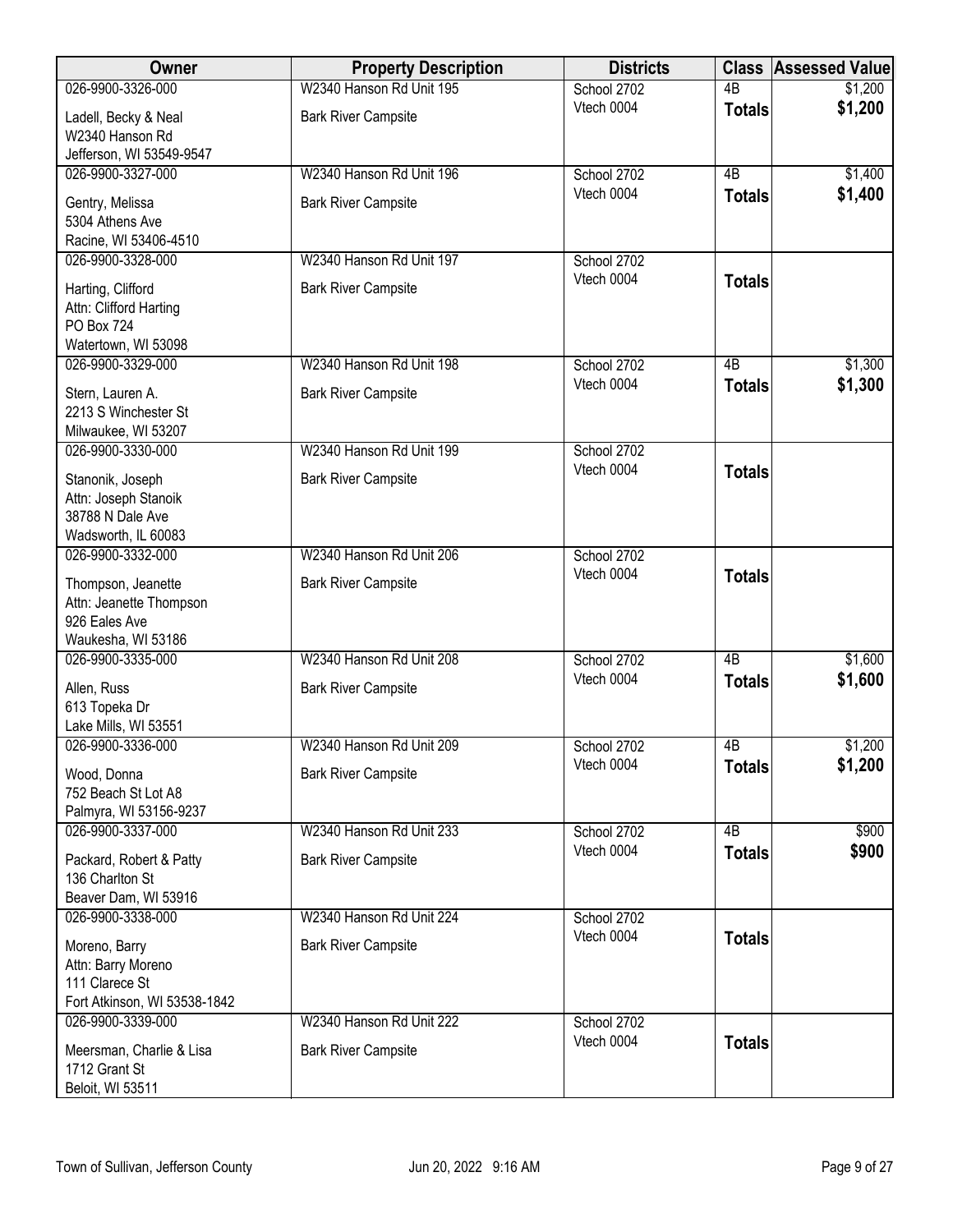| Owner                                                                                                   | <b>Property Description</b>                            | <b>Districts</b>          |                     | <b>Class Assessed Value</b> |
|---------------------------------------------------------------------------------------------------------|--------------------------------------------------------|---------------------------|---------------------|-----------------------------|
| 026-9900-3340-000                                                                                       | W2340 Hanson Rd Unit 219                               | School 2702               |                     |                             |
| Vacant Lot                                                                                              | <b>Bark River Campsite</b>                             | Vtech 0004                | <b>Totals</b>       |                             |
| 026-9900-3341-000                                                                                       | W2340 Hanson Rd Unit 218                               | School 2702               | $\overline{AB}$     | \$600                       |
| Jambor, Charles & Margaret<br>Attn: Charles & Margaret Jambor<br>6400 Manchester                        | <b>Bark River Campsite</b>                             | Vtech 0004                | <b>Totals</b>       | \$600                       |
| Greendale, WI 53129                                                                                     |                                                        |                           |                     |                             |
| 026-9900-3342-000                                                                                       | W2340 Hanson Rd Unit 217                               | School 2702               |                     |                             |
| Garcia, Joaquin & Emilly<br>Attn: Joaquin & Emilly Garcia<br>134 Emerald Dr<br>Mount Pleasant, WI 53406 | <b>Bark River Campsite</b>                             | Vtech 0004                | <b>Totals</b>       |                             |
| 026-9900-3343-000                                                                                       | W2340 Hanson Rd Unit 216                               | School 2702               |                     |                             |
| Waidzulis, Vince & Mary<br>Attn: Vince & Mary Waidzulis<br>298 Hazelwood Dr<br>Antioch, IL 60002        | <b>Bark River Campsite</b>                             | Vtech 0004                | <b>Totals</b>       |                             |
| 026-9900-3345-000                                                                                       | W2340 Hanson Rd Unit 223                               | School 2702               |                     |                             |
| Slebers, Caralee<br>Attn: Caralee Slebers<br>N8198County Rd E<br>Watertown, WI 53094-8712               | <b>Bark River Campsite</b>                             | Vtech 0004                | <b>Totals</b>       |                             |
| 026-9900-3346-000                                                                                       | W2340 Hanson Rd Unit 294                               | School 2702               | $\overline{AB}$     | \$1,600                     |
| Lawler, William & Holly<br>Attn: William & Holly Lawler<br>N Town 23381 Prides Rd<br>Sussex, WI 53089   | <b>Bark River Campsite</b>                             | Vtech 0004                | <b>Totals</b>       | \$1,600                     |
| 026-9900-3348-000                                                                                       | W2340 Hanson Rd Unit 297                               | School 2702               | $\overline{AB}$     | \$800                       |
| Geiman, Diana<br>1127 Adams Ave                                                                         | <b>Bark River Campsite</b>                             | Vtech 0004                | <b>Totals</b>       | \$800                       |
| Winthrop Harbor, IL 60096                                                                               |                                                        |                           |                     |                             |
| 026-9900-3350-000<br>Boerma, Chris & Wilson, Gretchen<br>4955 Antioch Dr                                | W2340 Hanson Rd Unit 243<br><b>Bark River Campsite</b> | School 2702<br>Vtech 0004 | 4B<br><b>Totals</b> | \$1,300<br>\$1,300          |
| Rockford, IL 61109<br>026-9900-3351-000                                                                 | W2340 Hanson Rd Unit 274                               | School 2702               | 4B                  | \$2,100                     |
| Baskins, Christine<br>Attn: Christine Baskins<br>1200 Hyne Ct<br>Wheeling, IL 60090                     | <b>Bark River Campsite</b>                             | Vtech 0004                | <b>Totals</b>       | \$2,100                     |
| 026-9900-3352-000                                                                                       | W2340 Hanson Rd Unit 276                               | School 2702               | 4B                  | \$3,300                     |
| Peaslee, Janet<br>Attn: Janet Peaslee<br>8230 W Thurston Ave<br>Milwaukee, WI 53218                     | <b>Bark River Campsite</b>                             | Vtech 0004                | <b>Totals</b>       | \$3,300                     |
| 026-9900-3353-000                                                                                       | W2340 Hanson Rd Unit 273                               | School 2702               | 4B                  | \$1,600                     |
| Axtell, Tom<br>4136 S Lenox St<br>Milwaukee, WI 53207-5122                                              | <b>Bark River Campsite</b>                             | Vtech 0004                | <b>Totals</b>       | \$1,600                     |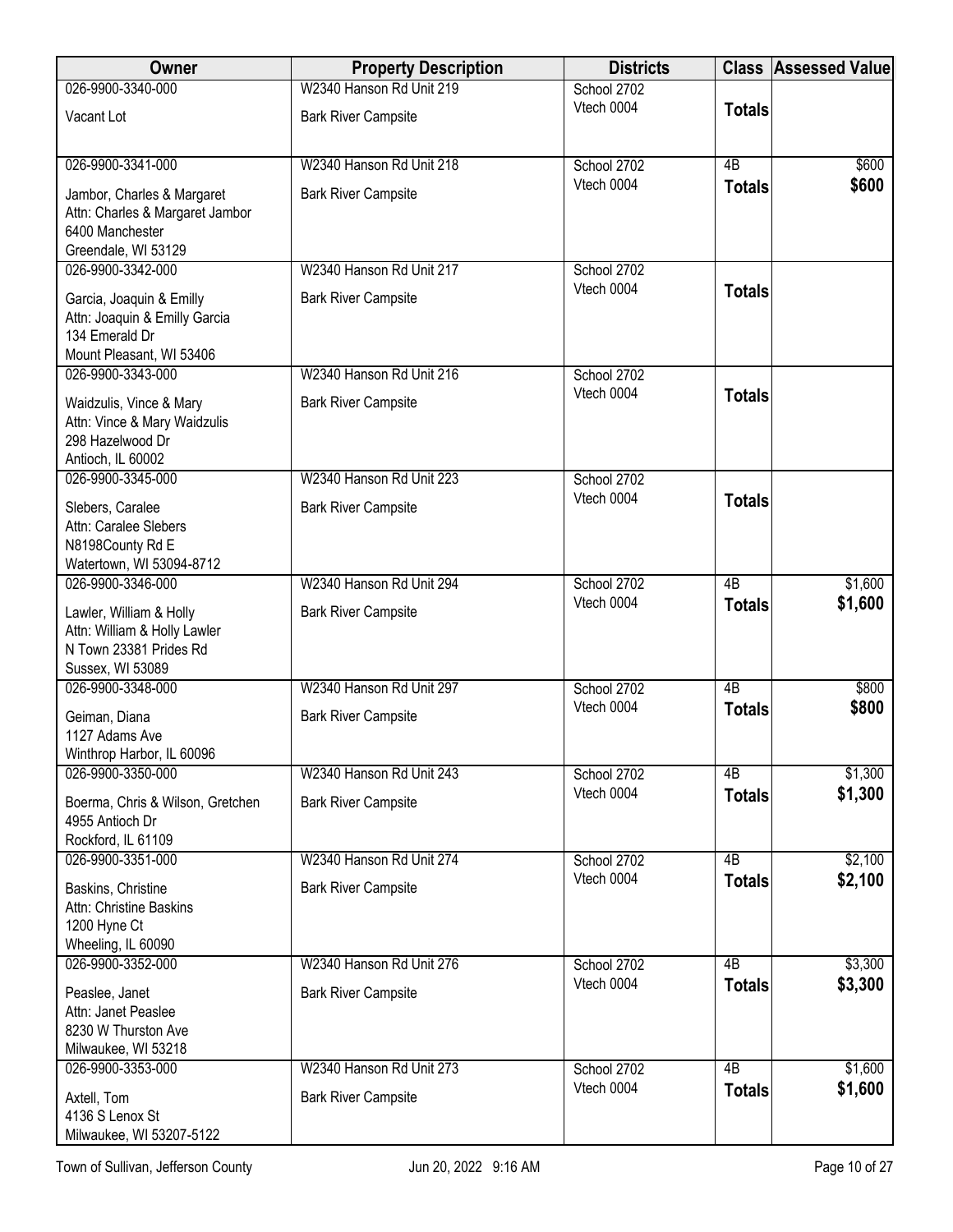| Owner                                                                       | <b>Property Description</b> | <b>Districts</b>          | <b>Class</b>    | <b>Assessed Value</b> |
|-----------------------------------------------------------------------------|-----------------------------|---------------------------|-----------------|-----------------------|
| 026-9900-3354-000                                                           | W2340 Hanson Rd Unit 272    | School 2702               | 4B              | \$1,100               |
| Dietrich, Megan                                                             | <b>Bark River Campsite</b>  | Vtech 0004                | <b>Totals</b>   | \$1,100               |
| 3223 S 37th St                                                              |                             |                           |                 |                       |
| Milwaukee, WI 53215-4123                                                    |                             |                           |                 |                       |
| 026-9900-3355-000                                                           | W2340 Hanson Rd Unit 138    | School 2702               |                 |                       |
| Ruediger, Roger & Mary Ellen                                                | <b>Bark River Campsite</b>  | Vtech 0004                | <b>Totals</b>   |                       |
| Attn: Roger & Mary Ellen Ruediger                                           |                             |                           |                 |                       |
| 7032 Cork Rd                                                                |                             |                           |                 |                       |
| Hartford, WI 53027                                                          |                             |                           |                 |                       |
| 026-9900-3356-000                                                           | W2340 Hanson Rd Unit 139    | School 2702               | 4B              | \$2,500               |
| Doughty, Steve & Nicole                                                     | <b>Bark River Campsite</b>  | Vtech 0004                | <b>Totals</b>   | \$2,500               |
| Attn: Steve & Nicole Doughty                                                |                             |                           |                 |                       |
| 653 Ridgeway Dr                                                             |                             |                           |                 |                       |
| Hartword, WI 53029                                                          |                             |                           |                 |                       |
| 026-9900-3357-000                                                           | W2340 Hanson Rd Unit 140    | School 2702               | 4B              | \$700                 |
| Doughty, Thoma & Jane                                                       | <b>Bark River Campsite</b>  | Vtech 0004                | <b>Totals</b>   | \$700                 |
| Attn: Thoma & Jane Doughty                                                  |                             |                           |                 |                       |
| 109 N Main St                                                               |                             |                           |                 |                       |
| North Prairie, WI 53153                                                     | W2340 Hanson Rd Unit 142    |                           | $\overline{AB}$ |                       |
| 026-9900-3358-000                                                           |                             | School 2702<br>Vtech 0004 |                 | \$600<br>\$600        |
| Kuenne, Robert/ Schillese, Nina-Helga                                       | <b>Bark River Campsite</b>  |                           | <b>Totals</b>   |                       |
| Attn: Robert Kuenne/Nina-Helga                                              |                             |                           |                 |                       |
| Schillese<br>W2340 Hanson Rd                                                |                             |                           |                 |                       |
| Jefferson, WI 53549                                                         |                             |                           |                 |                       |
| 026-9900-3359-000                                                           | W2340 Hanson Rd Unit 235    | School 2702               | $\overline{AB}$ | \$3,000               |
|                                                                             |                             | Vtech 0004                | <b>Totals</b>   | \$3,000               |
| Hernandez, Lezaro & Stewart, Stacy<br>Attn: Lezaro Hernandez & Stacy Stewar | <b>Bark River Campsite</b>  |                           |                 |                       |
| 2935 S 61 St                                                                |                             |                           |                 |                       |
| Mllwaukee, WI 53219                                                         |                             |                           |                 |                       |
| 026-9900-3360-000                                                           | W2340 Hanson Rd Unit 236    | School 2702               | 4B              | \$5,300               |
| Anast, Larry & Barbara                                                      | <b>Bark River Campsite</b>  | Vtech 0004                | <b>Totals</b>   | \$5,300               |
| Attn: Larry & Barbara Anast                                                 |                             |                           |                 |                       |
| 604 Brown's Lake Dr                                                         |                             |                           |                 |                       |
| Burlington, WI 53105                                                        |                             |                           |                 |                       |
| 026-9900-3361-000                                                           | W2340 Hanson Rd Unit 237    | School 2702               | 4B              | \$1,500               |
| Balderas, Veronica & Compos, Michael                                        | <b>Bark River Campsite</b>  | Vtech 0004                | <b>Totals</b>   | \$1,500               |
| 3908 N Maryland                                                             |                             |                           |                 |                       |
| Milwaukee, WI 53211                                                         |                             |                           |                 |                       |
| 026-9900-3362-000                                                           | W2340 Hanson Rd Unit 238    | School 2702               | 4B              | \$3,000               |
| Buehner, Thomas & Karen                                                     | <b>Bark River Campsite</b>  | Vtech 0004                | <b>Totals</b>   | \$3,000               |
| Attn: Thomas & Karen Buehner                                                |                             |                           |                 |                       |
| 834 School Dr                                                               |                             |                           |                 |                       |
| Waukesha, WI 53186                                                          |                             |                           |                 |                       |
| 026-9900-3363-000                                                           | W2340 Hanson Rd Unit 245    | School 2702               |                 |                       |
| Scheske, William & Gayle                                                    | <b>Bark River Campsite</b>  | Vtech 0004                | <b>Totals</b>   |                       |
| Attn: William & Gayle Scheske                                               |                             |                           |                 |                       |
| 704 N Hayes St                                                              |                             |                           |                 |                       |
| Harward, IL 60033                                                           |                             |                           |                 |                       |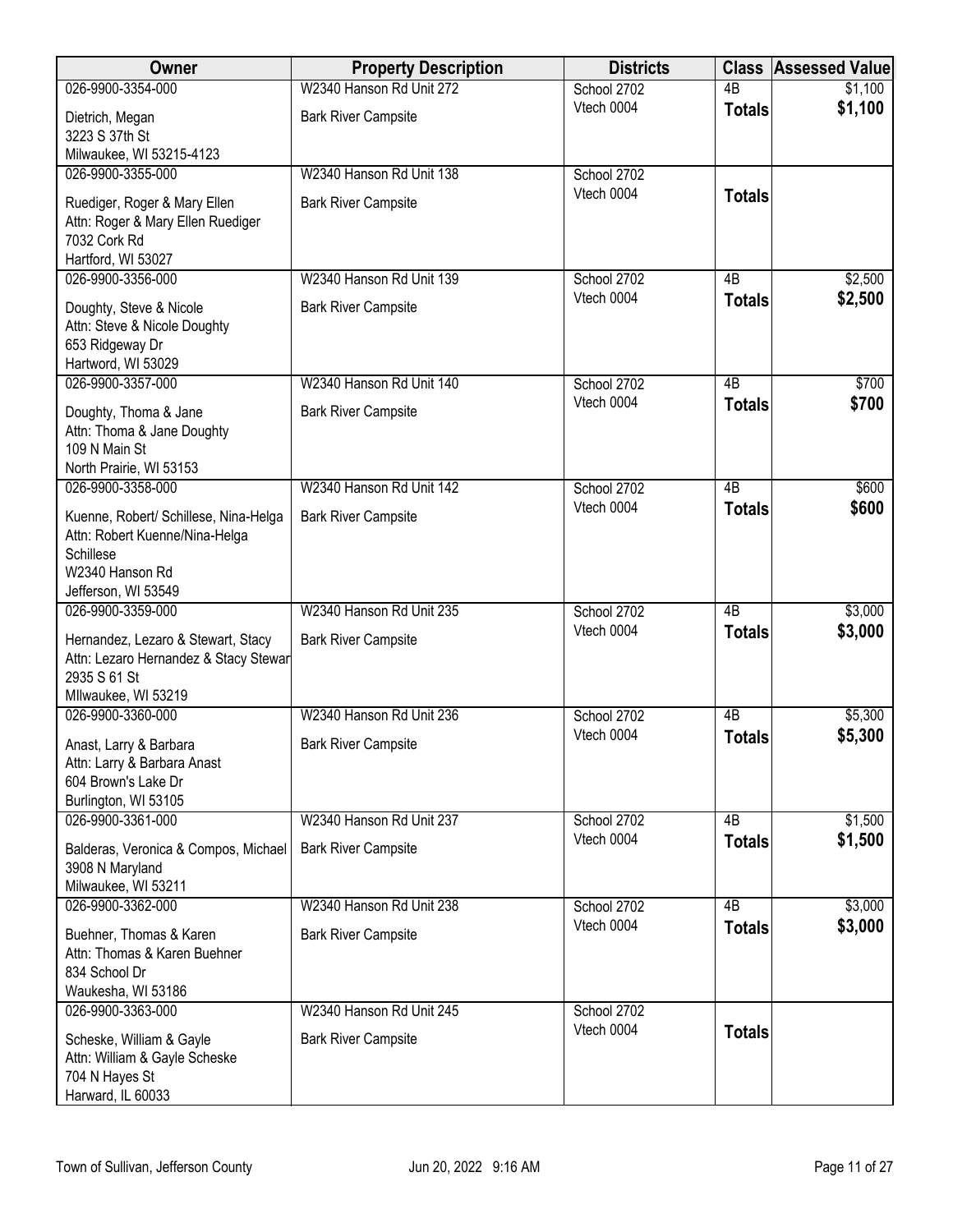| Owner                                                     | <b>Property Description</b> | <b>Districts</b> | <b>Class</b>    | <b>Assessed Value</b> |
|-----------------------------------------------------------|-----------------------------|------------------|-----------------|-----------------------|
| 026-9900-3364-000                                         | W2340 Hanson Rd Unit 246    | School 2702      | $\overline{AB}$ | \$6,100               |
| Dziedzic, Michael/Peaslee, Jeff                           | <b>Bark River Campsite</b>  | Vtech 0004       | <b>Totals</b>   | \$6,100               |
| Attn: Michael Dziedzic/Jeff Peaslee                       |                             |                  |                 |                       |
| 6065 S 33rd St                                            |                             |                  |                 |                       |
| Greenfield, WI 53221                                      |                             |                  |                 |                       |
| 026-9900-3365-000                                         | W2340 Hanson Rd Unit 247    | School 2702      |                 |                       |
| Dziedzic, Michael/Peaslee, Jeff                           | <b>Bark River Campsite</b>  | Vtech 0004       | <b>Totals</b>   |                       |
| Attn: Michael Dziedzic/Jeff Peaslee                       |                             |                  |                 |                       |
| 6065 S 33rd St                                            |                             |                  |                 |                       |
| Greenfield, WI 53221                                      |                             |                  |                 |                       |
| 026-9900-3367-000                                         | W2340 Hanson Rd Unit 249    | School 2702      | 4B              | \$2,400               |
| Jackowick, John & Linda                                   | <b>Bark River Campsite</b>  | Vtech 0004       | <b>Totals</b>   | \$2,400               |
| Attn: John & Linda Jackowick                              |                             |                  |                 |                       |
| 2225 S 55th St                                            |                             |                  |                 |                       |
| Milwaukee, WI 53219                                       |                             |                  |                 |                       |
| 026-9900-3368-000                                         | W2340 Hanson Rd Unit 250    | School 2702      | $\overline{AB}$ | \$1,500               |
|                                                           | <b>Bark River Campsite</b>  | Vtech 0004       | <b>Totals</b>   | \$1,500               |
| Johnson, Paul<br>Attn: Johnson, Paul                      |                             |                  |                 |                       |
| 10472 W Montana Ave #202                                  |                             |                  |                 |                       |
| West Allis, WI 53227                                      |                             |                  |                 |                       |
| 026-9900-3369-000                                         | W2340 Hanson Rd Unit 251    | School 2702      | $\overline{AB}$ | \$1,100               |
|                                                           |                             | Vtech 0004       | <b>Totals</b>   | \$1,100               |
| Mohring, Richard & Joyce<br>Attn: Richard & Joyce Mohring | <b>Bark River Campsite</b>  |                  |                 |                       |
| 42340 N Fosland Ave                                       |                             |                  |                 |                       |
| Zion, IL 60099                                            |                             |                  |                 |                       |
| 026-9900-3370-000                                         | W2340 Hanson Rd Unit 252    | School 2702      | $\overline{AB}$ | \$1,200               |
| Mohring, Donald & Jessie                                  | <b>Bark River Campsite</b>  | Vtech 0004       | <b>Totals</b>   | \$1,200               |
| 12460 Duncan Ln Unit 107                                  |                             |                  |                 |                       |
| New Berlin, WI 53151-8759                                 |                             |                  |                 |                       |
| 026-9900-3371-000                                         | W2340 Hanson Rd Unit 234    | School 2702      |                 |                       |
|                                                           |                             | Vtech 0004       | <b>Totals</b>   |                       |
| Cuny, Robert                                              | <b>Bark River Campsite</b>  |                  |                 |                       |
| Attn: Robert Cuny<br>2703 Royal Oaks Dr                   |                             |                  |                 |                       |
| Freeport, IL 61032                                        |                             |                  |                 |                       |
| 026-9900-3372-000                                         | W2340 Hanson Rd Unit 232    | School 2702      | 4B              | \$1,700               |
|                                                           |                             | Vtech 0004       | <b>Totals</b>   | \$1,700               |
| Randolph, William (Bill)<br>Attn: William Randolph        | <b>Bark River Campsite</b>  |                  |                 |                       |
| N9596 Howard Dr                                           |                             |                  |                 |                       |
| Whiterwater, WI 53190                                     |                             |                  |                 |                       |
| 026-9900-3373-000                                         | W2340 Hanson Rd Unit 231    | School 2702      | $\overline{AB}$ | \$1,200               |
|                                                           | <b>Bark River Campsite</b>  | Vtech 0004       | <b>Totals</b>   | \$1,200               |
| Davis, Corey & Schmitt, Casondra<br>132 Spring St         |                             |                  |                 |                       |
| Waukesha, WI 53188-3534                                   |                             |                  |                 |                       |
| 026-9900-3374-000                                         | W2340 Hanson Rd Unit 229    | School 2702      |                 |                       |
|                                                           |                             | Vtech 0004       | <b>Totals</b>   |                       |
| Bahr, Julia<br>3816 S 48th St                             | <b>Bark River Campsite</b>  |                  |                 |                       |
| Milwaukee, WI 53220                                       |                             |                  |                 |                       |
|                                                           |                             |                  |                 |                       |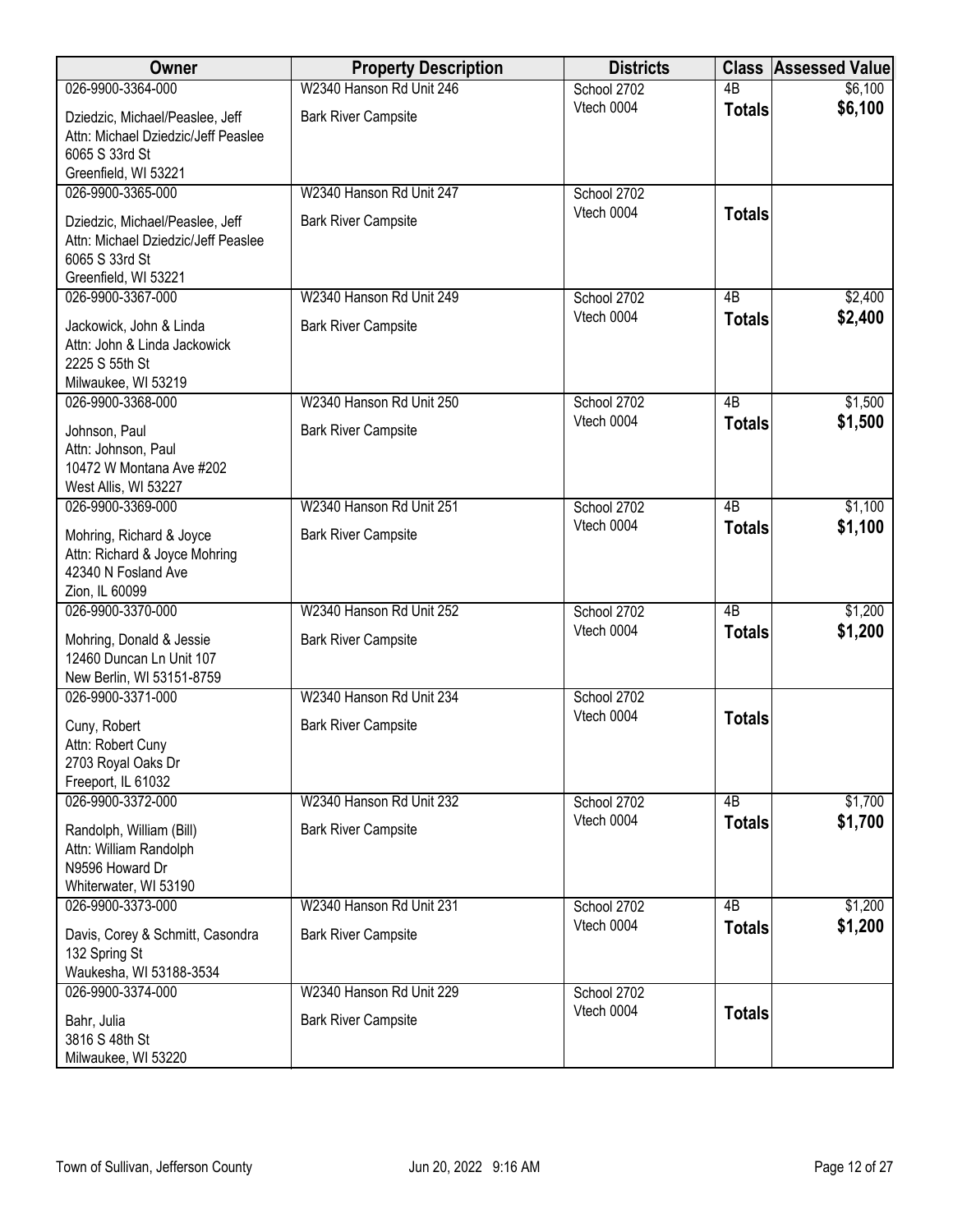| Owner                                                     | <b>Property Description</b> | <b>Districts</b>          |                                  | <b>Class Assessed Value</b> |
|-----------------------------------------------------------|-----------------------------|---------------------------|----------------------------------|-----------------------------|
| 026-9900-3376-000                                         | W2340 Hanson Rd Unit 228    | School 2702               |                                  |                             |
| Vacant Lot                                                | <b>Bark River Campsite</b>  | Vtech 0004                | <b>Totals</b>                    |                             |
| Holman, Greg                                              |                             |                           |                                  |                             |
| Lot 228 - BR                                              |                             |                           |                                  |                             |
| 026-9900-3377-000                                         | W2340 Hanson Rd Unit 227    | School 2702               | $\overline{AB}$                  | \$1,000                     |
| Guerard, Theresa                                          | <b>Bark River Campsite</b>  | Vtech 0004                | <b>Totals</b>                    | \$1,000                     |
| Attn: Theresa Guerard                                     |                             |                           |                                  |                             |
| 5731 W Holt Ave                                           |                             |                           |                                  |                             |
| Milwaukee, WI 53219                                       |                             |                           |                                  |                             |
| 026-9900-3378-000                                         | W2340 Hanson Rd Unit 256    | School 2702               |                                  |                             |
| Miles, Timothy                                            | <b>Bark River Campsite</b>  | Vtech 0004                | <b>Totals</b>                    |                             |
| Attn: Timothy Miles                                       |                             |                           |                                  |                             |
| 6356 Kinzie Ave                                           |                             |                           |                                  |                             |
| Mt Pleasant, WI 53406                                     |                             |                           |                                  |                             |
| 026-9900-3380-000                                         | W2340 Hanson Rd Unit 259    | School 2702               | $\overline{AB}$                  | \$900                       |
| Michuda, Vince and Kathy                                  | <b>Bark River Campsite</b>  | Vtech 0004                | <b>Totals</b>                    | \$900                       |
| Attn: Vince & Kathy Michuda                               |                             |                           |                                  |                             |
| 2231 E Norwood Dr                                         |                             |                           |                                  |                             |
| Oak Creek, WI 53154                                       |                             |                           |                                  |                             |
| 026-9900-3381-000                                         | W2340 Hanson Rd Unit 260    | School 2702<br>Vtech 0004 | $\overline{AB}$<br><b>Totals</b> | \$3,000<br>\$3,000          |
| Lozano, Alen/Schuerman, Dana (Other)                      | <b>Bark River Campsite</b>  |                           |                                  |                             |
| 436 Meadow Hill Ln                                        |                             |                           |                                  |                             |
| Round Lake Beach, IL 60073<br>026-9900-3382-000           | W2340 Hanson Rd Unit 261    | School 2702               | $\overline{AB}$                  | \$1,900                     |
|                                                           |                             | Vtech 0004                | <b>Totals</b>                    | \$1,900                     |
| Kohl, Kevin                                               | <b>Bark River Campsite</b>  |                           |                                  |                             |
| Attn: Kevin Kohl                                          |                             |                           |                                  |                             |
| 104 E Clarendon Dr<br>Round Lake Beach, IL 60073          |                             |                           |                                  |                             |
| 026-9900-3384-000                                         | W2340 Hanson Rd Unit 263    | School 2702               | $\overline{AB}$                  | \$3,300                     |
|                                                           |                             | Vtech 0004                | <b>Totals</b>                    | \$3,300                     |
| Bahr, Jeannette & Robert                                  | <b>Bark River Campsite</b>  |                           |                                  |                             |
| Attn: Jeannette & Robert Bahr<br>3010 S 49th St           |                             |                           |                                  |                             |
| Milwaukee, WI 53219                                       |                             |                           |                                  |                             |
| 026-9900-3386-000                                         | W2340 Hanson Rd Unit 264    | School 2702               | 4B                               | \$3,600                     |
|                                                           |                             | Vtech 0004                | <b>Totals</b>                    | \$3,600                     |
| Lepkowski, Mark & Margie                                  | <b>Bark River Campsite</b>  |                           |                                  |                             |
| Attn: Mark or Margie Lepkowski<br>915 Birch Dr            |                             |                           |                                  |                             |
| Waukesha, WI 53188-2241                                   |                             |                           |                                  |                             |
| 026-9900-3387-000                                         | W2340 Hanson Rd Unit 244    | School 2702               | 4B                               | \$2,900                     |
|                                                           | <b>Bark River Campsite</b>  | Vtech 0004                | <b>Totals</b>                    | \$2,900                     |
| Scheske, William & Gayle<br>Attn: William & Gayle Scheske |                             |                           |                                  |                             |
| 704 N Hayes St                                            |                             |                           |                                  |                             |
| Harward, IL 60033                                         |                             |                           |                                  |                             |
| 026-9900-3388-000                                         | W2340 Hanson Rd Unit 278    | School 2702               | $\overline{AB}$                  | \$2,000                     |
| Westphal, Thomas J                                        | <b>Bark River Campsite</b>  | Vtech 0004                | <b>Totals</b>                    | \$2,000                     |
| Attn: Thomas J Westphal                                   |                             |                           |                                  |                             |
| PO Box 81                                                 |                             |                           |                                  |                             |
| Fontana, WI 53125                                         |                             |                           |                                  |                             |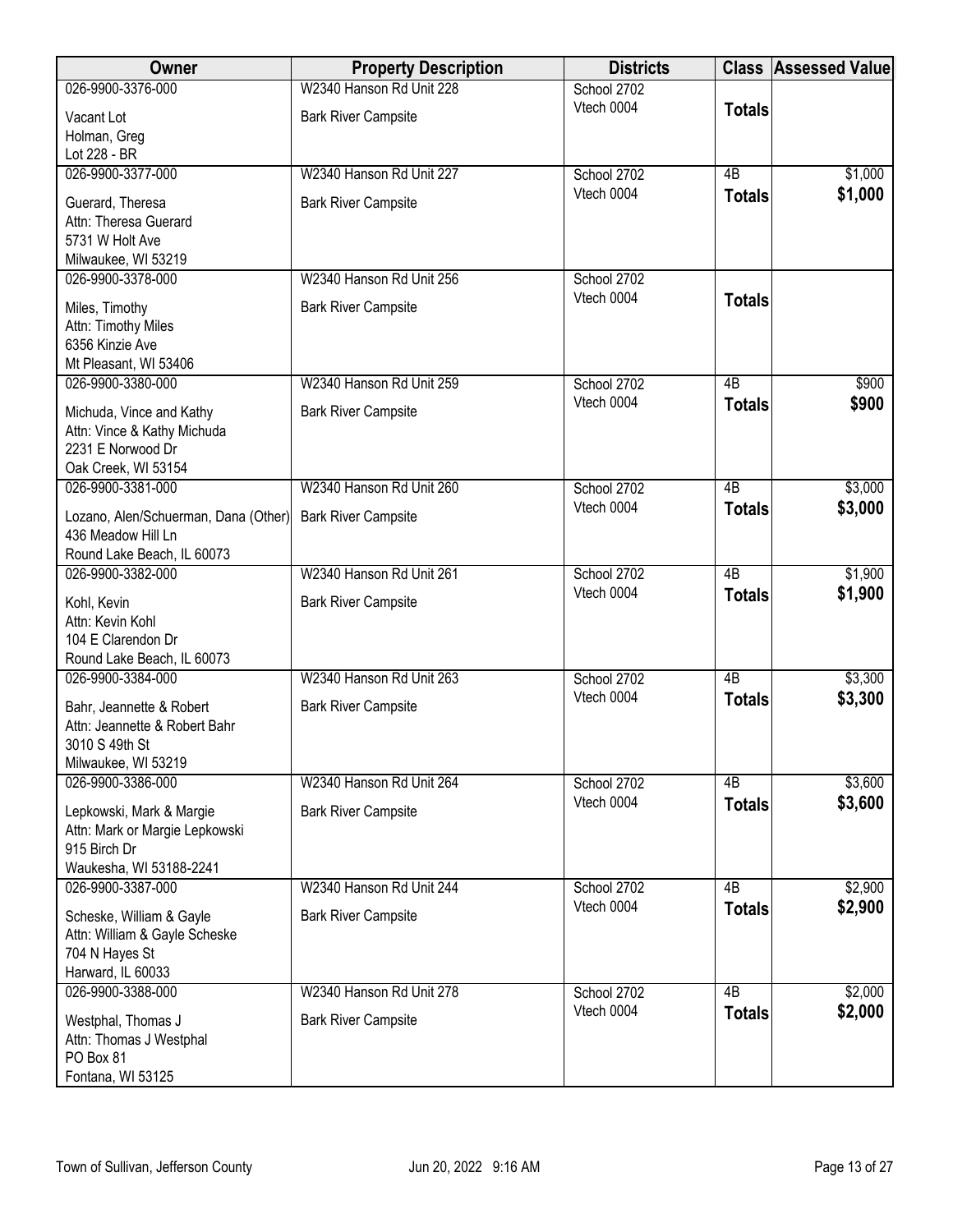| Owner                                                       | <b>Property Description</b> | <b>Districts</b> | <b>Class</b>    | <b>Assessed Value</b> |
|-------------------------------------------------------------|-----------------------------|------------------|-----------------|-----------------------|
| 026-9900-3389-000                                           | W2340 Hanson Rd Unit 254    | School 2702      | $\overline{AB}$ | \$900                 |
| Corbelle, Eileen                                            | <b>Bark River Campsite</b>  | Vtech 0004       | <b>Totals</b>   | \$900                 |
| Attn: Eileen Corbelle                                       |                             |                  |                 |                       |
| 8009 W Kienhaw Ave                                          |                             |                  |                 |                       |
| Milwaukee, WI 53223                                         |                             |                  |                 |                       |
| 026-9900-3390-000                                           | W2340 Hanson Rd Unit 255    | School 2702      | $\overline{AB}$ | \$1,700               |
| Mercado, Jose & Nancy                                       | <b>Bark River Campsite</b>  | Vtech 0004       | <b>Totals</b>   | \$1,700               |
| 5657 W Green Brook Dr                                       |                             |                  |                 |                       |
| Brown Deer, WI 53223-2330                                   |                             |                  |                 |                       |
| 026-9900-3391-000                                           | W2340 Hanson Rd Unit 147    | School 2702      | 4B              | \$2,300               |
|                                                             |                             | Vtech 0004       | <b>Totals</b>   | \$2,300               |
| Albrecht, Robert & Lynne<br>Attn: Robert & Lynne Albrecht   | <b>Bark River Campsite</b>  |                  |                 |                       |
| 4530 W Scott St                                             |                             |                  |                 |                       |
| Milwaukee, WI 53214                                         |                             |                  |                 |                       |
| 026-9900-3392-000                                           | W2340 Hanson Rd Unit 148    | School 2702      | $\overline{AB}$ | \$1,900               |
| Rees, Donald & Smith, Brandon                               | <b>Bark River Campsite</b>  | Vtech 0004       | <b>Totals</b>   | \$1,900               |
| Attn: Donald Rees or Brandon Smith                          |                             |                  |                 |                       |
| 7204 57th Ave G1                                            |                             |                  |                 |                       |
| Kenosha, WI 53142                                           |                             |                  |                 |                       |
| 026-9900-3393-000                                           | W2340 Hanson Rd Unit 149    | School 2702      | $\overline{AB}$ | \$3,700               |
| Geary, Dean                                                 | <b>Bark River Campsite</b>  | Vtech 0004       | <b>Totals</b>   | \$3,700               |
| Attn: Dean Geary                                            |                             |                  |                 |                       |
| 1432 New St                                                 |                             |                  |                 |                       |
| Union Grove, WI 53182                                       |                             |                  |                 |                       |
| 026-9900-3394-000                                           | W2340 Hanson Rd Unit 146    | School 2702      | $\overline{AB}$ | \$2,600               |
| Memmel, Eliah & Albrecht, Alyssa                            | <b>Bark River Campsite</b>  | Vtech 0004       | <b>Totals</b>   | \$2,600               |
| 8251 N 53rd St                                              |                             |                  |                 |                       |
| Brown Deer, WI 5322                                         |                             |                  |                 |                       |
| 026-9900-3396-000                                           | W2340 Hanson Rd Unit 151    | School 2702      | $\overline{AB}$ | \$3,800               |
| Sanchez, Ashley                                             | <b>Bark River Campsite</b>  | Vtech 0004       | <b>Totals</b>   | \$3,800               |
| Attn: Ashley Sanchez                                        |                             |                  |                 |                       |
| PO Box 248                                                  |                             |                  |                 |                       |
| Clyman, WI 53016-0248                                       |                             |                  |                 |                       |
| 026-9900-3397-000                                           | W2340 Hanson Rd Unit 145    | School 2702      | 4B              | \$900                 |
| Albrecht, Robert, Jr & Carol A                              | <b>Bark River Campsite</b>  | Vtech 0004       | <b>Totals</b>   | \$900                 |
| Attn: Robert & Carol A Albrecht, Jr                         |                             |                  |                 |                       |
| 957 S 60th St                                               |                             |                  |                 |                       |
| West Allis, WI 53214                                        |                             |                  |                 |                       |
| 026-9900-3398-000                                           | W2340 Hanson Rd Unit 144    | School 2702      | 4B              | \$800                 |
| Campos, Nadina                                              | <b>Bark River Campsite</b>  | Vtech 0004       | <b>Totals</b>   | \$800                 |
| Attn: Nadina Campos                                         |                             |                  |                 |                       |
| 7936 W Becher St                                            |                             |                  |                 |                       |
| West Allis, WI 53219                                        |                             |                  |                 |                       |
| 026-9900-3399-000                                           | W2340 Hanson Rd Unit 143    | School 2702      | $\overline{AB}$ | \$1,800               |
|                                                             |                             | Vtech 0004       | <b>Totals</b>   | \$1,800               |
| Michalski, Frank & Rhonda<br>Attn: Frank & Rhonda Michalski | <b>Bark River Campsite</b>  |                  |                 |                       |
| 2404 S Kinnickinnic Ave                                     |                             |                  |                 |                       |
| Milwaukee, WI 53207                                         |                             |                  |                 |                       |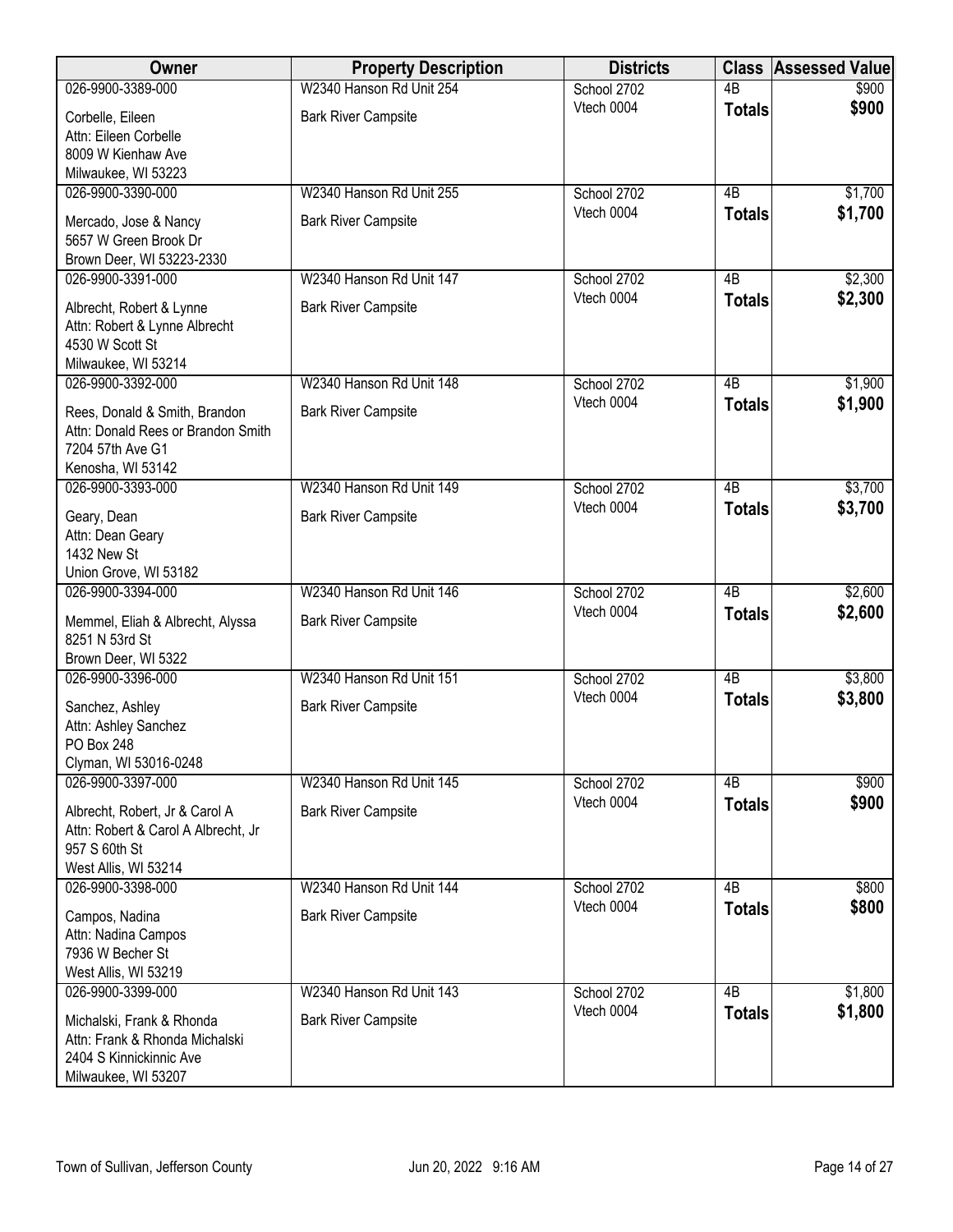| W2340 Hanson Rd Unit 314<br>026-9900-3401-000<br>School 2702<br>Vtech 0004<br><b>Totals</b><br><b>Bark River Campsite</b><br>Christopherson, Cristian<br>Attn: Cristian Christopherson<br>3169 S 105th St<br>West Allis, WI 53227<br>W2340 Hanson Rd Unit 038<br>026-9900-3402-000<br>School 2702<br>4B<br>\$800<br>Vtech 0004<br>\$800<br><b>Totals</b><br>Kramer, Deborah<br><b>Bark River Campsite</b><br>W172 S8131 Lannon Dr<br>Muskego, WI 53150<br>026-9900-3403-000<br>W2340 Hanson Rd Unit 312<br>\$800<br>School 2702<br>4B<br>Vtech 0004<br>\$800<br><b>Totals</b><br><b>Bark River Campsite</b><br>Casper, Jeff, Sue & Amy<br>W163 S7942 Bay Lane Pl<br>Muskego, WI 53150<br>026-9900-3405-000<br>W2340 Hanson Rd Unit 306<br>4B<br>\$1,400<br>School 2702<br>Vtech 0004<br>\$1,400<br><b>Totals</b><br><b>Bark River Campsite</b><br>Furrer, Sherri & Brent T<br>Attn: Sherri Furrer & Brent T<br>322 2nd St Apt 11<br>Palmyra, WI 53156-9668<br>W2340 Hanson Rd Unit 304<br>026-9900-3406-000<br>School 2702<br>Vtech 0004<br><b>Totals</b><br><b>Bark River Campsite</b><br>Haecker, Ray<br>Attn: Ray Haecker<br>W1459 Hwy 18<br>Sullivan, WI 53178<br>W2340 Hanson Rd Unit 303<br>026-9900-3407-000<br>School 2702<br>Vtech 0004<br><b>Totals</b><br><b>Bark River Campsite</b><br>Erickson, Kenneth E.<br>Attn: Kenneth E Erickson<br>PO Box 580225<br>Pleasant Prairie, WI 53158<br>W2340 Hanson Rd Unit 299<br>School 2702<br>4B<br>\$3,200<br>026-9900-3408-000<br>Vtech 0004<br>\$3,200<br><b>Totals</b><br><b>Bark River Campsite</b><br>Kraayvanger, William A<br>734 Jupiter Dr Apt 313<br>Madison, WI 53718-2971<br>026-9900-3411-000<br>W2340 Hanson Rd Unit 035<br>School 2702<br>4B<br>\$500<br>\$500<br>Vtech 0004<br><b>Totals</b><br><b>Bark River Campsite</b><br>Garcia, Feliberto Ruby<br>Attn: Feliberto Ruby Garcia<br>134 Emerald Dr<br>Mount Pleasant, WI 53406-3422<br>W2340 Hanson Rd Unit 137<br>026-9900-3413-000<br>School 2702<br>Vtech 0004<br><b>Totals</b><br><b>Bark River Campsite</b><br>Rom, John A<br>Attn: John A Rom<br>233 Air Park Dr Apt #6<br>Watertown, WI 53094<br>026-9900-3414-000<br>W2340 Hanson Rd Unit 226<br>4B<br>\$1,200<br>School 2702<br>\$1,200<br>Vtech 0004<br><b>Totals</b><br><b>Bark River Campsite</b><br>Holman, William & Judith<br>Attn: William & Judith Holman<br>416 W Pierce St | Owner               | <b>Property Description</b> | <b>Districts</b> | <b>Class Assessed Value</b> |
|----------------------------------------------------------------------------------------------------------------------------------------------------------------------------------------------------------------------------------------------------------------------------------------------------------------------------------------------------------------------------------------------------------------------------------------------------------------------------------------------------------------------------------------------------------------------------------------------------------------------------------------------------------------------------------------------------------------------------------------------------------------------------------------------------------------------------------------------------------------------------------------------------------------------------------------------------------------------------------------------------------------------------------------------------------------------------------------------------------------------------------------------------------------------------------------------------------------------------------------------------------------------------------------------------------------------------------------------------------------------------------------------------------------------------------------------------------------------------------------------------------------------------------------------------------------------------------------------------------------------------------------------------------------------------------------------------------------------------------------------------------------------------------------------------------------------------------------------------------------------------------------------------------------------------------------------------------------------------------------------------------------------------------------------------------------------------------------------------------------------------------------------------------------------------------------------------------------------------------------------------------------------------------------------------------------------------------------------------------------------|---------------------|-----------------------------|------------------|-----------------------------|
|                                                                                                                                                                                                                                                                                                                                                                                                                                                                                                                                                                                                                                                                                                                                                                                                                                                                                                                                                                                                                                                                                                                                                                                                                                                                                                                                                                                                                                                                                                                                                                                                                                                                                                                                                                                                                                                                                                                                                                                                                                                                                                                                                                                                                                                                                                                                                                      |                     |                             |                  |                             |
|                                                                                                                                                                                                                                                                                                                                                                                                                                                                                                                                                                                                                                                                                                                                                                                                                                                                                                                                                                                                                                                                                                                                                                                                                                                                                                                                                                                                                                                                                                                                                                                                                                                                                                                                                                                                                                                                                                                                                                                                                                                                                                                                                                                                                                                                                                                                                                      |                     |                             |                  |                             |
|                                                                                                                                                                                                                                                                                                                                                                                                                                                                                                                                                                                                                                                                                                                                                                                                                                                                                                                                                                                                                                                                                                                                                                                                                                                                                                                                                                                                                                                                                                                                                                                                                                                                                                                                                                                                                                                                                                                                                                                                                                                                                                                                                                                                                                                                                                                                                                      |                     |                             |                  |                             |
|                                                                                                                                                                                                                                                                                                                                                                                                                                                                                                                                                                                                                                                                                                                                                                                                                                                                                                                                                                                                                                                                                                                                                                                                                                                                                                                                                                                                                                                                                                                                                                                                                                                                                                                                                                                                                                                                                                                                                                                                                                                                                                                                                                                                                                                                                                                                                                      |                     |                             |                  |                             |
|                                                                                                                                                                                                                                                                                                                                                                                                                                                                                                                                                                                                                                                                                                                                                                                                                                                                                                                                                                                                                                                                                                                                                                                                                                                                                                                                                                                                                                                                                                                                                                                                                                                                                                                                                                                                                                                                                                                                                                                                                                                                                                                                                                                                                                                                                                                                                                      |                     |                             |                  |                             |
|                                                                                                                                                                                                                                                                                                                                                                                                                                                                                                                                                                                                                                                                                                                                                                                                                                                                                                                                                                                                                                                                                                                                                                                                                                                                                                                                                                                                                                                                                                                                                                                                                                                                                                                                                                                                                                                                                                                                                                                                                                                                                                                                                                                                                                                                                                                                                                      |                     |                             |                  |                             |
|                                                                                                                                                                                                                                                                                                                                                                                                                                                                                                                                                                                                                                                                                                                                                                                                                                                                                                                                                                                                                                                                                                                                                                                                                                                                                                                                                                                                                                                                                                                                                                                                                                                                                                                                                                                                                                                                                                                                                                                                                                                                                                                                                                                                                                                                                                                                                                      |                     |                             |                  |                             |
|                                                                                                                                                                                                                                                                                                                                                                                                                                                                                                                                                                                                                                                                                                                                                                                                                                                                                                                                                                                                                                                                                                                                                                                                                                                                                                                                                                                                                                                                                                                                                                                                                                                                                                                                                                                                                                                                                                                                                                                                                                                                                                                                                                                                                                                                                                                                                                      |                     |                             |                  |                             |
|                                                                                                                                                                                                                                                                                                                                                                                                                                                                                                                                                                                                                                                                                                                                                                                                                                                                                                                                                                                                                                                                                                                                                                                                                                                                                                                                                                                                                                                                                                                                                                                                                                                                                                                                                                                                                                                                                                                                                                                                                                                                                                                                                                                                                                                                                                                                                                      |                     |                             |                  |                             |
|                                                                                                                                                                                                                                                                                                                                                                                                                                                                                                                                                                                                                                                                                                                                                                                                                                                                                                                                                                                                                                                                                                                                                                                                                                                                                                                                                                                                                                                                                                                                                                                                                                                                                                                                                                                                                                                                                                                                                                                                                                                                                                                                                                                                                                                                                                                                                                      |                     |                             |                  |                             |
|                                                                                                                                                                                                                                                                                                                                                                                                                                                                                                                                                                                                                                                                                                                                                                                                                                                                                                                                                                                                                                                                                                                                                                                                                                                                                                                                                                                                                                                                                                                                                                                                                                                                                                                                                                                                                                                                                                                                                                                                                                                                                                                                                                                                                                                                                                                                                                      |                     |                             |                  |                             |
|                                                                                                                                                                                                                                                                                                                                                                                                                                                                                                                                                                                                                                                                                                                                                                                                                                                                                                                                                                                                                                                                                                                                                                                                                                                                                                                                                                                                                                                                                                                                                                                                                                                                                                                                                                                                                                                                                                                                                                                                                                                                                                                                                                                                                                                                                                                                                                      |                     |                             |                  |                             |
|                                                                                                                                                                                                                                                                                                                                                                                                                                                                                                                                                                                                                                                                                                                                                                                                                                                                                                                                                                                                                                                                                                                                                                                                                                                                                                                                                                                                                                                                                                                                                                                                                                                                                                                                                                                                                                                                                                                                                                                                                                                                                                                                                                                                                                                                                                                                                                      |                     |                             |                  |                             |
|                                                                                                                                                                                                                                                                                                                                                                                                                                                                                                                                                                                                                                                                                                                                                                                                                                                                                                                                                                                                                                                                                                                                                                                                                                                                                                                                                                                                                                                                                                                                                                                                                                                                                                                                                                                                                                                                                                                                                                                                                                                                                                                                                                                                                                                                                                                                                                      |                     |                             |                  |                             |
|                                                                                                                                                                                                                                                                                                                                                                                                                                                                                                                                                                                                                                                                                                                                                                                                                                                                                                                                                                                                                                                                                                                                                                                                                                                                                                                                                                                                                                                                                                                                                                                                                                                                                                                                                                                                                                                                                                                                                                                                                                                                                                                                                                                                                                                                                                                                                                      |                     |                             |                  |                             |
|                                                                                                                                                                                                                                                                                                                                                                                                                                                                                                                                                                                                                                                                                                                                                                                                                                                                                                                                                                                                                                                                                                                                                                                                                                                                                                                                                                                                                                                                                                                                                                                                                                                                                                                                                                                                                                                                                                                                                                                                                                                                                                                                                                                                                                                                                                                                                                      |                     |                             |                  |                             |
|                                                                                                                                                                                                                                                                                                                                                                                                                                                                                                                                                                                                                                                                                                                                                                                                                                                                                                                                                                                                                                                                                                                                                                                                                                                                                                                                                                                                                                                                                                                                                                                                                                                                                                                                                                                                                                                                                                                                                                                                                                                                                                                                                                                                                                                                                                                                                                      |                     |                             |                  |                             |
|                                                                                                                                                                                                                                                                                                                                                                                                                                                                                                                                                                                                                                                                                                                                                                                                                                                                                                                                                                                                                                                                                                                                                                                                                                                                                                                                                                                                                                                                                                                                                                                                                                                                                                                                                                                                                                                                                                                                                                                                                                                                                                                                                                                                                                                                                                                                                                      |                     |                             |                  |                             |
|                                                                                                                                                                                                                                                                                                                                                                                                                                                                                                                                                                                                                                                                                                                                                                                                                                                                                                                                                                                                                                                                                                                                                                                                                                                                                                                                                                                                                                                                                                                                                                                                                                                                                                                                                                                                                                                                                                                                                                                                                                                                                                                                                                                                                                                                                                                                                                      |                     |                             |                  |                             |
|                                                                                                                                                                                                                                                                                                                                                                                                                                                                                                                                                                                                                                                                                                                                                                                                                                                                                                                                                                                                                                                                                                                                                                                                                                                                                                                                                                                                                                                                                                                                                                                                                                                                                                                                                                                                                                                                                                                                                                                                                                                                                                                                                                                                                                                                                                                                                                      |                     |                             |                  |                             |
|                                                                                                                                                                                                                                                                                                                                                                                                                                                                                                                                                                                                                                                                                                                                                                                                                                                                                                                                                                                                                                                                                                                                                                                                                                                                                                                                                                                                                                                                                                                                                                                                                                                                                                                                                                                                                                                                                                                                                                                                                                                                                                                                                                                                                                                                                                                                                                      |                     |                             |                  |                             |
|                                                                                                                                                                                                                                                                                                                                                                                                                                                                                                                                                                                                                                                                                                                                                                                                                                                                                                                                                                                                                                                                                                                                                                                                                                                                                                                                                                                                                                                                                                                                                                                                                                                                                                                                                                                                                                                                                                                                                                                                                                                                                                                                                                                                                                                                                                                                                                      |                     |                             |                  |                             |
|                                                                                                                                                                                                                                                                                                                                                                                                                                                                                                                                                                                                                                                                                                                                                                                                                                                                                                                                                                                                                                                                                                                                                                                                                                                                                                                                                                                                                                                                                                                                                                                                                                                                                                                                                                                                                                                                                                                                                                                                                                                                                                                                                                                                                                                                                                                                                                      |                     |                             |                  |                             |
|                                                                                                                                                                                                                                                                                                                                                                                                                                                                                                                                                                                                                                                                                                                                                                                                                                                                                                                                                                                                                                                                                                                                                                                                                                                                                                                                                                                                                                                                                                                                                                                                                                                                                                                                                                                                                                                                                                                                                                                                                                                                                                                                                                                                                                                                                                                                                                      |                     |                             |                  |                             |
|                                                                                                                                                                                                                                                                                                                                                                                                                                                                                                                                                                                                                                                                                                                                                                                                                                                                                                                                                                                                                                                                                                                                                                                                                                                                                                                                                                                                                                                                                                                                                                                                                                                                                                                                                                                                                                                                                                                                                                                                                                                                                                                                                                                                                                                                                                                                                                      |                     |                             |                  |                             |
|                                                                                                                                                                                                                                                                                                                                                                                                                                                                                                                                                                                                                                                                                                                                                                                                                                                                                                                                                                                                                                                                                                                                                                                                                                                                                                                                                                                                                                                                                                                                                                                                                                                                                                                                                                                                                                                                                                                                                                                                                                                                                                                                                                                                                                                                                                                                                                      |                     |                             |                  |                             |
|                                                                                                                                                                                                                                                                                                                                                                                                                                                                                                                                                                                                                                                                                                                                                                                                                                                                                                                                                                                                                                                                                                                                                                                                                                                                                                                                                                                                                                                                                                                                                                                                                                                                                                                                                                                                                                                                                                                                                                                                                                                                                                                                                                                                                                                                                                                                                                      |                     |                             |                  |                             |
|                                                                                                                                                                                                                                                                                                                                                                                                                                                                                                                                                                                                                                                                                                                                                                                                                                                                                                                                                                                                                                                                                                                                                                                                                                                                                                                                                                                                                                                                                                                                                                                                                                                                                                                                                                                                                                                                                                                                                                                                                                                                                                                                                                                                                                                                                                                                                                      |                     |                             |                  |                             |
|                                                                                                                                                                                                                                                                                                                                                                                                                                                                                                                                                                                                                                                                                                                                                                                                                                                                                                                                                                                                                                                                                                                                                                                                                                                                                                                                                                                                                                                                                                                                                                                                                                                                                                                                                                                                                                                                                                                                                                                                                                                                                                                                                                                                                                                                                                                                                                      |                     |                             |                  |                             |
|                                                                                                                                                                                                                                                                                                                                                                                                                                                                                                                                                                                                                                                                                                                                                                                                                                                                                                                                                                                                                                                                                                                                                                                                                                                                                                                                                                                                                                                                                                                                                                                                                                                                                                                                                                                                                                                                                                                                                                                                                                                                                                                                                                                                                                                                                                                                                                      |                     |                             |                  |                             |
|                                                                                                                                                                                                                                                                                                                                                                                                                                                                                                                                                                                                                                                                                                                                                                                                                                                                                                                                                                                                                                                                                                                                                                                                                                                                                                                                                                                                                                                                                                                                                                                                                                                                                                                                                                                                                                                                                                                                                                                                                                                                                                                                                                                                                                                                                                                                                                      |                     |                             |                  |                             |
|                                                                                                                                                                                                                                                                                                                                                                                                                                                                                                                                                                                                                                                                                                                                                                                                                                                                                                                                                                                                                                                                                                                                                                                                                                                                                                                                                                                                                                                                                                                                                                                                                                                                                                                                                                                                                                                                                                                                                                                                                                                                                                                                                                                                                                                                                                                                                                      |                     |                             |                  |                             |
|                                                                                                                                                                                                                                                                                                                                                                                                                                                                                                                                                                                                                                                                                                                                                                                                                                                                                                                                                                                                                                                                                                                                                                                                                                                                                                                                                                                                                                                                                                                                                                                                                                                                                                                                                                                                                                                                                                                                                                                                                                                                                                                                                                                                                                                                                                                                                                      |                     |                             |                  |                             |
|                                                                                                                                                                                                                                                                                                                                                                                                                                                                                                                                                                                                                                                                                                                                                                                                                                                                                                                                                                                                                                                                                                                                                                                                                                                                                                                                                                                                                                                                                                                                                                                                                                                                                                                                                                                                                                                                                                                                                                                                                                                                                                                                                                                                                                                                                                                                                                      |                     |                             |                  |                             |
|                                                                                                                                                                                                                                                                                                                                                                                                                                                                                                                                                                                                                                                                                                                                                                                                                                                                                                                                                                                                                                                                                                                                                                                                                                                                                                                                                                                                                                                                                                                                                                                                                                                                                                                                                                                                                                                                                                                                                                                                                                                                                                                                                                                                                                                                                                                                                                      |                     |                             |                  |                             |
|                                                                                                                                                                                                                                                                                                                                                                                                                                                                                                                                                                                                                                                                                                                                                                                                                                                                                                                                                                                                                                                                                                                                                                                                                                                                                                                                                                                                                                                                                                                                                                                                                                                                                                                                                                                                                                                                                                                                                                                                                                                                                                                                                                                                                                                                                                                                                                      |                     |                             |                  |                             |
|                                                                                                                                                                                                                                                                                                                                                                                                                                                                                                                                                                                                                                                                                                                                                                                                                                                                                                                                                                                                                                                                                                                                                                                                                                                                                                                                                                                                                                                                                                                                                                                                                                                                                                                                                                                                                                                                                                                                                                                                                                                                                                                                                                                                                                                                                                                                                                      |                     |                             |                  |                             |
|                                                                                                                                                                                                                                                                                                                                                                                                                                                                                                                                                                                                                                                                                                                                                                                                                                                                                                                                                                                                                                                                                                                                                                                                                                                                                                                                                                                                                                                                                                                                                                                                                                                                                                                                                                                                                                                                                                                                                                                                                                                                                                                                                                                                                                                                                                                                                                      |                     |                             |                  |                             |
|                                                                                                                                                                                                                                                                                                                                                                                                                                                                                                                                                                                                                                                                                                                                                                                                                                                                                                                                                                                                                                                                                                                                                                                                                                                                                                                                                                                                                                                                                                                                                                                                                                                                                                                                                                                                                                                                                                                                                                                                                                                                                                                                                                                                                                                                                                                                                                      |                     |                             |                  |                             |
|                                                                                                                                                                                                                                                                                                                                                                                                                                                                                                                                                                                                                                                                                                                                                                                                                                                                                                                                                                                                                                                                                                                                                                                                                                                                                                                                                                                                                                                                                                                                                                                                                                                                                                                                                                                                                                                                                                                                                                                                                                                                                                                                                                                                                                                                                                                                                                      |                     |                             |                  |                             |
|                                                                                                                                                                                                                                                                                                                                                                                                                                                                                                                                                                                                                                                                                                                                                                                                                                                                                                                                                                                                                                                                                                                                                                                                                                                                                                                                                                                                                                                                                                                                                                                                                                                                                                                                                                                                                                                                                                                                                                                                                                                                                                                                                                                                                                                                                                                                                                      |                     |                             |                  |                             |
|                                                                                                                                                                                                                                                                                                                                                                                                                                                                                                                                                                                                                                                                                                                                                                                                                                                                                                                                                                                                                                                                                                                                                                                                                                                                                                                                                                                                                                                                                                                                                                                                                                                                                                                                                                                                                                                                                                                                                                                                                                                                                                                                                                                                                                                                                                                                                                      |                     |                             |                  |                             |
|                                                                                                                                                                                                                                                                                                                                                                                                                                                                                                                                                                                                                                                                                                                                                                                                                                                                                                                                                                                                                                                                                                                                                                                                                                                                                                                                                                                                                                                                                                                                                                                                                                                                                                                                                                                                                                                                                                                                                                                                                                                                                                                                                                                                                                                                                                                                                                      |                     |                             |                  |                             |
|                                                                                                                                                                                                                                                                                                                                                                                                                                                                                                                                                                                                                                                                                                                                                                                                                                                                                                                                                                                                                                                                                                                                                                                                                                                                                                                                                                                                                                                                                                                                                                                                                                                                                                                                                                                                                                                                                                                                                                                                                                                                                                                                                                                                                                                                                                                                                                      |                     |                             |                  |                             |
|                                                                                                                                                                                                                                                                                                                                                                                                                                                                                                                                                                                                                                                                                                                                                                                                                                                                                                                                                                                                                                                                                                                                                                                                                                                                                                                                                                                                                                                                                                                                                                                                                                                                                                                                                                                                                                                                                                                                                                                                                                                                                                                                                                                                                                                                                                                                                                      |                     |                             |                  |                             |
|                                                                                                                                                                                                                                                                                                                                                                                                                                                                                                                                                                                                                                                                                                                                                                                                                                                                                                                                                                                                                                                                                                                                                                                                                                                                                                                                                                                                                                                                                                                                                                                                                                                                                                                                                                                                                                                                                                                                                                                                                                                                                                                                                                                                                                                                                                                                                                      |                     |                             |                  |                             |
|                                                                                                                                                                                                                                                                                                                                                                                                                                                                                                                                                                                                                                                                                                                                                                                                                                                                                                                                                                                                                                                                                                                                                                                                                                                                                                                                                                                                                                                                                                                                                                                                                                                                                                                                                                                                                                                                                                                                                                                                                                                                                                                                                                                                                                                                                                                                                                      |                     |                             |                  |                             |
|                                                                                                                                                                                                                                                                                                                                                                                                                                                                                                                                                                                                                                                                                                                                                                                                                                                                                                                                                                                                                                                                                                                                                                                                                                                                                                                                                                                                                                                                                                                                                                                                                                                                                                                                                                                                                                                                                                                                                                                                                                                                                                                                                                                                                                                                                                                                                                      | Milwaukee, WI 53204 |                             |                  |                             |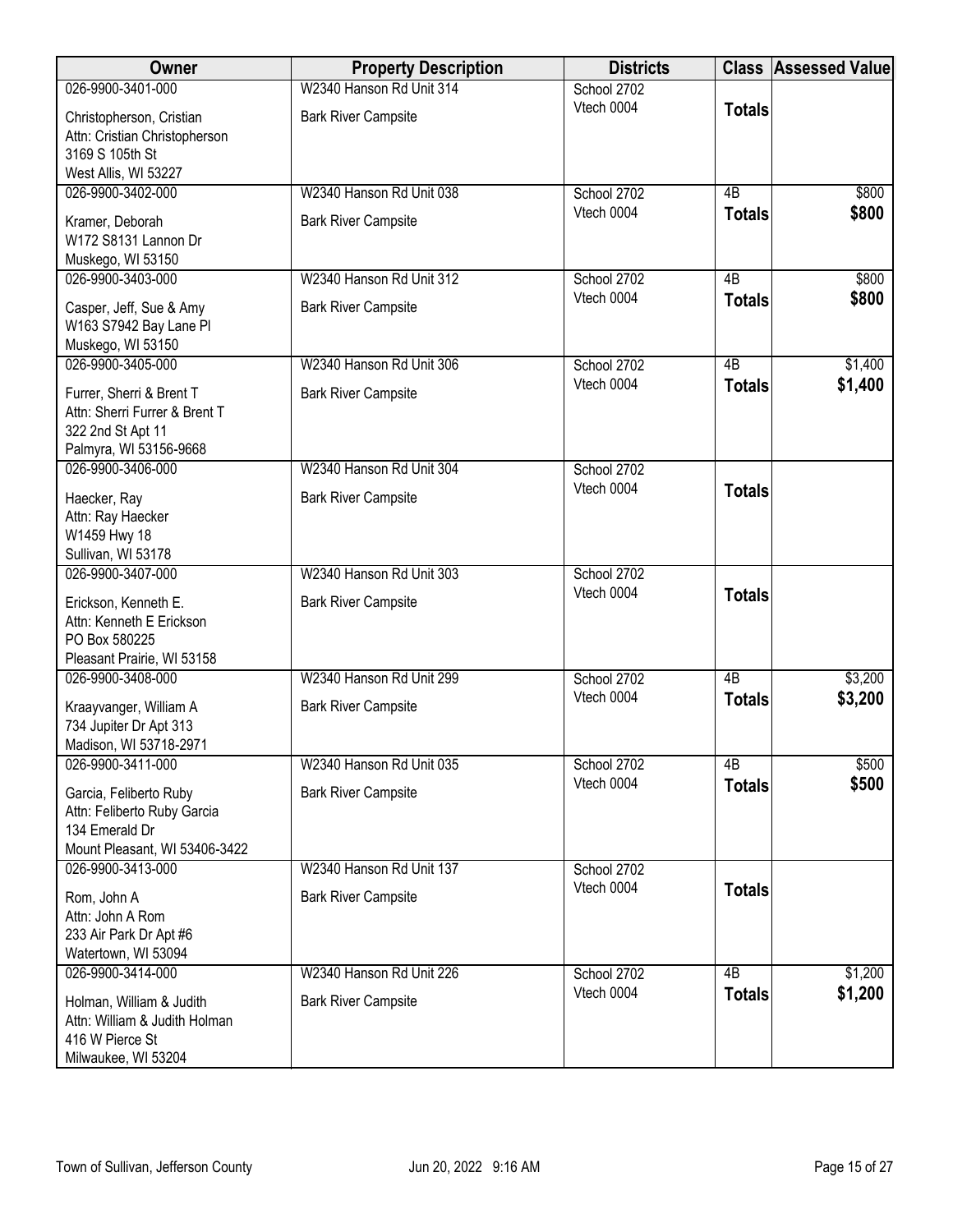| Owner                                        | <b>Property Description</b> | <b>Districts</b>          |                                  | <b>Class Assessed Value</b> |
|----------------------------------------------|-----------------------------|---------------------------|----------------------------------|-----------------------------|
| 026-9900-3415-000                            | W2340 Hanson Rd Unit 296    | School 2702               |                                  |                             |
| Tierney, James & Jodie                       | <b>Bark River Campsite</b>  | Vtech 0004                | <b>Totals</b>                    |                             |
| Attn: James & Jodie Tierney                  |                             |                           |                                  |                             |
| W278 N2235 Lakeview Dr                       |                             |                           |                                  |                             |
| Pewaukee, WI 53072<br>026-9900-3446-000      | W2340 Hanson Rd Unit 003    | School 2702               | $\overline{AB}$                  | \$2,700                     |
|                                              |                             | Vtech 0004                | <b>Totals</b>                    | \$2,700                     |
| Kersky, Mike                                 | <b>Bark River Campsite</b>  |                           |                                  |                             |
| Attn: Mike Kersky<br>W139 S6775 Sherwood Cir |                             |                           |                                  |                             |
| Muskego, WI 52150-3224                       |                             |                           |                                  |                             |
| 026-9900-3447-000                            | W2340 Hanson Rd Unit 004    | School 2702               | 4B                               | \$3,300                     |
| Burger, Gary                                 | <b>Bark River Campsite</b>  | Vtech 0004                | <b>Totals</b>                    | \$3,300                     |
| W362 S10278 Lewis Ln                         |                             |                           |                                  |                             |
| Eagle River, WI 53119                        |                             |                           |                                  |                             |
| 026-9900-3448-000                            | W2340 Hanson Rd Unit 005    | School 2702               | 4B                               | \$3,100                     |
| Pecha, Kenneth R                             | <b>Bark River Campsite</b>  | Vtech 0004                | <b>Totals</b>                    | \$3,100                     |
| 3714 19th St                                 |                             |                           |                                  |                             |
| Kenosha, WI 53140                            |                             |                           |                                  |                             |
| 026-9900-3449-000                            | W2340 Hanson Rd Unit 011    | School 2702               | $\overline{AB}$                  | \$2,200                     |
| Campos, Michael & Balderas, Veronica         | <b>Bark River Campsite</b>  | Vtech 0004                | <b>Totals</b>                    | \$2,200                     |
| 3908 N Maryland Ave                          |                             |                           |                                  |                             |
| Milwaukee, WI 53211-2462                     |                             |                           |                                  |                             |
| 026-9900-3450-000                            | W2340 Hanson Rd Unit 006    | School 2702<br>Vtech 0004 | $\overline{AB}$<br><b>Totals</b> | \$1,900<br>\$1,900          |
| Moreno, Todd                                 | <b>Bark River Campsite</b>  |                           |                                  |                             |
| Attn: Todd Mareno<br>1518 S 35th St          |                             |                           |                                  |                             |
| Milwaukee, WI 53215                          |                             |                           |                                  |                             |
| 026-9900-3451-000                            | W2340 Hanson Rd Unit 007    | School 2702               | $\overline{AB}$                  | \$1,200                     |
| Hinkley, Sr, Dan & Vanessa                   | <b>Bark River Campsite</b>  | Vtech 0004                | <b>Totals</b>                    | \$1,200                     |
| Attn: Dan & Vanessa Hinkley, Sr              |                             |                           |                                  |                             |
| 1573 S 100th St                              |                             |                           |                                  |                             |
| West Allis, WI 53214                         |                             |                           |                                  |                             |
| 026-9900-3452-000                            | W2340 Hanson Rd Unit 008    | School 2702<br>Vtech 0004 | 4B                               | \$1,800<br>\$1,800          |
| Giemza, Kim & James                          | <b>Bark River Campsite</b>  |                           | <b>Totals</b>                    |                             |
| PO Box 395<br>Sullivan, WI 53178             |                             |                           |                                  |                             |
| 026-9900-3453-000                            | W2340 Hanson Rd Unit 009    | School 2702               | 4B                               | \$1,300                     |
|                                              |                             | Vtech 0004                | <b>Totals</b>                    | \$1,300                     |
| Coon, Wendi<br>437 W Armour Ave              | <b>Bark River Campsite</b>  |                           |                                  |                             |
| Milwaukee, WI 53207-5829                     |                             |                           |                                  |                             |
| 026-9900-3454-000                            | W2340 Hanson Rd Unit 010    | School 2702               | $\overline{AB}$                  | \$2,500                     |
| Vogt, Greg & Bitter, Tina                    | <b>Bark River Campsite</b>  | Vtech 0004                | <b>Totals</b>                    | \$2,500                     |
| 911 Crystal Dr                               |                             |                           |                                  |                             |
| Machesney Park, IL 61115-1803                |                             |                           |                                  |                             |
| 026-9900-3455-000                            | W2340 Hanson Rd Unit 012    | School 2702               | $\overline{AB}$                  | \$800                       |
| Mendez, Thomas & Kimberly                    | <b>Bark River Campsite</b>  | Vtech 0004                | <b>Totals</b>                    | \$800                       |
| Attn: Thomsa & Kimberly Mendez               |                             |                           |                                  |                             |
| 2554 S 77th St                               |                             |                           |                                  |                             |
| West Allis, WI 53219-2457                    |                             |                           |                                  |                             |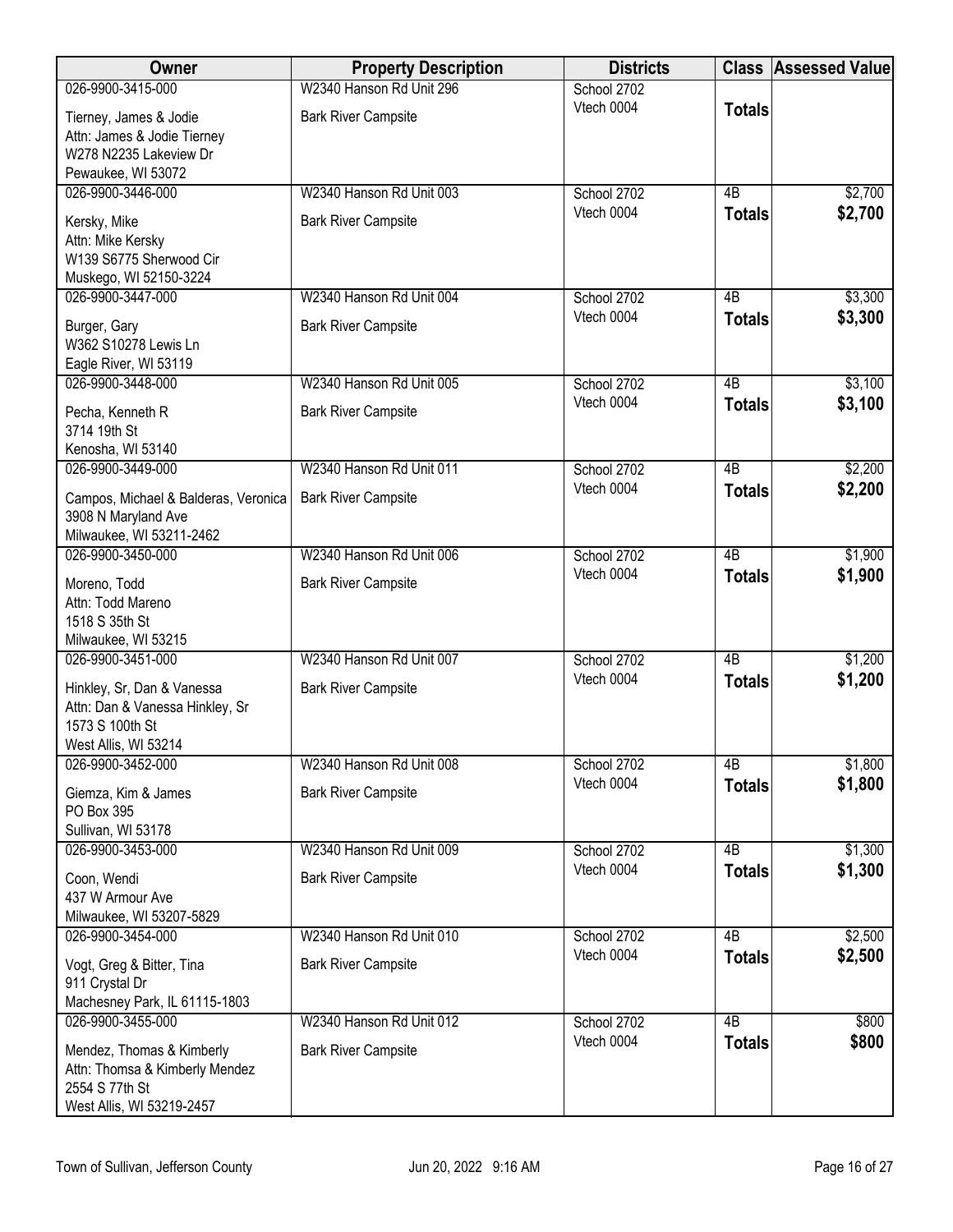| Owner                                                                                         | <b>Property Description</b> | <b>Districts</b>          |                     | <b>Class Assessed Value</b> |
|-----------------------------------------------------------------------------------------------|-----------------------------|---------------------------|---------------------|-----------------------------|
| 026-9900-3456-000                                                                             | W2340 Hanson Rd Unit 013    | School 2702               | 4B                  | \$700                       |
| Wood, Robert & Rita<br>Attn: Robert & Rita Wood<br>5201 Oakton                                | <b>Bark River Campsite</b>  | Vtech 0004                | <b>Totals</b>       | \$700                       |
| Greendale, WI 53219                                                                           |                             |                           |                     |                             |
| 026-9900-3457-000                                                                             | W2340 Hanson Rd Unit 014    | School 2702               |                     |                             |
| Daol, Mike & Marilyn<br>4825 S 72nd St Apt 155<br>West Allis, WI 53220-4445                   | <b>Bark River Campsite</b>  | Vtech 0004                | <b>Totals</b>       |                             |
| 026-9900-3458-000                                                                             | W2340 Hanson Rd Unit 015    | School 2702               | 4B                  | \$1,500                     |
| Gouthero, Douglas & Diane<br>2840 Cisco Dr S                                                  | <b>Bark River Campsite</b>  | Vtech 0004                | <b>Totals</b>       | \$1,500                     |
| Lake Havasu City, AZ 86403                                                                    |                             |                           |                     |                             |
| 026-9900-3459-000                                                                             | W2340 Hanson Rd Unit 016    | School 2702               | $\overline{AB}$     | \$500                       |
| Tores, Rudy & Bresette, Donna<br>3714 E Lunham Ave                                            | <b>Bark River Campsite</b>  | Vtech 0004                | <b>Totals</b>       | \$500                       |
| Saint Francis, WI 53235                                                                       |                             |                           |                     |                             |
| 026-9900-3460-000                                                                             | W2340 Hanson Rd Unit 023    | School 2702<br>Vtech 0004 | 4B<br><b>Totals</b> | \$500<br>\$500              |
| Dall, Bonnie<br>1015 W Devonshire Rd<br>Delafield, WI 53018                                   | <b>Bark River Campsite</b>  |                           |                     |                             |
| 026-9900-3461-000                                                                             | W2340 Hanson Rd Unit 024    | School 2702               | $\overline{AB}$     | \$800                       |
| Arnold, Pam & Marc<br>Attn: Pam & Marc Arnold<br>1515 S 77th St                               | <b>Bark River Campsite</b>  | Vtech 0004                | <b>Totals</b>       | \$800                       |
| West Allis, WI 53214-4634                                                                     |                             |                           |                     |                             |
| 026-9900-3462-000                                                                             | W2340 Hanson Rd Unit 025    | School 2702               | $\overline{AB}$     | \$1,900                     |
| Frederikson, Christopher & Angela<br>Attn: Christopher & Angela Frederikson<br>3449 S 84th St | <b>Bark River Campsite</b>  | Vtech 0004                | <b>Totals</b>       | \$1,900                     |
| Milwaukee, WI 53214                                                                           |                             |                           |                     |                             |
| 026-9900-3463-000                                                                             | W2340 Hanson Rd Unit 026    | School 2702               | 4B                  | \$2,200                     |
| Roberts, Jessica<br>Attn: Jessica Roberts<br>5561 S Swift Ave<br>Cudahy, WI 53110-2344        | <b>Bark River Campsite</b>  | Vtech 0004                | <b>Totals</b>       | \$2,200                     |
| 026-9900-3464-000                                                                             | W2340 Hanson Rd Unit 027    | School 2702               | 4B                  | \$2,300                     |
| Jambor, Steve<br>Attn: Steve Jambor<br>910 S 102nd St<br>West Allis, WI 53214                 | <b>Bark River Campsite</b>  | Vtech 0004                | <b>Totals</b>       | \$2,300                     |
| 026-9900-3465-000                                                                             | W2340 Hanson Rd Unit 028    | School 2702               | 4B                  | \$600                       |
| Pecha, Kevin & Jamie<br>3622 18th Ave                                                         | <b>Bark River Campsite</b>  | Vtech 0004                | <b>Totals</b>       | \$600                       |
| Kenosha, WI 53140                                                                             |                             |                           |                     |                             |
| 026-9900-3466-000                                                                             | W2340 Hanson Rd Unit 029    | School 2702               | $\overline{AB}$     | \$1,500                     |
| Stark, Jeff<br>Attn: Jeff Stark<br>439 S 94th St                                              | <b>Bark River Campsite</b>  | Vtech 0004                | <b>Totals</b>       | \$1,500                     |
| Milwaukee, WI 53214-1218                                                                      |                             |                           |                     |                             |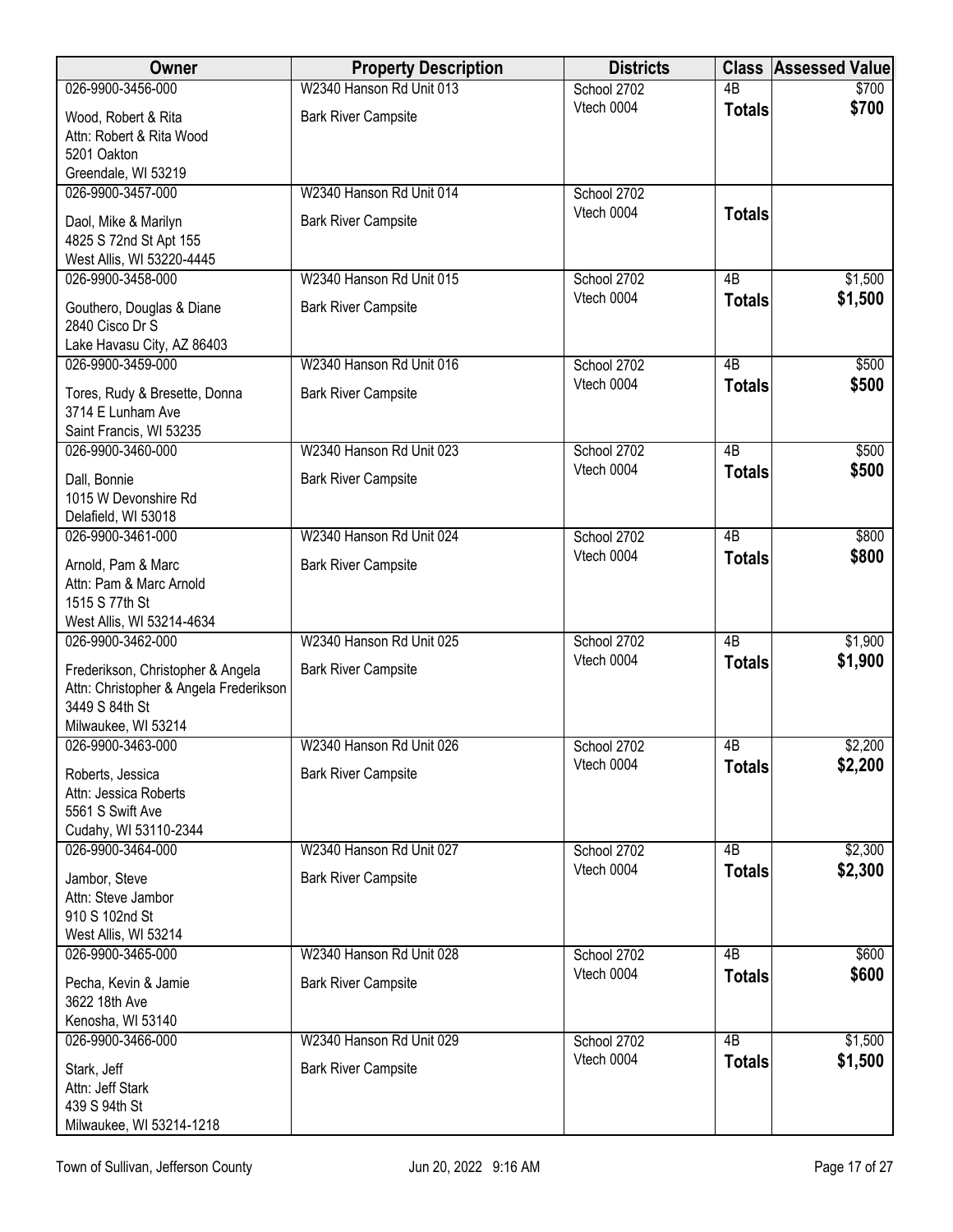| Owner                                                                                                                   | <b>Property Description</b>                            | <b>Districts</b>          | <b>Class</b>                     | <b>Assessed Value</b> |
|-------------------------------------------------------------------------------------------------------------------------|--------------------------------------------------------|---------------------------|----------------------------------|-----------------------|
| 026-9900-3467-000                                                                                                       | W2340 Hanson Rd Unit 030                               | School 2702               | $\overline{AB}$                  | \$7,900               |
| Atwood, Ian & Margarete<br>5640 S 116th St                                                                              | <b>Bark River Campsite</b>                             | Vtech 0004                | <b>Totals</b>                    | \$7,900               |
| Hales Corners, WI 53130-1704                                                                                            |                                                        |                           |                                  |                       |
| 026-9900-3471-000                                                                                                       | W2340 Hanson Rd Unit 037                               | School 2702               | $\overline{AB}$                  | \$2,400               |
| Pendzich, Robert & Stauner, Colleen<br>Attn: Robert Pendzich/Colleen Stauner<br>1228 Sherman Ave                        | <b>Bark River Campsite</b>                             | Vtech 0004                | <b>Totals</b>                    | \$2,400               |
| South Milwaukee, WI 53172                                                                                               |                                                        |                           |                                  |                       |
| 026-9900-3473-000                                                                                                       | W2340 Hanson Rd Unit 033                               | School 2702               | 4B                               | \$3,100               |
| Loera, Jesus & Nora<br>Attn: Jesus & Nora Loera<br>1111 S 26th St                                                       | <b>Bark River Campsite</b>                             | Vtech 0004                | <b>Totals</b>                    | \$3,100               |
| Milwaukee, WI 53204                                                                                                     |                                                        |                           |                                  |                       |
| 026-9900-3476-000<br>Schovain, Charles & Sandra<br>Attn: Charles & Sandra Schovain<br>1126 Harmony Dr                   | W2340 Hanson Rd Unit 240<br><b>Bark River Campsite</b> | School 2702<br>Vtech 0004 | $\overline{AB}$<br><b>Totals</b> | \$700<br>\$700        |
| Racine, WI 53402                                                                                                        |                                                        |                           |                                  |                       |
| 026-9900-3477-000<br>Erickson, Kenneth E.<br>Attn: Kenneth E Erickson<br>PO Box 580225                                  | W2340 Hanson Rd Unit 302<br><b>Bark River Campsite</b> | School 2702<br>Vtech 0004 | <b>Totals</b>                    |                       |
| Pleasant Prairie, WI 53158<br>026-9900-3481-000                                                                         | W2340 Hanson Rd Unit 022                               | School 2702               | $\overline{AB}$                  | \$2,600               |
| Benz, Michelle & Mike<br>5769 S New York Ave<br>Cudahy, WI 53110                                                        | <b>Bark River Campsite</b>                             | Vtech 0004                | <b>Totals</b>                    | \$2,600               |
| 026-9900-3482-000                                                                                                       | W2340 Hanson Rd Unit 032                               | School 2702               | $\overline{AB}$                  | \$800                 |
| Orchell, Jody & Daniel<br>Attn: Jody Orchell & Daniel<br>169 Johnston Dr<br>Dousman, WI 53118                           | <b>Bark River Campsite</b>                             | Vtech 0004                | <b>Totals</b>                    | \$800                 |
| 026-9900-3485-000                                                                                                       | W2340 Hanson Rd Unit 135                               | School 2702               |                                  |                       |
| Douglas, Patrick & Jennifer<br>Attn: Patrick & Jenniger Douglas<br>1505 Big Bend Rd Apt# 109<br>Waukesha, WI 53189-5705 | <b>Bark River Campsite</b>                             | Vtech 0004                | <b>Totals</b>                    |                       |
| 026-9900-3486-000                                                                                                       | W2340 Hanson Rd Unit 266                               | School 2702               | 4B                               | \$500                 |
| Blankenheim, Pat & Patty<br>Attn: Pat or Patty Blankenheim<br>2251 S 57th St<br>West Allis, WI 53219                    | <b>Bark River Campsite</b>                             | Vtech 0004                | <b>Totals</b>                    | \$500                 |
| 026-9900-3487-000                                                                                                       | W2340 Hanson Rd Unit 124                               | School 2702               | $\overline{AB}$                  | \$1,500               |
| Foy, Mike & Vicky<br>2146 Ash St<br>Des Plains, IL 60018                                                                | <b>Bark River Campsite</b>                             | Vtech 0004                | <b>Totals</b>                    | \$1,500               |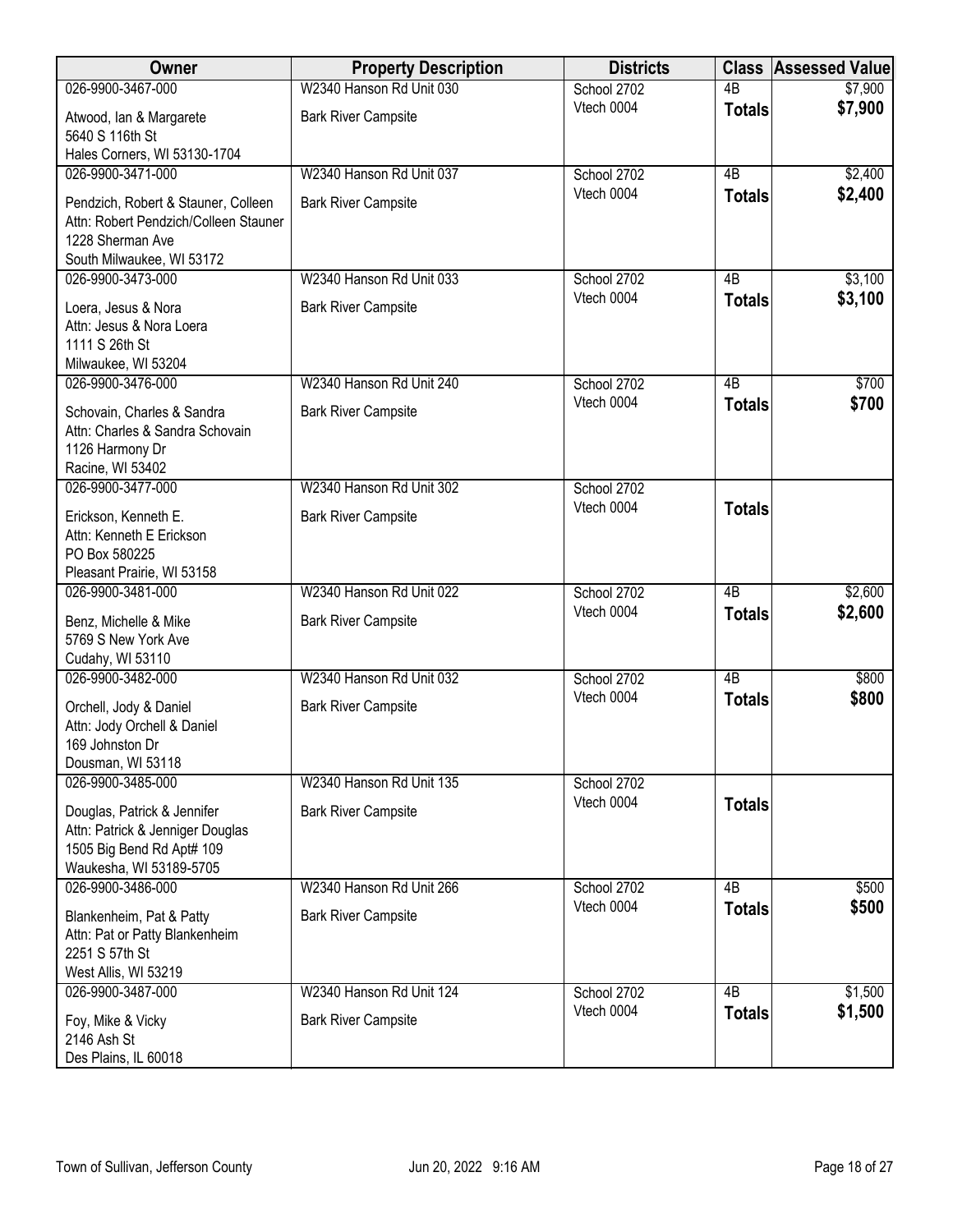| Owner                                                                                               | <b>Property Description</b> | <b>Districts</b>          | <b>Class</b>    | <b>Assessed Value</b> |
|-----------------------------------------------------------------------------------------------------|-----------------------------|---------------------------|-----------------|-----------------------|
| 026-9900-3491-000                                                                                   | W2340 Hanson Rd Unit 203    | School 2702               | $\overline{AB}$ | \$1,700               |
| Milne, Vince<br>PO Box 412                                                                          | <b>Bark River Campsite</b>  | Vtech 0004                | <b>Totals</b>   | \$1,700               |
| Sullivan, WI 53178-0412                                                                             |                             |                           |                 |                       |
| 026-9900-3492-000                                                                                   | W2340 Hanson Rd Unit 204    | School 2702               | $\overline{AB}$ | \$1,200               |
| Christian, Janet<br>Attn: Janet Christian<br>9212 Sproat Ave                                        | <b>Bark River Campsite</b>  | Vtech 0004                | <b>Totals</b>   | \$1,200               |
| Oak Lawn, IL 60453                                                                                  |                             |                           |                 |                       |
| 026-9900-3493-000                                                                                   | W2340 Hanson Rd Unit 298    | School 2702               |                 |                       |
| Hainzel, Dale<br>Attn: Dale Hainzel<br>3654 S 71st St                                               | <b>Bark River Campsite</b>  | Vtech 0004                | <b>Totals</b>   |                       |
| Milwaukee, WI 53220<br>026-9900-3496-000                                                            | W2340 Hanson Rd Unit 267    |                           |                 |                       |
|                                                                                                     |                             | School 2702<br>Vtech 0004 | 4B              | \$4,800<br>\$4,800    |
| Hart, Larry & Louise<br>Attn: Larry & Louise Hart<br>312 N Chicago Ave<br>South Milwaukee, WI 53172 | <b>Bark River Campsite</b>  |                           | <b>Totals</b>   |                       |
| 026-9900-3498-000                                                                                   | W2340 Hanson Rd Unit 185    | School 2702               | $\overline{AB}$ | \$1,000               |
| Santiago, Alicia & Margarita<br>2158 S 21st St                                                      | <b>Bark River Campsite</b>  | Vtech 0004                | <b>Totals</b>   | \$1,000               |
| Milwaukee, WI 53215-2552<br>026-9900-3501-000                                                       | W2340 Hanson Rd Unit 162    | School 2702               |                 |                       |
| Jonas, Susan & Richter, Justin<br>5819 N 82nd St                                                    | <b>Bark River Campsite</b>  | Vtech 0004                | <b>Totals</b>   |                       |
| Milwaukee, WI 53218<br>026-9900-3502-000                                                            | W2340 Hanson Rd Unit 213    | School 2702               |                 |                       |
| Kulpa, Lawrence J<br>Attn: Lawerence J Kulpa<br>1328 S 86th St<br>West Allis, WI 53214              | <b>Bark River Campsite</b>  | Vtech 0004                | <b>Totals</b>   |                       |
| 026-9900-3504-000                                                                                   | W2340 Hanson Rd Unit 311    | School 2702               |                 |                       |
| Casper, Jeff, Sue & Amy<br>W163 S7942 Bay Lane Pl<br>Muskego, WI 53150                              | <b>Bark River Campsite</b>  | Vtech 0004                | <b>Totals</b>   |                       |
| 026-9900-3506-000                                                                                   | W2340 Hanson Rd Unit 258    | School 2702               |                 |                       |
| Messer, Ken<br>Attn: Ken Messer<br>3485 S 124 St<br>Milwaukee, WI 53227                             | <b>Bark River Campsite</b>  | Vtech 0004                | <b>Totals</b>   |                       |
| 026-9900-3508-000                                                                                   | W2340 Hanson Rd Unit 313    | School 2702               | $\overline{AB}$ | \$1,700               |
| Severt, Andrean<br>Attn: Andrean Severt<br>4016 N Lunar Dr<br>Janesville, WI 53546                  | <b>Bark River Campsite</b>  | Vtech 0004                | <b>Totals</b>   | \$1,700               |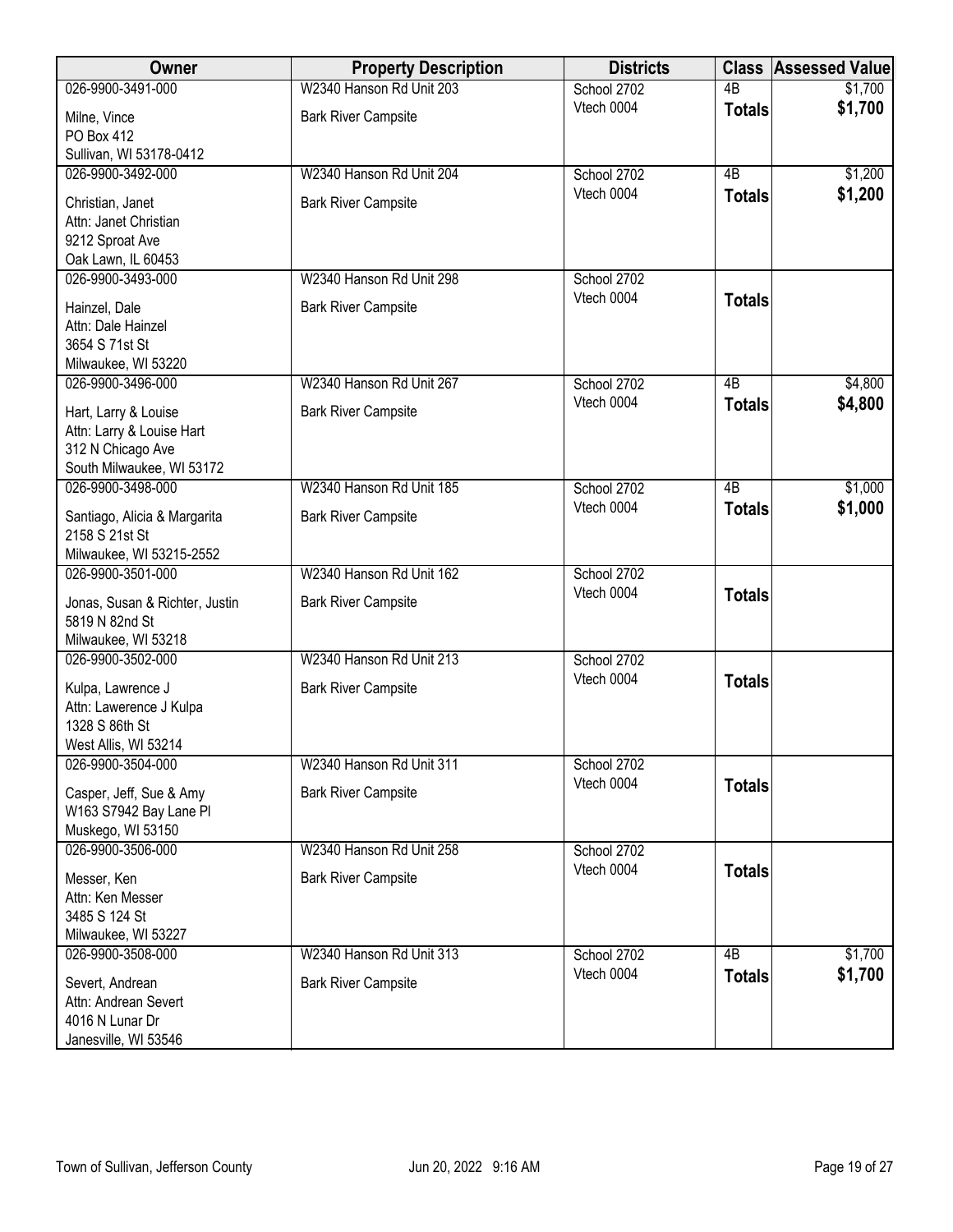| Owner                                                 | <b>Property Description</b> | <b>Districts</b> | <b>Class</b>    | <b>Assessed Value</b> |
|-------------------------------------------------------|-----------------------------|------------------|-----------------|-----------------------|
| 026-9900-3509-000                                     | W2340 Hanson Rd Unit 291    | School 2702      | $\overline{AB}$ | \$1,900               |
| Sprenger, Judith                                      | <b>Bark River Campsite</b>  | Vtech 0004       | <b>Totals</b>   | \$1,900               |
| Attn: Judith Sprenger                                 |                             |                  |                 |                       |
| 360 Hamstead Ct                                       |                             |                  |                 |                       |
| Rosselle, IL 60172<br>026-9900-3511-000               | W2340 Hanson Rd Unit 031    | School 2702      |                 |                       |
|                                                       |                             | Vtech 0004       | <b>Totals</b>   |                       |
| Thiel, Tim & Lisa                                     | <b>Bark River Campsite</b>  |                  |                 |                       |
| Attn: Tim or Lisa Thiel<br>2172 S 90th St Lincoln Ave |                             |                  |                 |                       |
| West Allis, WI 53227                                  |                             |                  |                 |                       |
| 026-9900-3513-000                                     | W2340 Hanson Rd Unit 188    | School 2702      | 4B              | \$900                 |
| Steenson, Robert & Debra                              | <b>Bark River Campsite</b>  | Vtech 0004       | <b>Totals</b>   | \$900                 |
| 2171 S 90th St                                        |                             |                  |                 |                       |
| West Allis, WI 53227                                  |                             |                  |                 |                       |
| 026-9900-3514-000                                     | W2340 Hanson Rd Unit 123    | School 2702      |                 |                       |
| Krueger, Nancy                                        | <b>Bark River Campsite</b>  | Vtech 0004       | <b>Totals</b>   |                       |
| PO Box 44                                             |                             |                  |                 |                       |
| Dousman, WI 53118                                     |                             |                  |                 |                       |
| 026-9900-3515-000                                     | W2340 Hanson Rd Unit 269    | School 2702      | 4B              | \$1,500               |
| Vanlandingham, Pamela R                               | <b>Bark River Campsite</b>  | Vtech 0004       | <b>Totals</b>   | \$1,500               |
| PO Box 451                                            |                             |                  |                 |                       |
| Fort Atkinson, WI 53538-0451<br>026-9900-3517-000     |                             | School 2702      | 4A              | \$1,200               |
|                                                       | (scattered)                 | Vtech 0004       | <b>Totals</b>   | \$1,200               |
| Amerigas Propane, LP                                  | Leasing                     |                  |                 |                       |
| <b>PO Box 798</b><br>Valley Forge, PA 19482           |                             |                  |                 |                       |
| 026-9900-3518-000                                     | W2340 Hanson Rd Unit 284    | School 2702      | $\overline{AB}$ | \$1,700               |
| Leszcynski Jr, Steven                                 | <b>Bark River Campsite</b>  | Vtech 0004       | <b>Totals</b>   | \$1,700               |
| 4718 W Tripoli Ave                                    |                             |                  |                 |                       |
| Milwaukee, WI 53215                                   |                             |                  |                 |                       |
| 026-9900-3519-000                                     | W2340 Hanson Rd Unit 285    | School 2702      | 4B              | \$3,200               |
| Miotto, Peggy E                                       | <b>Bark River Campsite</b>  | Vtech 0004       | <b>Totals</b>   | \$3,200               |
| Attn: Peggy Miotto                                    |                             |                  |                 |                       |
| 940 Clay St                                           |                             |                  |                 |                       |
| Woodstock, IL 60098<br>026-9900-3520-000              | W2340 Hanson Rd Unit 286    | School 2702      | 4B              | \$2,800               |
|                                                       |                             | Vtech 0004       | <b>Totals</b>   | \$2,800               |
| Carlson, Don & Lucy                                   | <b>Bark River Campsite</b>  |                  |                 |                       |
| Attn: Don or Lucy Carlson<br>5727 Dorset Ave          |                             |                  |                 |                       |
| Racine, WI 53406                                      |                             |                  |                 |                       |
| 026-9900-3521-000                                     | W2340 Hanson Rd Unit 315    | School 2702      | 4B              | \$1,200               |
| Holzapfel, Chris                                      | <b>Bark River Campsite</b>  | Vtech 0004       | <b>Totals</b>   | \$1,200               |
| Attn: Chris, Holzapfel                                |                             |                  |                 |                       |
| 348 Leschinger St                                     |                             |                  |                 |                       |
| Waterloo, WI 53594                                    |                             |                  |                 |                       |
| 026-9900-3524-000                                     | W2340 Hanson Rd Unit 021    | School 2702      | $\overline{AB}$ | \$3,400               |
| Whipple, Jeffrey & Susan                              | <b>Bark River Campsite</b>  | Vtech 0004       | <b>Totals</b>   | \$3,400               |
| 5933 S Robert Ave                                     |                             |                  |                 |                       |
| Cudahy, WI 53110                                      |                             |                  |                 |                       |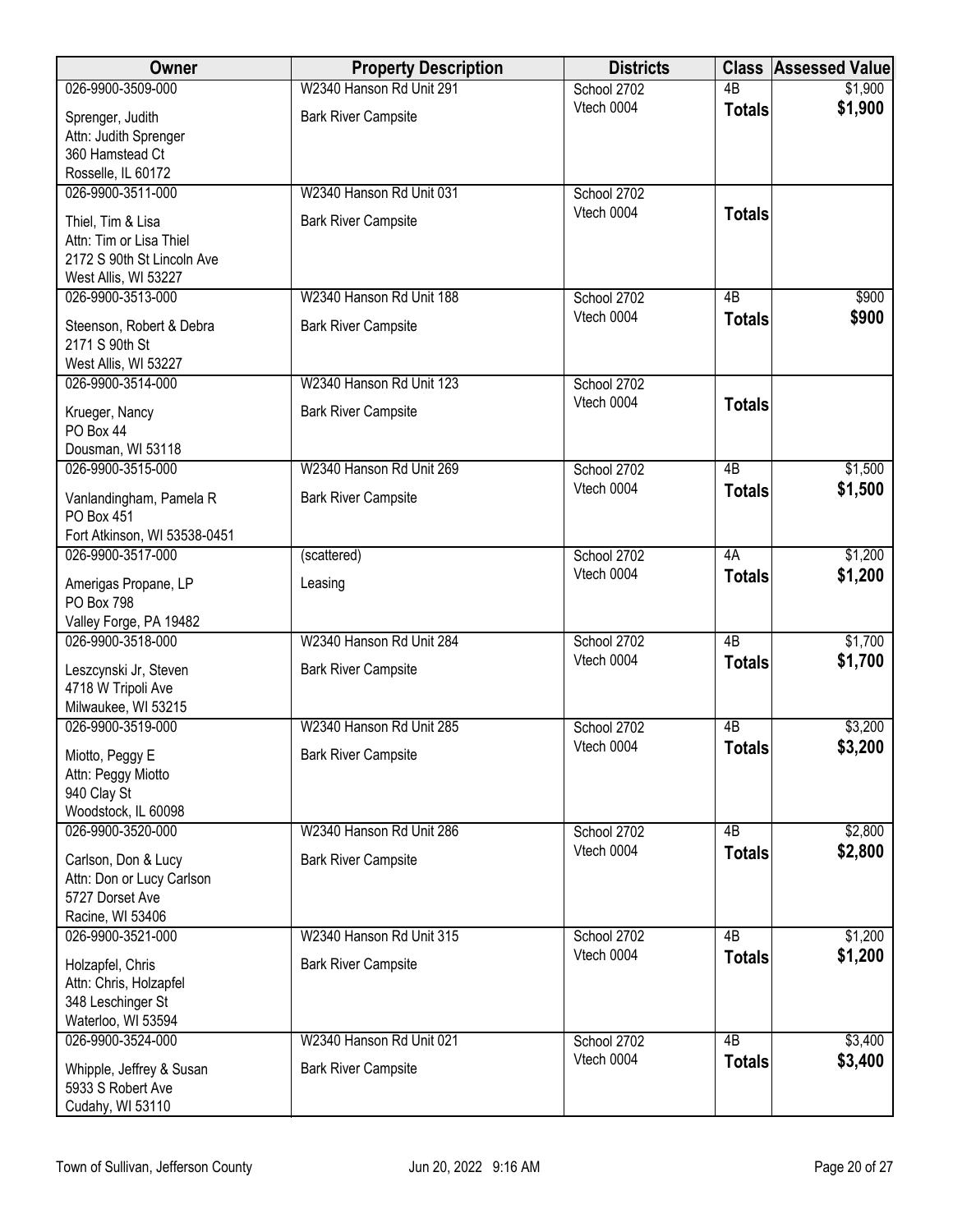| Owner                                                            | <b>Property Description</b> | <b>Districts</b>          | <b>Class</b>    | <b>Assessed Value</b> |
|------------------------------------------------------------------|-----------------------------|---------------------------|-----------------|-----------------------|
| 026-9900-3526-000                                                | W2340 Hanson Rd Unit 168    | School 2702               | 4 <sub>B</sub>  | \$600                 |
| O'Conor, Michael                                                 | <b>Bark River Campsite</b>  | Vtech 0004                | <b>Totals</b>   | \$600                 |
| 8435 W Greenfield Ave                                            |                             |                           |                 |                       |
| West Allis, WI 53214-4473                                        |                             |                           |                 |                       |
| 026-9900-3527-000                                                | W2340 Hanson Rd Unit 002    | School 2702<br>Vtech 0004 | $\overline{AB}$ | \$2,900<br>\$2,900    |
| Cascio, Patrick & Jody                                           | <b>Bark River Campsite</b>  |                           | <b>Totals</b>   |                       |
| 9827 3rd Ave                                                     |                             |                           |                 |                       |
| Pleasant Prairie, WI 53158<br>026-9900-3528-000                  | W2340 Hanson Rd Unit 175    | School 2702               |                 |                       |
|                                                                  |                             | Vtech 0004                | <b>Totals</b>   |                       |
| Steuber, Thomas                                                  | <b>Bark River Campsite</b>  |                           |                 |                       |
| 615 Ridgeway Pl<br>Hartland, WI 53029-2653                       |                             |                           |                 |                       |
| 026-9900-3529-000                                                | W2340 Hanson Rd Unit 141    | School 2702               | $\overline{AB}$ | \$1,100               |
| Retteroth, Mary & Dennis                                         | <b>Bark River Campsite</b>  | Vtech 0004                | <b>Totals</b>   | \$1,100               |
| Attn: Mary or Dennis Retteroth                                   |                             |                           |                 |                       |
| 2853 S 86th St                                                   |                             |                           |                 |                       |
| West Allis, WI 53227                                             |                             |                           |                 |                       |
| 026-9900-3530-000                                                | W2340 Hanson Rd Unit 122    | School 2702               | 4B              | \$900                 |
| De Leon, Margot & David                                          | <b>Bark River Campsite</b>  | Vtech 0004                | <b>Totals</b>   | \$900                 |
| Attn: Margot or David De Leon                                    |                             |                           |                 |                       |
| 1653 S 30th St                                                   |                             |                           |                 |                       |
| Milwaukee, WI 53215<br>026-9900-3531-000                         | W2340 Hanson Rd Unit 129    | School 2702               |                 |                       |
|                                                                  |                             | Vtech 0004                | <b>Totals</b>   |                       |
| Plesnik, Tim & Slaski, Kelly<br>Attn: Tim Plesnik & Kelly Slaski | <b>Bark River Campsite</b>  |                           |                 |                       |
| 2652 S 28th St                                                   |                             |                           |                 |                       |
| Milwaukee, WI 53118                                              |                             |                           |                 |                       |
| 026-9900-3532-000                                                | W2340 Hanson Rd Unit 130    | School 2702               | $\overline{AB}$ | \$500                 |
| Schultz, Andrew J                                                | <b>Bark River Campsite</b>  | Vtech 0004                | <b>Totals</b>   | \$500                 |
| 1010 Marymere Dr                                                 |                             |                           |                 |                       |
| Oconomowoc, WI 53066-3918                                        |                             |                           |                 |                       |
| 026-9900-3533-000                                                | W2340 Hanson Rd Unit 133    | School 2702<br>Vtech 0004 |                 |                       |
| Newton, Amber                                                    | <b>Bark River Campsite</b>  |                           | <b>Totals</b>   |                       |
| Attn: Amber Newton                                               |                             |                           |                 |                       |
| 201 N Fourth St<br>Fort Atkinson, WI 53538-1808                  |                             |                           |                 |                       |
| 026-9900-3534-000                                                | W2340 Hanson Rd Unit 257    | School 2702               | 4B              | \$800                 |
| Ahrendt, Darlene                                                 | <b>Bark River Campsite</b>  | Vtech 0004                | <b>Totals</b>   | \$800                 |
| <b>PO Box 132</b>                                                |                             |                           |                 |                       |
| Sullivan, WI 53178-0132                                          |                             |                           |                 |                       |
| 026-9900-3535-000                                                | W2340 Hanson Rd Unit 173    | School 2702               | 4B              | \$800                 |
| Jones, Anthony E                                                 | <b>Bark River Campsite</b>  | Vtech 0004                | <b>Totals</b>   | \$800                 |
| Attn: Anthony E Jones                                            |                             |                           |                 |                       |
| 320 N 35th St                                                    |                             |                           |                 |                       |
| Milwuaukee, WI 53208-4107                                        |                             |                           |                 |                       |
| 026-9900-3537-000                                                | W2340 Hanson Rd Unit 268    | School 2702<br>Vtech 0004 | <b>Totals</b>   |                       |
| Wachter, Larry & Debbie                                          | <b>Bark River Campsite</b>  |                           |                 |                       |
| 530 Thompson Ave<br>Winthrop Harbor, IL 60096-1149               |                             |                           |                 |                       |
|                                                                  |                             |                           |                 |                       |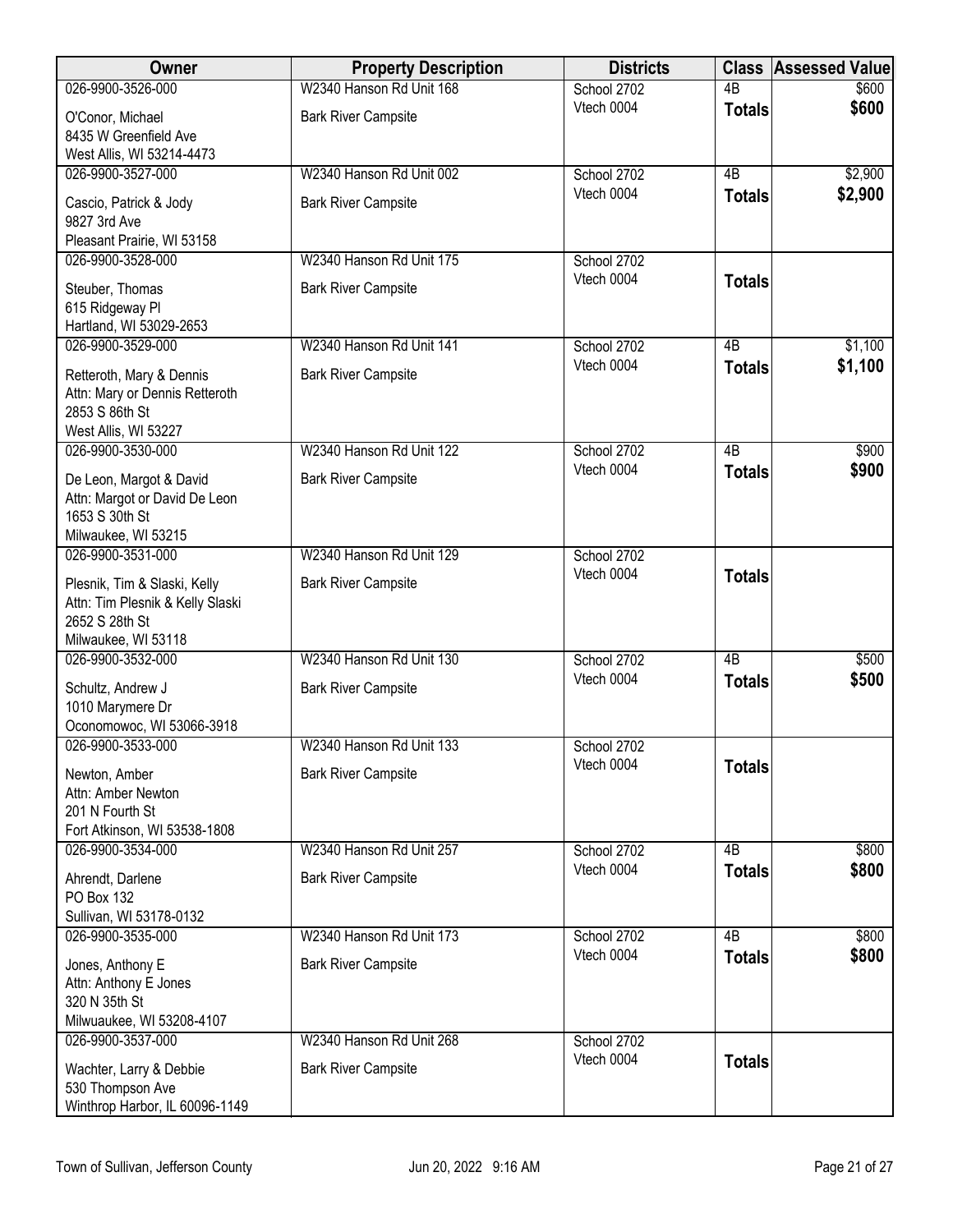| Owner                                            | <b>Property Description</b> | <b>Districts</b>          |                 | <b>Class Assessed Value</b> |
|--------------------------------------------------|-----------------------------|---------------------------|-----------------|-----------------------------|
| 026-9900-3538-000                                | W2340 Hanson Rd Unit 270    | School 2702               | $\overline{AB}$ | \$700                       |
| Nelson, Savannah                                 | <b>Bark River Campsite</b>  | Vtech 0004                | <b>Totals</b>   | \$700                       |
| 211 Prairie View St                              |                             |                           |                 |                             |
| Oregon, WI 53575-1416                            |                             |                           |                 |                             |
| 026-9900-3539-000                                | W2340 Hanson Rd Unit 279    | School 2702<br>Vtech 0004 |                 |                             |
| Boedecker, Mike & Harvey, Debra                  | <b>Bark River Campsite</b>  |                           | <b>Totals</b>   |                             |
| 111 S Wisconsin St Apt 1                         |                             |                           |                 |                             |
| Elkhorn, WI 53121-1720                           |                             |                           |                 |                             |
| 026-9900-3540-000                                | W2340 Hanson Rd Unit 280    | School 2702               |                 |                             |
| Kastel, David & Jaqueline                        | <b>Bark River Campsite</b>  | Vtech 0004                | <b>Totals</b>   |                             |
| 1909 E Leroy Ave<br>Saint Francis, WI 53235-4603 |                             |                           |                 |                             |
| 026-9900-3541-000                                | W2340 Hanson Rd Unit 282    | School 2702               |                 |                             |
|                                                  |                             | Vtech 0004                | <b>Totals</b>   |                             |
| Fait, Jim                                        | <b>Bark River Campsite</b>  |                           |                 |                             |
| 33335 Washington Ave                             |                             |                           |                 |                             |
| Burlington, WI 53105<br>026-9900-3542-000        | W2340 Hanson Rd Unit 283    | School 2702               | $\overline{AB}$ | \$1,800                     |
|                                                  |                             | Vtech 0004                | <b>Totals</b>   | \$1,800                     |
| Schroeder, Bill & Sharon                         | <b>Bark River Campsite</b>  |                           |                 |                             |
| Attn: Bill or Sharon Schroeder                   |                             |                           |                 |                             |
| 4501 Ridgeway<br>Racine, WI 53405                |                             |                           |                 |                             |
| 026-9900-3543-000                                | W2340 Hanson Rd Unit 109    | School 2702               | $\overline{AB}$ | \$2,100                     |
|                                                  |                             | Vtech 0004                | <b>Totals</b>   | \$2,100                     |
| Rom, Christine<br>Attn: Christine Rom            | <b>Bark River Campsite</b>  |                           |                 |                             |
| 204 Silver Dr                                    |                             |                           |                 |                             |
| Watertown, WI 53098                              |                             |                           |                 |                             |
| 026-9900-3544-500                                | W2340 Hanson Rd Unit 281    | School 2702               |                 |                             |
| Vacant Lot                                       | <b>Bark River Campsite</b>  | Vtech 0004                | <b>Totals</b>   |                             |
|                                                  |                             |                           |                 |                             |
|                                                  |                             |                           |                 |                             |
| 026-9900-3548-000                                | W2340 Hanson Rd Unit 034    | School 2702<br>Vtech 0004 |                 |                             |
| Esqueda, Martin & Sandy                          | <b>Bark River Campsite</b>  |                           | <b>Totals</b>   |                             |
| 4000 Maryland Ave Apt 324                        |                             |                           |                 |                             |
| Racine, WI 53405-4761                            |                             |                           |                 |                             |
| 026-9900-3549-000                                | W2340 Hanson Rd Unit 310    | School 2702<br>Vtech 0004 | 4B              | \$2,300                     |
| Froschmayer, John & Felicia                      | <b>Bark River Campsite</b>  |                           | <b>Totals</b>   | \$2,300                     |
| 1516 Pleasantview Ave                            |                             |                           |                 |                             |
| Waukesha, WI 53118-2140                          |                             |                           |                 |                             |
| 026-9900-3550-000                                | W2340 Hanson Rd Unit 292    | School 2702<br>Vtech 0004 | 4B              | \$700                       |
| Haight, Lori                                     | <b>Bark River Campsite</b>  |                           | <b>Totals</b>   | \$700                       |
| Attn: Lori Haight                                |                             |                           |                 |                             |
| 2514 25th Ave                                    |                             |                           |                 |                             |
| Kenosha, WI 53140-4830<br>026-9900-3551-000      | W2340 Hanson Rd Unit 017    |                           | 4B              |                             |
|                                                  |                             | School 2702<br>Vtech 0004 |                 | \$1,500<br>\$1,500          |
| Mancheski, Christopher                           | <b>Bark River Campsite</b>  |                           | <b>Totals</b>   |                             |
| 6175 S Swift Ave                                 |                             |                           |                 |                             |
| Cudahy, WI 53110                                 |                             |                           |                 |                             |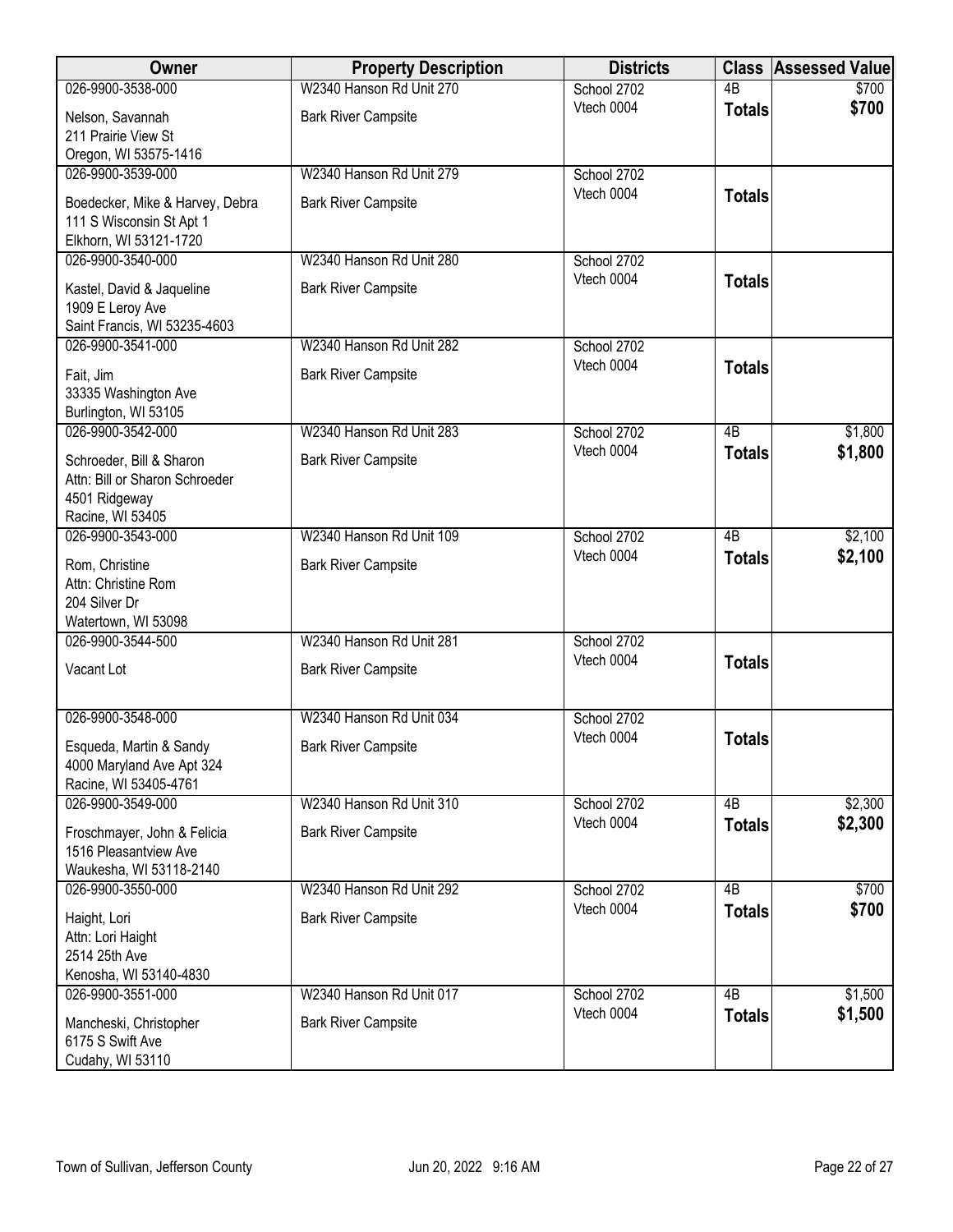| <b>Owner</b>                              | <b>Property Description</b> | <b>Districts</b>             | <b>Class</b>    | <b>Assessed Value</b> |
|-------------------------------------------|-----------------------------|------------------------------|-----------------|-----------------------|
| 026-9900-3552-000                         | W2340 Hanson Rd Unit 036    | School 2702                  | 4 <sub>B</sub>  | \$3,500               |
| Horner, Barry                             | <b>Bark River Campsite</b>  | Vtech 0004                   | <b>Totals</b>   | \$3,500               |
| Attn: Barry Horner                        |                             |                              |                 |                       |
| 12032 247th Ave                           |                             |                              |                 |                       |
| Trevor, WI 53179-9219                     |                             |                              |                 |                       |
| 026-9900-3553-000                         | W2340 Hanson Rd Unit 090    | School 2702<br>Vtech 0004    | 4B              | \$2,000               |
| Volkmann, James & Jerome                  | <b>Bark River Campsite</b>  |                              | <b>Totals</b>   | \$2,000               |
| 1725 N Superior St                        |                             |                              |                 |                       |
| Appleton, WI 54911<br>026-9900-3554-000   | W2340 Hanson Rd Unit 201    |                              |                 |                       |
|                                           |                             | School 2702<br>Vtech 0004    | <b>Totals</b>   |                       |
| Curtwright, Ryan                          | <b>Bark River Campsite</b>  |                              |                 |                       |
| 1002 Harding St                           |                             |                              |                 |                       |
| Janesville, WI 53545<br>026-9900-3555-000 | W2340 Hanson Rd Unit 211    | School 2702                  | $\overline{AB}$ | \$3,300               |
|                                           |                             | Vtech 0004                   | <b>Totals</b>   | \$3,300               |
| De Leon, Marlene<br>111 Clarence St       | <b>Bark River Campsite</b>  |                              |                 |                       |
| Fort Atkinson, WI 53538-1842              |                             |                              |                 |                       |
| 026-9900-3556-000                         | W2340 Hanson Rd Unit 212    | School 2702                  | 4B              | \$1,100               |
|                                           |                             | Vtech 0004                   | <b>Totals</b>   | \$1,100               |
| Moreno, Brian<br>2829 E Grange Ave        | <b>Bark River Campsite</b>  |                              |                 |                       |
| Cudahy, WI 53110                          |                             |                              |                 |                       |
| 026-9900-3557-000                         | W2340 Hanson Rd Unit 239    | School 2702                  |                 |                       |
| Schovain, Sara                            | <b>Bark River Campsite</b>  | Vtech 0004                   | <b>Totals</b>   |                       |
| Attn: Sara Schovain                       |                             |                              |                 |                       |
| 1126 Harmony Dr                           |                             |                              |                 |                       |
| Racine, WI 53402                          |                             |                              |                 |                       |
| 026-9900-3558-000                         | W884 Village Lane Rd        | School 2702                  | $\overline{3}$  | \$1,000               |
| The Grooming Shed, LLC                    | Pet Grooming                | Vtech 0004                   | <b>Totals</b>   | \$1,000               |
| Attn: Jillanne Mooney                     | <b>DOOMAGE ASSESSMENT</b>   |                              |                 |                       |
| W884 Village Lane Rd                      |                             |                              |                 |                       |
| Sullivan, WI 53178                        |                             |                              |                 |                       |
| 026-9900-3559-000                         | W1941 Main St               | Sanitary 7060<br>School 2702 | 3<br>4A         | \$800<br>\$100        |
| Grayhawk Leasing, LLC                     | Leasing                     | Vtech 0004                   | <b>Totals</b>   | \$900                 |
| 1412 Main St Ste 1500<br>Dallas, TX 75202 | <b>DOOMAGE ASSESSMENT</b>   |                              |                 |                       |
| 026-9900-3563-000                         | W2340 Hanson Rd Unit 160    | School 2702                  | 4B              | \$1,600               |
|                                           |                             | Vtech 0004                   | <b>Totals</b>   | \$1,600               |
| Curiel, James P<br>Attn: James P Curiel   | <b>Bark River Campsite</b>  |                              |                 |                       |
| 739 S 37th St                             |                             |                              |                 |                       |
| Milwaukee, WI 53215-1020                  |                             |                              |                 |                       |
| 026-9900-3564-000                         | W2340 Hanson Rd Unit 165    | School 2702                  | 4B              | \$600                 |
| Biddle, Britany                           | <b>Bark River Campsite</b>  | Vtech 0004                   | <b>Totals</b>   | \$600                 |
| Attn: Britany Biddle                      |                             |                              |                 |                       |
| 8814 W Howard Ave                         |                             |                              |                 |                       |
| Milwaukee, WI 53228                       |                             |                              |                 |                       |
| 026-9900-3565-000                         | W2340 Hanson Rd Unit 001    | School 2702                  | $\overline{AB}$ | \$2,300               |
| Maslowski, Nora                           | <b>Bark River Campsite</b>  | Vtech 0004                   | <b>Totals</b>   | \$2,300               |
| Attn: Nora Maslowski                      |                             |                              |                 |                       |
| 4729 Loyola Dr                            |                             |                              |                 |                       |
| McHenry, IL 60050                         |                             |                              |                 |                       |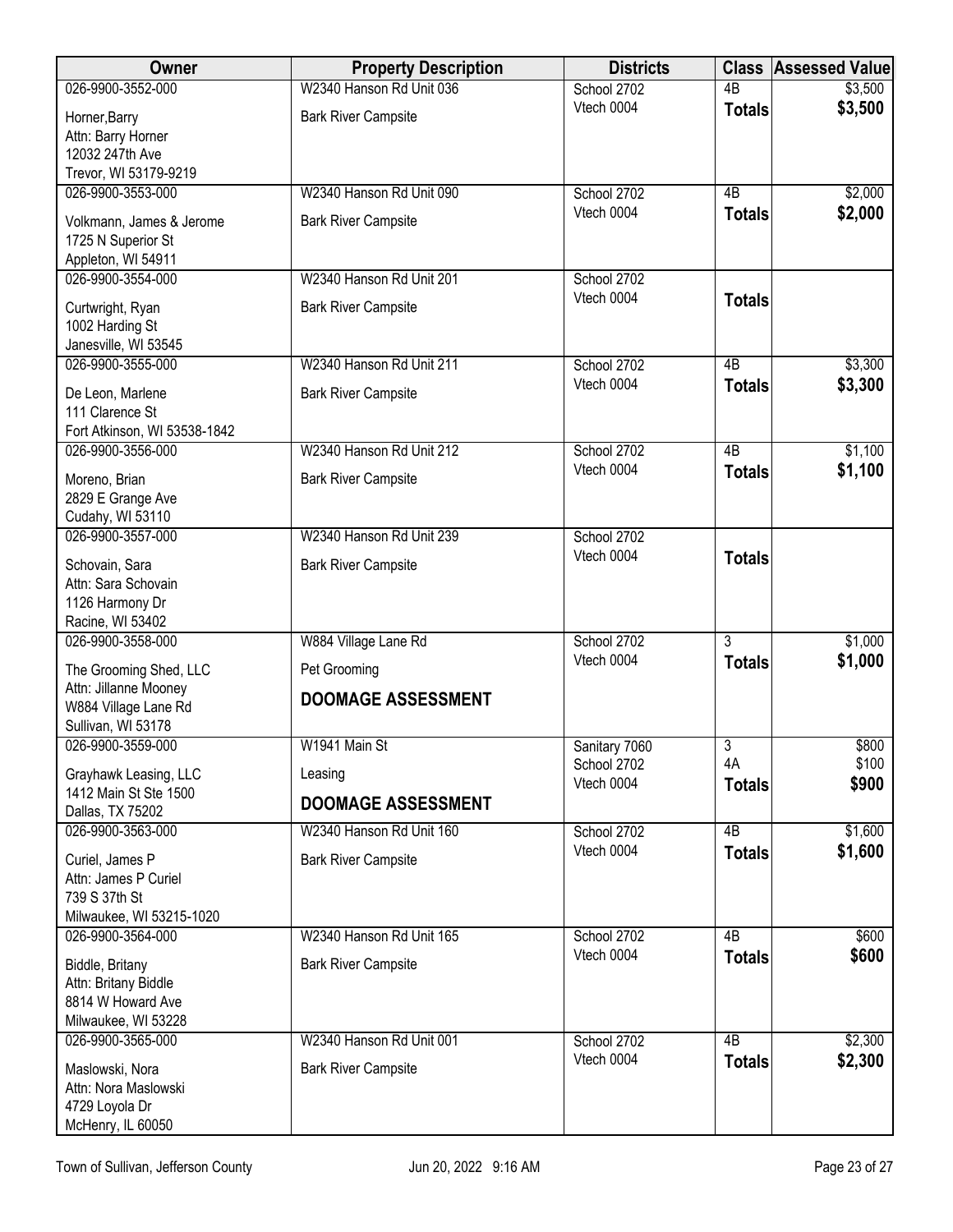| Owner                                                                                                            | <b>Property Description</b> | <b>Districts</b> |                 | <b>Class Assessed Value</b> |
|------------------------------------------------------------------------------------------------------------------|-----------------------------|------------------|-----------------|-----------------------------|
| 026-9900-3566-000                                                                                                | W2340 Hanson Rd Unit 019    | School 2702      |                 |                             |
| Thomas, Tom & Veronica<br>Attn: Tom & Veronica Thomas<br>837 Boulder Trl<br><b>Unit 1005</b><br>Racine, WI 53406 | <b>Bark River Campsite</b>  | Vtech 0004       | <b>Totals</b>   |                             |
| 026-9900-3567-000                                                                                                | W2340 Hanson Rd Unit 073    | School 2702      | 4B              | \$500                       |
| Spolowicz, Joseph<br>Attn: Joseph Spolowicz<br>1647 S 57th St<br>Milwaukee, WI 53214                             | <b>Bark River Campsite</b>  | Vtech 0004       | <b>Totals</b>   | \$500                       |
| 026-9900-3568-000                                                                                                | W2340 Hanson Rd Unit 169    | School 2702      |                 |                             |
| Clarck, Daivd & Deana<br>2025 Garland Ave<br>Waukesha, WI 53188                                                  | <b>Bark River Campsite</b>  | Vtech 0004       | <b>Totals</b>   |                             |
| 026-9900-3569-000                                                                                                | W2340 Hanson Rd Unit 207    | School 2702      | $\overline{AB}$ | \$1,300                     |
| Ippolito, John & Stephanie<br>2630 W Burbank Ave<br>Janesville, WI 53546                                         | <b>Bark River Campsite</b>  | Vtech 0004       | <b>Totals</b>   | \$1,300                     |
| 026-9900-3570-000                                                                                                | W2340 Hanson Rd Unit 241    | School 2702      | $\overline{AB}$ | \$1,300                     |
| Heus, James G & Kathleen E<br>Attn: James G & Kathleen E Heus<br>6515 W Bentt Ave<br>Milwaukee, WI 53219         | <b>Bark River Campsite</b>  | Vtech 0004       | <b>Totals</b>   | \$1,300                     |
| 026-9900-3571-000                                                                                                | W2340 Hanson Rd Unit 242    | School 2702      | $\overline{AB}$ | \$1,700                     |
| Smith, Denise<br>295 Evergreen Dr<br>Marshall, WI 53559-9216                                                     | <b>Bark River Campsite</b>  | Vtech 0004       | <b>Totals</b>   | \$1,700                     |
| 026-9900-3572-000                                                                                                | W2340 Hanson Rd Unit 307    | School 2702      | $\overline{AB}$ | \$1,100                     |
| Kroes, Larry & Holly<br>Attn: Larry & Holly Kroes<br>1510 Spring Valley Rd<br>Racine, WI 53405                   | <b>Bark River Campsite</b>  | Vtech 0004       | <b>Totals</b>   | \$1,100                     |
| 026-9900-3573-000                                                                                                | W2325 Staude Rd             | School 2702      | 4B              | \$18,400                    |
| Blumenberg, Gregory & Kendra<br>W2325 Staude Rd<br>Helenville, WI 53137                                          | Building on Leased Land     | Vtech 0004       | <b>Totals</b>   | \$18,400                    |
| 026-9900-3574-000                                                                                                | W2325 Staude Rd             | School 2702      | 4B              | \$4,800                     |
| Blumenberg, Kendra<br>Blumenberg, Gregory<br>W2325 Staude Rd<br>Helenville, WI 53137                             | Building on Leased Land     | Vtech 0004       | <b>Totals</b>   | \$4,800                     |
| 026-9900-3575-000                                                                                                | (scattered)                 | School 2702      | $\overline{3}$  | \$4,300                     |
| DirecTV, LLC<br>Attn: AT & T Property Tax Department<br>1010 Pine 9E-L-01<br>St Louis, MO 63101                  | Satellite TV                | Vtech 0004       | <b>Totals</b>   | \$4,300                     |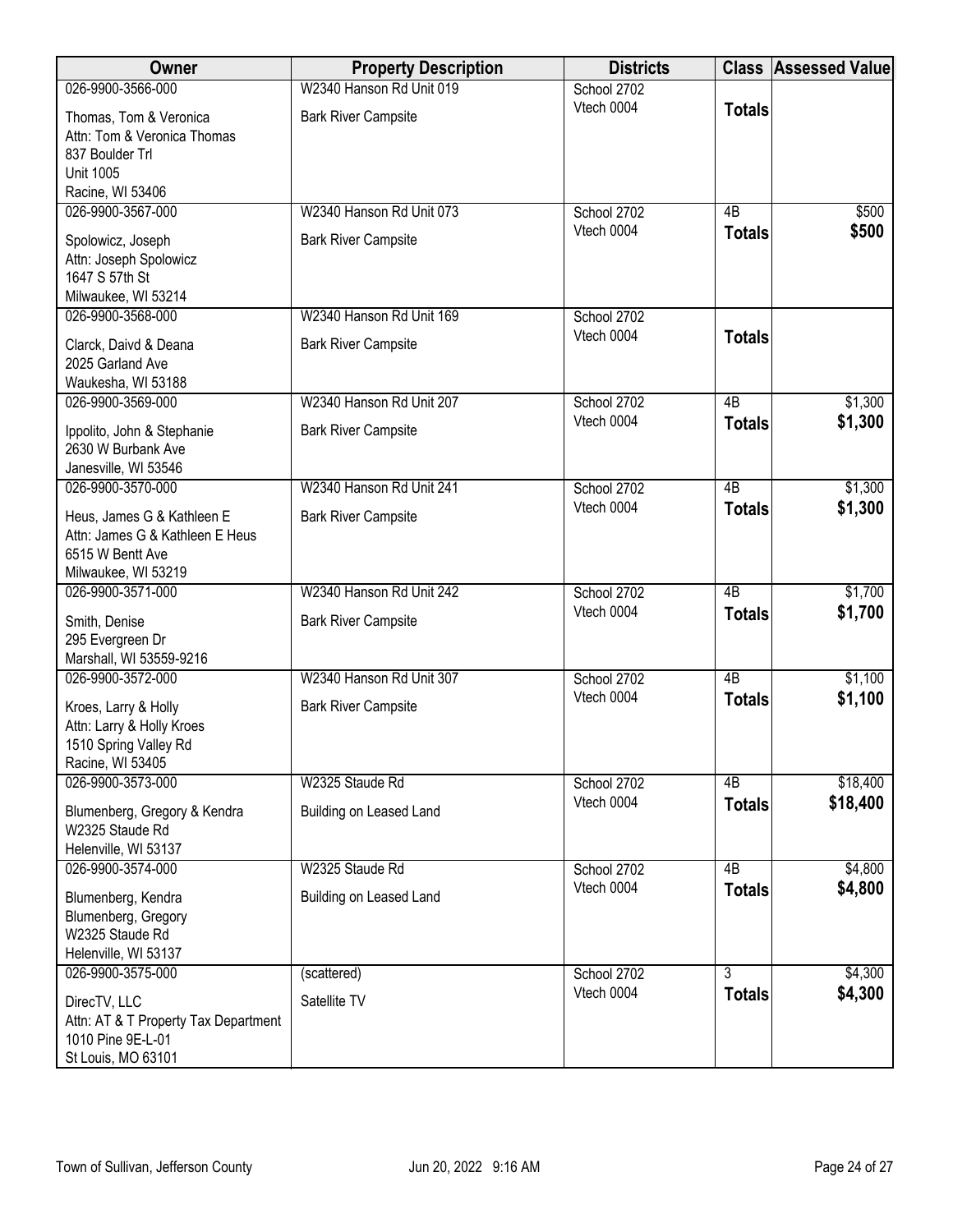| 4B<br>\$600<br>Vtech 0004<br><b>Totals</b><br><b>Bark River Campsite</b><br>Day, Gregg<br>Attn: Gregg Day<br>1232 Elm St<br>Hartford, WI 583027<br>026-9900-3580-000<br>W2340 Hanson Rd Unit 200<br>School 2702<br>4B<br>\$600<br>Vtech 0004<br>\$600<br><b>Totals</b><br><b>Bark River Campsite</b><br>Zamudio, Jose<br>Attn: Jose Zamudio<br>1670 S 36th St<br>Milwaukee, WI 53215<br>W2340 Hanson Rd Unit 205<br>026-9900-3581-000<br>School 2702<br>4B<br>\$900<br>Vtech 0004<br>\$900<br><b>Totals</b><br><b>Bark River Campsite</b><br>Held, Brian<br>6332 Hospital Rd<br>Burlington, WI 53105-9094<br>026-9900-3582-000<br>W2340 Hanson Rd Unit 220<br>School 2702<br>Vtech 0004<br><b>Totals</b><br>Klymkowych, Oksana & Christina<br><b>Bark River Campsite</b><br>Attn: Oksana & Christina Klymkowych<br>3483 Epstein Cir<br>Mundelein, IL 60060<br>W2340 Hanson Rd Unit 248<br>School 2702<br>026-9900-3583-000<br>Vtech 0004<br><b>Totals</b><br><b>Bark River Campsite</b><br>Morh, Eric L & Ruth A<br>Attn: Eric & Ruth Mohr<br>2313 Shoop St<br>Racine, WI 53404<br>W2340 Hanson Rd Unit 305<br>026-9900-3584-000<br>4B<br>\$1,800<br>School 2702<br>Vtech 0004<br>\$1,800<br><b>Totals</b><br><b>Bark River Campsite</b><br>Bozeman, Sherry<br>5253 N Lovers Lane Rd Unit 129<br>Milwaukee, WI 53225-3057<br>$\overline{AB}$<br>\$3,400<br>026-9900-3585-000<br>W2340 Hanson Rd Unit 083<br>School 2702<br>\$3,400<br>Vtech 0004<br><b>Totals</b><br><b>Bark River Campsite</b><br>Razo, Arturo<br>4209 N 51st Blvd<br>Milwaukee, WI 53216<br>026-9900-3587-000<br>W2340 Hanson Rd Unit 287<br>4B<br>\$500<br>School 2702<br>\$500<br>Vtech 0004<br><b>Totals</b><br><b>Bark River Campsite</b><br>Wagner, Thomas & Melody<br>1235 S 15th St<br>Milwaukee, WI 53215<br>026-9900-3588-000<br>W2340 Hanson Rd Unit 300<br>4B<br>\$700<br>School 2702<br>\$700<br>Vtech 0004<br><b>Totals</b><br><b>Bark River Campsite</b><br>Rudolph, Scott & Connie<br>Attn: Scott & Connie Rudolph<br>PO Box 109<br>Honey Creek, WI 53138<br>W1914 Main St<br>$\overline{3}$<br>\$600<br>026-9900-3590-000<br>Sanitary 7060<br>School 2702<br>\$600<br><b>Totals</b><br>Wabasha Leasing, LLC<br>Leasing<br>Vtech 0004<br>PO Box 80615<br>Indianapolis, IN 46280<br>W2340 Hanson Rd Unit 071<br>4B<br>\$700<br>026-9900-3592-000<br>School 2702<br>\$700<br>Vtech 0004<br><b>Totals</b><br><b>Bark River Campsite</b> | Owner                | <b>Property Description</b> | <b>Districts</b> | <b>Class</b> | <b>Assessed Value</b> |
|-----------------------------------------------------------------------------------------------------------------------------------------------------------------------------------------------------------------------------------------------------------------------------------------------------------------------------------------------------------------------------------------------------------------------------------------------------------------------------------------------------------------------------------------------------------------------------------------------------------------------------------------------------------------------------------------------------------------------------------------------------------------------------------------------------------------------------------------------------------------------------------------------------------------------------------------------------------------------------------------------------------------------------------------------------------------------------------------------------------------------------------------------------------------------------------------------------------------------------------------------------------------------------------------------------------------------------------------------------------------------------------------------------------------------------------------------------------------------------------------------------------------------------------------------------------------------------------------------------------------------------------------------------------------------------------------------------------------------------------------------------------------------------------------------------------------------------------------------------------------------------------------------------------------------------------------------------------------------------------------------------------------------------------------------------------------------------------------------------------------------------------------------------------------------------------------------------------------------------------------------------------------------------------------------------------------------------------------------------------------------------------------------------------------------|----------------------|-----------------------------|------------------|--------------|-----------------------|
|                                                                                                                                                                                                                                                                                                                                                                                                                                                                                                                                                                                                                                                                                                                                                                                                                                                                                                                                                                                                                                                                                                                                                                                                                                                                                                                                                                                                                                                                                                                                                                                                                                                                                                                                                                                                                                                                                                                                                                                                                                                                                                                                                                                                                                                                                                                                                                                                                       | 026-9900-3579-000    | W2340 Hanson Rd Unit 087    | School 2702      |              | \$600                 |
|                                                                                                                                                                                                                                                                                                                                                                                                                                                                                                                                                                                                                                                                                                                                                                                                                                                                                                                                                                                                                                                                                                                                                                                                                                                                                                                                                                                                                                                                                                                                                                                                                                                                                                                                                                                                                                                                                                                                                                                                                                                                                                                                                                                                                                                                                                                                                                                                                       |                      |                             |                  |              |                       |
|                                                                                                                                                                                                                                                                                                                                                                                                                                                                                                                                                                                                                                                                                                                                                                                                                                                                                                                                                                                                                                                                                                                                                                                                                                                                                                                                                                                                                                                                                                                                                                                                                                                                                                                                                                                                                                                                                                                                                                                                                                                                                                                                                                                                                                                                                                                                                                                                                       |                      |                             |                  |              |                       |
|                                                                                                                                                                                                                                                                                                                                                                                                                                                                                                                                                                                                                                                                                                                                                                                                                                                                                                                                                                                                                                                                                                                                                                                                                                                                                                                                                                                                                                                                                                                                                                                                                                                                                                                                                                                                                                                                                                                                                                                                                                                                                                                                                                                                                                                                                                                                                                                                                       |                      |                             |                  |              |                       |
|                                                                                                                                                                                                                                                                                                                                                                                                                                                                                                                                                                                                                                                                                                                                                                                                                                                                                                                                                                                                                                                                                                                                                                                                                                                                                                                                                                                                                                                                                                                                                                                                                                                                                                                                                                                                                                                                                                                                                                                                                                                                                                                                                                                                                                                                                                                                                                                                                       |                      |                             |                  |              |                       |
|                                                                                                                                                                                                                                                                                                                                                                                                                                                                                                                                                                                                                                                                                                                                                                                                                                                                                                                                                                                                                                                                                                                                                                                                                                                                                                                                                                                                                                                                                                                                                                                                                                                                                                                                                                                                                                                                                                                                                                                                                                                                                                                                                                                                                                                                                                                                                                                                                       |                      |                             |                  |              |                       |
|                                                                                                                                                                                                                                                                                                                                                                                                                                                                                                                                                                                                                                                                                                                                                                                                                                                                                                                                                                                                                                                                                                                                                                                                                                                                                                                                                                                                                                                                                                                                                                                                                                                                                                                                                                                                                                                                                                                                                                                                                                                                                                                                                                                                                                                                                                                                                                                                                       |                      |                             |                  |              |                       |
|                                                                                                                                                                                                                                                                                                                                                                                                                                                                                                                                                                                                                                                                                                                                                                                                                                                                                                                                                                                                                                                                                                                                                                                                                                                                                                                                                                                                                                                                                                                                                                                                                                                                                                                                                                                                                                                                                                                                                                                                                                                                                                                                                                                                                                                                                                                                                                                                                       |                      |                             |                  |              |                       |
|                                                                                                                                                                                                                                                                                                                                                                                                                                                                                                                                                                                                                                                                                                                                                                                                                                                                                                                                                                                                                                                                                                                                                                                                                                                                                                                                                                                                                                                                                                                                                                                                                                                                                                                                                                                                                                                                                                                                                                                                                                                                                                                                                                                                                                                                                                                                                                                                                       |                      |                             |                  |              |                       |
|                                                                                                                                                                                                                                                                                                                                                                                                                                                                                                                                                                                                                                                                                                                                                                                                                                                                                                                                                                                                                                                                                                                                                                                                                                                                                                                                                                                                                                                                                                                                                                                                                                                                                                                                                                                                                                                                                                                                                                                                                                                                                                                                                                                                                                                                                                                                                                                                                       |                      |                             |                  |              |                       |
|                                                                                                                                                                                                                                                                                                                                                                                                                                                                                                                                                                                                                                                                                                                                                                                                                                                                                                                                                                                                                                                                                                                                                                                                                                                                                                                                                                                                                                                                                                                                                                                                                                                                                                                                                                                                                                                                                                                                                                                                                                                                                                                                                                                                                                                                                                                                                                                                                       |                      |                             |                  |              |                       |
|                                                                                                                                                                                                                                                                                                                                                                                                                                                                                                                                                                                                                                                                                                                                                                                                                                                                                                                                                                                                                                                                                                                                                                                                                                                                                                                                                                                                                                                                                                                                                                                                                                                                                                                                                                                                                                                                                                                                                                                                                                                                                                                                                                                                                                                                                                                                                                                                                       |                      |                             |                  |              |                       |
|                                                                                                                                                                                                                                                                                                                                                                                                                                                                                                                                                                                                                                                                                                                                                                                                                                                                                                                                                                                                                                                                                                                                                                                                                                                                                                                                                                                                                                                                                                                                                                                                                                                                                                                                                                                                                                                                                                                                                                                                                                                                                                                                                                                                                                                                                                                                                                                                                       |                      |                             |                  |              |                       |
|                                                                                                                                                                                                                                                                                                                                                                                                                                                                                                                                                                                                                                                                                                                                                                                                                                                                                                                                                                                                                                                                                                                                                                                                                                                                                                                                                                                                                                                                                                                                                                                                                                                                                                                                                                                                                                                                                                                                                                                                                                                                                                                                                                                                                                                                                                                                                                                                                       |                      |                             |                  |              |                       |
|                                                                                                                                                                                                                                                                                                                                                                                                                                                                                                                                                                                                                                                                                                                                                                                                                                                                                                                                                                                                                                                                                                                                                                                                                                                                                                                                                                                                                                                                                                                                                                                                                                                                                                                                                                                                                                                                                                                                                                                                                                                                                                                                                                                                                                                                                                                                                                                                                       |                      |                             |                  |              |                       |
|                                                                                                                                                                                                                                                                                                                                                                                                                                                                                                                                                                                                                                                                                                                                                                                                                                                                                                                                                                                                                                                                                                                                                                                                                                                                                                                                                                                                                                                                                                                                                                                                                                                                                                                                                                                                                                                                                                                                                                                                                                                                                                                                                                                                                                                                                                                                                                                                                       |                      |                             |                  |              |                       |
|                                                                                                                                                                                                                                                                                                                                                                                                                                                                                                                                                                                                                                                                                                                                                                                                                                                                                                                                                                                                                                                                                                                                                                                                                                                                                                                                                                                                                                                                                                                                                                                                                                                                                                                                                                                                                                                                                                                                                                                                                                                                                                                                                                                                                                                                                                                                                                                                                       |                      |                             |                  |              |                       |
|                                                                                                                                                                                                                                                                                                                                                                                                                                                                                                                                                                                                                                                                                                                                                                                                                                                                                                                                                                                                                                                                                                                                                                                                                                                                                                                                                                                                                                                                                                                                                                                                                                                                                                                                                                                                                                                                                                                                                                                                                                                                                                                                                                                                                                                                                                                                                                                                                       |                      |                             |                  |              |                       |
|                                                                                                                                                                                                                                                                                                                                                                                                                                                                                                                                                                                                                                                                                                                                                                                                                                                                                                                                                                                                                                                                                                                                                                                                                                                                                                                                                                                                                                                                                                                                                                                                                                                                                                                                                                                                                                                                                                                                                                                                                                                                                                                                                                                                                                                                                                                                                                                                                       |                      |                             |                  |              |                       |
|                                                                                                                                                                                                                                                                                                                                                                                                                                                                                                                                                                                                                                                                                                                                                                                                                                                                                                                                                                                                                                                                                                                                                                                                                                                                                                                                                                                                                                                                                                                                                                                                                                                                                                                                                                                                                                                                                                                                                                                                                                                                                                                                                                                                                                                                                                                                                                                                                       |                      |                             |                  |              |                       |
|                                                                                                                                                                                                                                                                                                                                                                                                                                                                                                                                                                                                                                                                                                                                                                                                                                                                                                                                                                                                                                                                                                                                                                                                                                                                                                                                                                                                                                                                                                                                                                                                                                                                                                                                                                                                                                                                                                                                                                                                                                                                                                                                                                                                                                                                                                                                                                                                                       |                      |                             |                  |              |                       |
|                                                                                                                                                                                                                                                                                                                                                                                                                                                                                                                                                                                                                                                                                                                                                                                                                                                                                                                                                                                                                                                                                                                                                                                                                                                                                                                                                                                                                                                                                                                                                                                                                                                                                                                                                                                                                                                                                                                                                                                                                                                                                                                                                                                                                                                                                                                                                                                                                       |                      |                             |                  |              |                       |
|                                                                                                                                                                                                                                                                                                                                                                                                                                                                                                                                                                                                                                                                                                                                                                                                                                                                                                                                                                                                                                                                                                                                                                                                                                                                                                                                                                                                                                                                                                                                                                                                                                                                                                                                                                                                                                                                                                                                                                                                                                                                                                                                                                                                                                                                                                                                                                                                                       |                      |                             |                  |              |                       |
|                                                                                                                                                                                                                                                                                                                                                                                                                                                                                                                                                                                                                                                                                                                                                                                                                                                                                                                                                                                                                                                                                                                                                                                                                                                                                                                                                                                                                                                                                                                                                                                                                                                                                                                                                                                                                                                                                                                                                                                                                                                                                                                                                                                                                                                                                                                                                                                                                       |                      |                             |                  |              |                       |
|                                                                                                                                                                                                                                                                                                                                                                                                                                                                                                                                                                                                                                                                                                                                                                                                                                                                                                                                                                                                                                                                                                                                                                                                                                                                                                                                                                                                                                                                                                                                                                                                                                                                                                                                                                                                                                                                                                                                                                                                                                                                                                                                                                                                                                                                                                                                                                                                                       |                      |                             |                  |              |                       |
|                                                                                                                                                                                                                                                                                                                                                                                                                                                                                                                                                                                                                                                                                                                                                                                                                                                                                                                                                                                                                                                                                                                                                                                                                                                                                                                                                                                                                                                                                                                                                                                                                                                                                                                                                                                                                                                                                                                                                                                                                                                                                                                                                                                                                                                                                                                                                                                                                       |                      |                             |                  |              |                       |
|                                                                                                                                                                                                                                                                                                                                                                                                                                                                                                                                                                                                                                                                                                                                                                                                                                                                                                                                                                                                                                                                                                                                                                                                                                                                                                                                                                                                                                                                                                                                                                                                                                                                                                                                                                                                                                                                                                                                                                                                                                                                                                                                                                                                                                                                                                                                                                                                                       |                      |                             |                  |              |                       |
|                                                                                                                                                                                                                                                                                                                                                                                                                                                                                                                                                                                                                                                                                                                                                                                                                                                                                                                                                                                                                                                                                                                                                                                                                                                                                                                                                                                                                                                                                                                                                                                                                                                                                                                                                                                                                                                                                                                                                                                                                                                                                                                                                                                                                                                                                                                                                                                                                       |                      |                             |                  |              |                       |
|                                                                                                                                                                                                                                                                                                                                                                                                                                                                                                                                                                                                                                                                                                                                                                                                                                                                                                                                                                                                                                                                                                                                                                                                                                                                                                                                                                                                                                                                                                                                                                                                                                                                                                                                                                                                                                                                                                                                                                                                                                                                                                                                                                                                                                                                                                                                                                                                                       |                      |                             |                  |              |                       |
|                                                                                                                                                                                                                                                                                                                                                                                                                                                                                                                                                                                                                                                                                                                                                                                                                                                                                                                                                                                                                                                                                                                                                                                                                                                                                                                                                                                                                                                                                                                                                                                                                                                                                                                                                                                                                                                                                                                                                                                                                                                                                                                                                                                                                                                                                                                                                                                                                       |                      |                             |                  |              |                       |
|                                                                                                                                                                                                                                                                                                                                                                                                                                                                                                                                                                                                                                                                                                                                                                                                                                                                                                                                                                                                                                                                                                                                                                                                                                                                                                                                                                                                                                                                                                                                                                                                                                                                                                                                                                                                                                                                                                                                                                                                                                                                                                                                                                                                                                                                                                                                                                                                                       |                      |                             |                  |              |                       |
|                                                                                                                                                                                                                                                                                                                                                                                                                                                                                                                                                                                                                                                                                                                                                                                                                                                                                                                                                                                                                                                                                                                                                                                                                                                                                                                                                                                                                                                                                                                                                                                                                                                                                                                                                                                                                                                                                                                                                                                                                                                                                                                                                                                                                                                                                                                                                                                                                       |                      |                             |                  |              |                       |
|                                                                                                                                                                                                                                                                                                                                                                                                                                                                                                                                                                                                                                                                                                                                                                                                                                                                                                                                                                                                                                                                                                                                                                                                                                                                                                                                                                                                                                                                                                                                                                                                                                                                                                                                                                                                                                                                                                                                                                                                                                                                                                                                                                                                                                                                                                                                                                                                                       |                      |                             |                  |              |                       |
|                                                                                                                                                                                                                                                                                                                                                                                                                                                                                                                                                                                                                                                                                                                                                                                                                                                                                                                                                                                                                                                                                                                                                                                                                                                                                                                                                                                                                                                                                                                                                                                                                                                                                                                                                                                                                                                                                                                                                                                                                                                                                                                                                                                                                                                                                                                                                                                                                       |                      |                             |                  |              |                       |
|                                                                                                                                                                                                                                                                                                                                                                                                                                                                                                                                                                                                                                                                                                                                                                                                                                                                                                                                                                                                                                                                                                                                                                                                                                                                                                                                                                                                                                                                                                                                                                                                                                                                                                                                                                                                                                                                                                                                                                                                                                                                                                                                                                                                                                                                                                                                                                                                                       |                      |                             |                  |              |                       |
|                                                                                                                                                                                                                                                                                                                                                                                                                                                                                                                                                                                                                                                                                                                                                                                                                                                                                                                                                                                                                                                                                                                                                                                                                                                                                                                                                                                                                                                                                                                                                                                                                                                                                                                                                                                                                                                                                                                                                                                                                                                                                                                                                                                                                                                                                                                                                                                                                       |                      |                             |                  |              |                       |
|                                                                                                                                                                                                                                                                                                                                                                                                                                                                                                                                                                                                                                                                                                                                                                                                                                                                                                                                                                                                                                                                                                                                                                                                                                                                                                                                                                                                                                                                                                                                                                                                                                                                                                                                                                                                                                                                                                                                                                                                                                                                                                                                                                                                                                                                                                                                                                                                                       |                      |                             |                  |              |                       |
|                                                                                                                                                                                                                                                                                                                                                                                                                                                                                                                                                                                                                                                                                                                                                                                                                                                                                                                                                                                                                                                                                                                                                                                                                                                                                                                                                                                                                                                                                                                                                                                                                                                                                                                                                                                                                                                                                                                                                                                                                                                                                                                                                                                                                                                                                                                                                                                                                       |                      |                             |                  |              |                       |
|                                                                                                                                                                                                                                                                                                                                                                                                                                                                                                                                                                                                                                                                                                                                                                                                                                                                                                                                                                                                                                                                                                                                                                                                                                                                                                                                                                                                                                                                                                                                                                                                                                                                                                                                                                                                                                                                                                                                                                                                                                                                                                                                                                                                                                                                                                                                                                                                                       |                      |                             |                  |              |                       |
|                                                                                                                                                                                                                                                                                                                                                                                                                                                                                                                                                                                                                                                                                                                                                                                                                                                                                                                                                                                                                                                                                                                                                                                                                                                                                                                                                                                                                                                                                                                                                                                                                                                                                                                                                                                                                                                                                                                                                                                                                                                                                                                                                                                                                                                                                                                                                                                                                       |                      |                             |                  |              |                       |
|                                                                                                                                                                                                                                                                                                                                                                                                                                                                                                                                                                                                                                                                                                                                                                                                                                                                                                                                                                                                                                                                                                                                                                                                                                                                                                                                                                                                                                                                                                                                                                                                                                                                                                                                                                                                                                                                                                                                                                                                                                                                                                                                                                                                                                                                                                                                                                                                                       |                      |                             |                  |              |                       |
|                                                                                                                                                                                                                                                                                                                                                                                                                                                                                                                                                                                                                                                                                                                                                                                                                                                                                                                                                                                                                                                                                                                                                                                                                                                                                                                                                                                                                                                                                                                                                                                                                                                                                                                                                                                                                                                                                                                                                                                                                                                                                                                                                                                                                                                                                                                                                                                                                       |                      |                             |                  |              |                       |
|                                                                                                                                                                                                                                                                                                                                                                                                                                                                                                                                                                                                                                                                                                                                                                                                                                                                                                                                                                                                                                                                                                                                                                                                                                                                                                                                                                                                                                                                                                                                                                                                                                                                                                                                                                                                                                                                                                                                                                                                                                                                                                                                                                                                                                                                                                                                                                                                                       |                      |                             |                  |              |                       |
|                                                                                                                                                                                                                                                                                                                                                                                                                                                                                                                                                                                                                                                                                                                                                                                                                                                                                                                                                                                                                                                                                                                                                                                                                                                                                                                                                                                                                                                                                                                                                                                                                                                                                                                                                                                                                                                                                                                                                                                                                                                                                                                                                                                                                                                                                                                                                                                                                       |                      |                             |                  |              |                       |
|                                                                                                                                                                                                                                                                                                                                                                                                                                                                                                                                                                                                                                                                                                                                                                                                                                                                                                                                                                                                                                                                                                                                                                                                                                                                                                                                                                                                                                                                                                                                                                                                                                                                                                                                                                                                                                                                                                                                                                                                                                                                                                                                                                                                                                                                                                                                                                                                                       |                      |                             |                  |              |                       |
|                                                                                                                                                                                                                                                                                                                                                                                                                                                                                                                                                                                                                                                                                                                                                                                                                                                                                                                                                                                                                                                                                                                                                                                                                                                                                                                                                                                                                                                                                                                                                                                                                                                                                                                                                                                                                                                                                                                                                                                                                                                                                                                                                                                                                                                                                                                                                                                                                       | Binder, Karl & Sandy |                             |                  |              |                       |
| Attn: Karl and Sandy Binder<br>6213 State Rd 31                                                                                                                                                                                                                                                                                                                                                                                                                                                                                                                                                                                                                                                                                                                                                                                                                                                                                                                                                                                                                                                                                                                                                                                                                                                                                                                                                                                                                                                                                                                                                                                                                                                                                                                                                                                                                                                                                                                                                                                                                                                                                                                                                                                                                                                                                                                                                                       |                      |                             |                  |              |                       |
| Racine, WI 53403-9560                                                                                                                                                                                                                                                                                                                                                                                                                                                                                                                                                                                                                                                                                                                                                                                                                                                                                                                                                                                                                                                                                                                                                                                                                                                                                                                                                                                                                                                                                                                                                                                                                                                                                                                                                                                                                                                                                                                                                                                                                                                                                                                                                                                                                                                                                                                                                                                                 |                      |                             |                  |              |                       |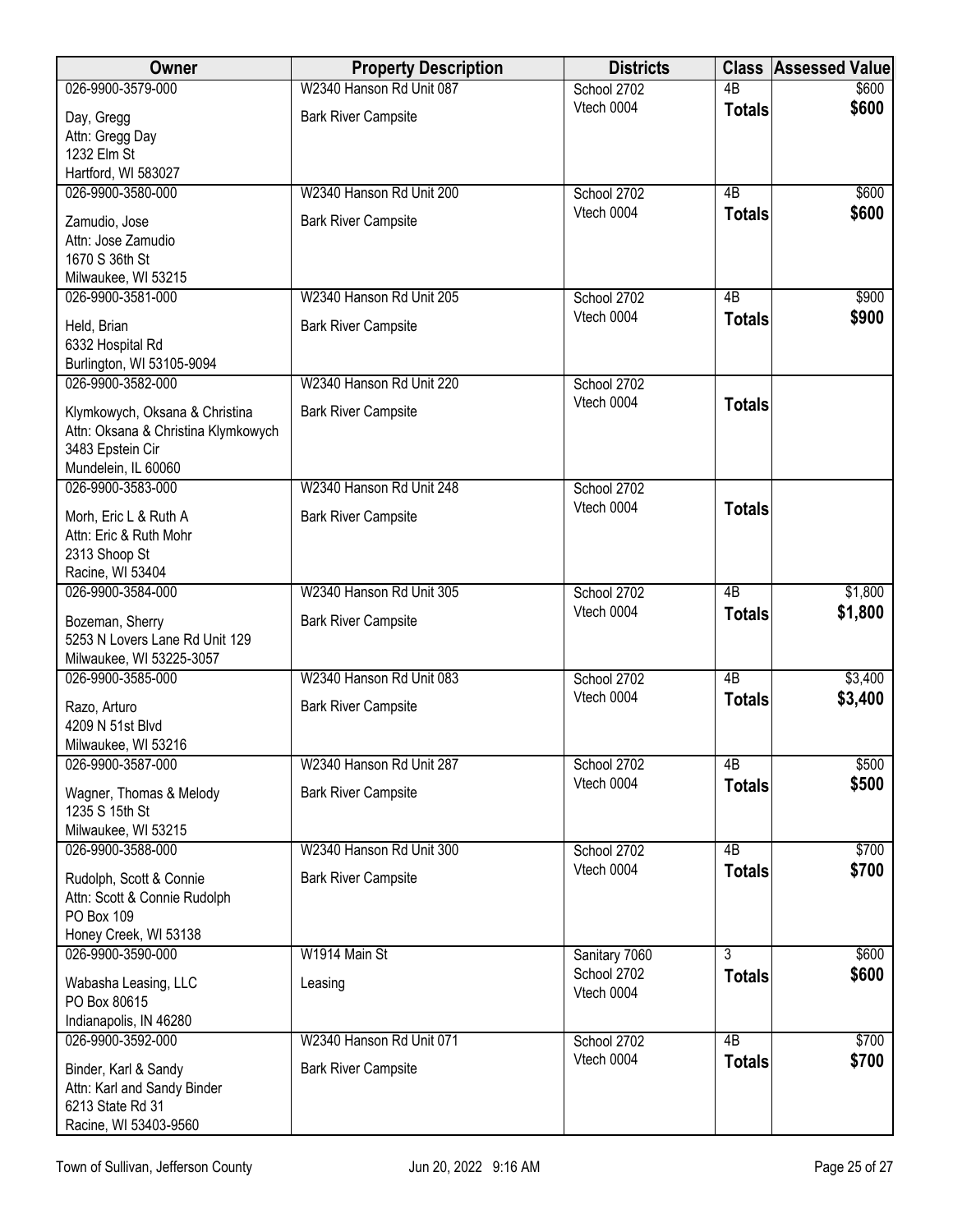| <b>Owner</b>                                                                                                         | <b>Property Description</b> | <b>Districts</b>          |                     | <b>Class Assessed Value</b> |
|----------------------------------------------------------------------------------------------------------------------|-----------------------------|---------------------------|---------------------|-----------------------------|
| 026-9900-3593-000                                                                                                    | W2340 Hanson Rd Unit 075    | School 2702               | $\overline{AB}$     | \$1,500                     |
| Gamroth, Joseph<br>Attn: Joseph Gamroth<br>2174 S 90th St                                                            | <b>Bark River Campsite</b>  | Vtech 0004                | <b>Totals</b>       | \$1,500                     |
| West Allis, WI 53227-1624                                                                                            |                             |                           |                     |                             |
| 026-9900-3594-000                                                                                                    | W2340 Hanson Rd Unit 121    | School 2702               | 4B                  | \$500                       |
| Fullerton, Sue<br>Attn: Sue Fullerton<br>410 Convers St<br>Fort Atkinson, WI 53538-2620                              | <b>Bark River Campsite</b>  | Vtech 0004                | <b>Totals</b>       | \$500                       |
| 026-9900-3595-000                                                                                                    | W2340 Hanson Rd Unit 309    | School 2702               | 4B                  | \$2,100                     |
| Ide, Kurtis & Erikson, Monica<br>Attn: Kuris Ide & Monica Erikson<br>8711 S Wood Creek Dr #5<br>Oak Creek, WI 53154  | <b>Bark River Campsite</b>  | Vtech 0004                | <b>Totals</b>       | \$2,100                     |
| 026-9900-3597-000                                                                                                    | N2815 County Rd E           | School 4221               | $\overline{3}$      | \$38,200                    |
| <b>Wolverine Fireworks Display</b><br>Attn: Allan Streu<br>205 W Seidlers Rd<br>Kawkawlin, MI 48631-9749             | Wholesale                   | Vtech 0008                | 4A<br><b>Totals</b> | \$200<br>\$38,400           |
| 026-9900-3598-000                                                                                                    | W2340 Hanson Rd Unit 093    | School 2702               | $\overline{AB}$     | \$600                       |
| Richardson, Stacy<br>3047 S 82nd St<br>West Allis, WI 53219-2708                                                     | <b>Bark River Campsite</b>  | Vtech 0004                | <b>Totals</b>       | \$600                       |
| 026-9900-3599-000                                                                                                    | W2340 Hanson Rd Unit 271    | School 2702               | $\overline{AB}$     | \$600                       |
| Tomaske, Lucas & Volchko, Shirley<br><b>PO Box 143</b><br>Zenda, WI 53195-0143                                       | <b>Bark River Campsite</b>  | Vtech 0004                | <b>Totals</b>       | \$600                       |
| 026-9900-3600-000                                                                                                    | W2340 Hanson Rd Unit 301    | School 2702               | $\overline{AB}$     | \$1,200                     |
| Merlo, John & Wanda<br>18501 102nd St<br>Bristol, WI 53104-9649                                                      | <b>Bark River Campsite</b>  | Vtech 0004                | <b>Totals</b>       | \$1,200                     |
| 2022-01                                                                                                              | (scattered)                 | School 2702               | 4A                  | \$900                       |
| Advanced Disposal Services, LLC<br>Attn: Marvin F Poer & Company<br>PO Box 802206<br>Dallas, TX 75380-2206           | <b>Waste Collections</b>    | Vtech 0004                | <b>Totals</b>       | \$900                       |
| 2022-05                                                                                                              | N3780 W Water St            | Sanitary 7060             | 4 <sub>B</sub>      | \$62,400                    |
| Rome Riverside Real Estate, LLC<br>d.b.a. Rome Riverside Campground<br>S91 W32675 Granite Trl<br>Mukwonago, WI 53149 | Campground                  | School 2702<br>Vtech 0004 | <b>Totals</b>       | \$62,400                    |
| 2022-09                                                                                                              | W2340 Hanson Rd Unit 115    | School 2702               | $\overline{AB}$     | \$800                       |
| Fleischmann, Gary Jr.<br>PO Box 65<br>Sullivan, WI 53178                                                             | <b>Bark River Campsite</b>  | Vtech 0004                | <b>Totals</b>       | \$800                       |
| 2022-11                                                                                                              | W2340 Hanson Rd Unit 262    | School 2702               | $\overline{AB}$     | \$700                       |
| Browning, Jacqueline<br>3025S 49th St<br>Milwaukee, WI 53219                                                         | <b>Bark River Campsite</b>  | Vtech 0004                | <b>Totals</b>       | \$700                       |